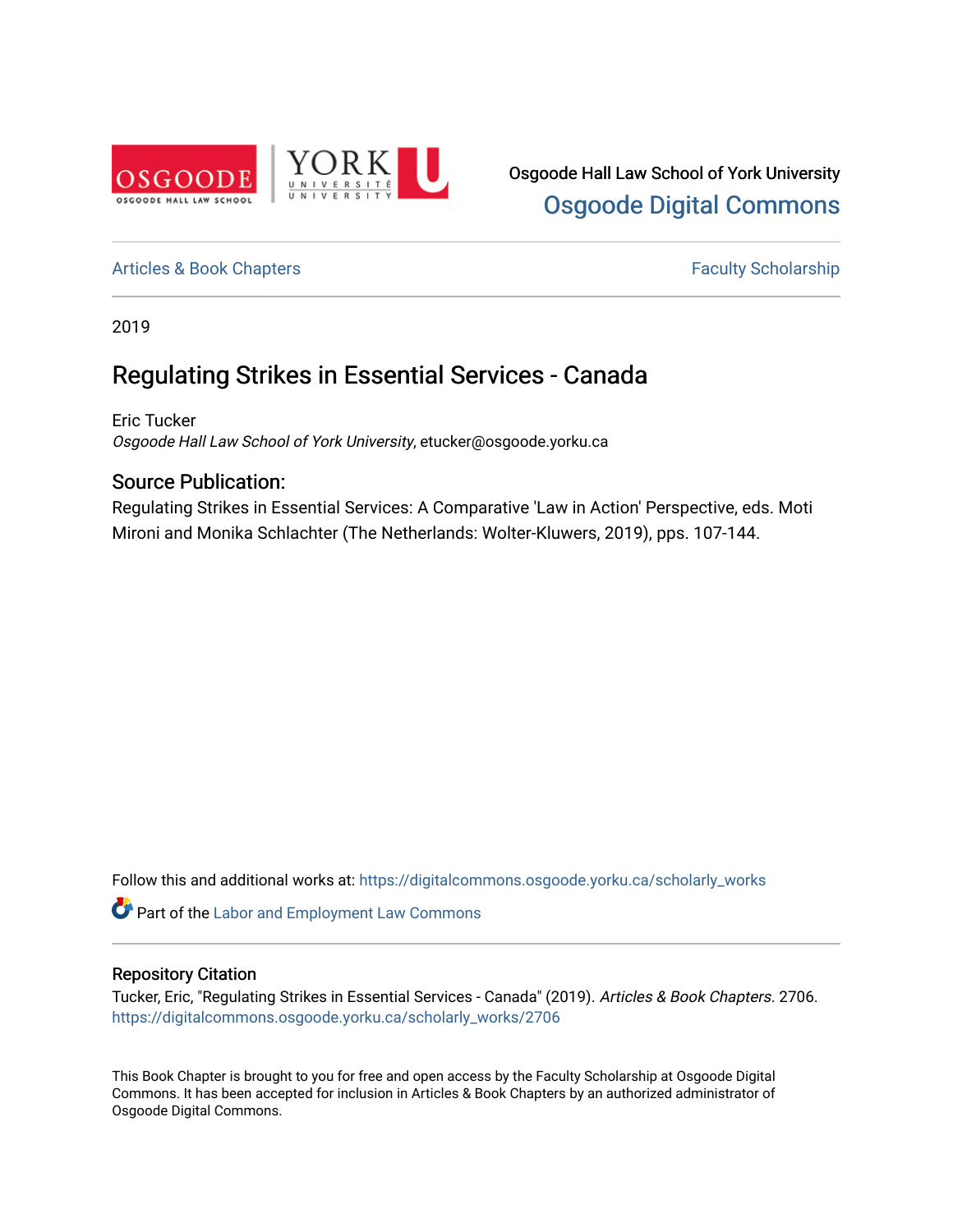# Regulating Strikes in Essential Services A Comparative 'Law in Action' Perspective

Edited by Moti (Mordehai) Mironi Monika Schlachter

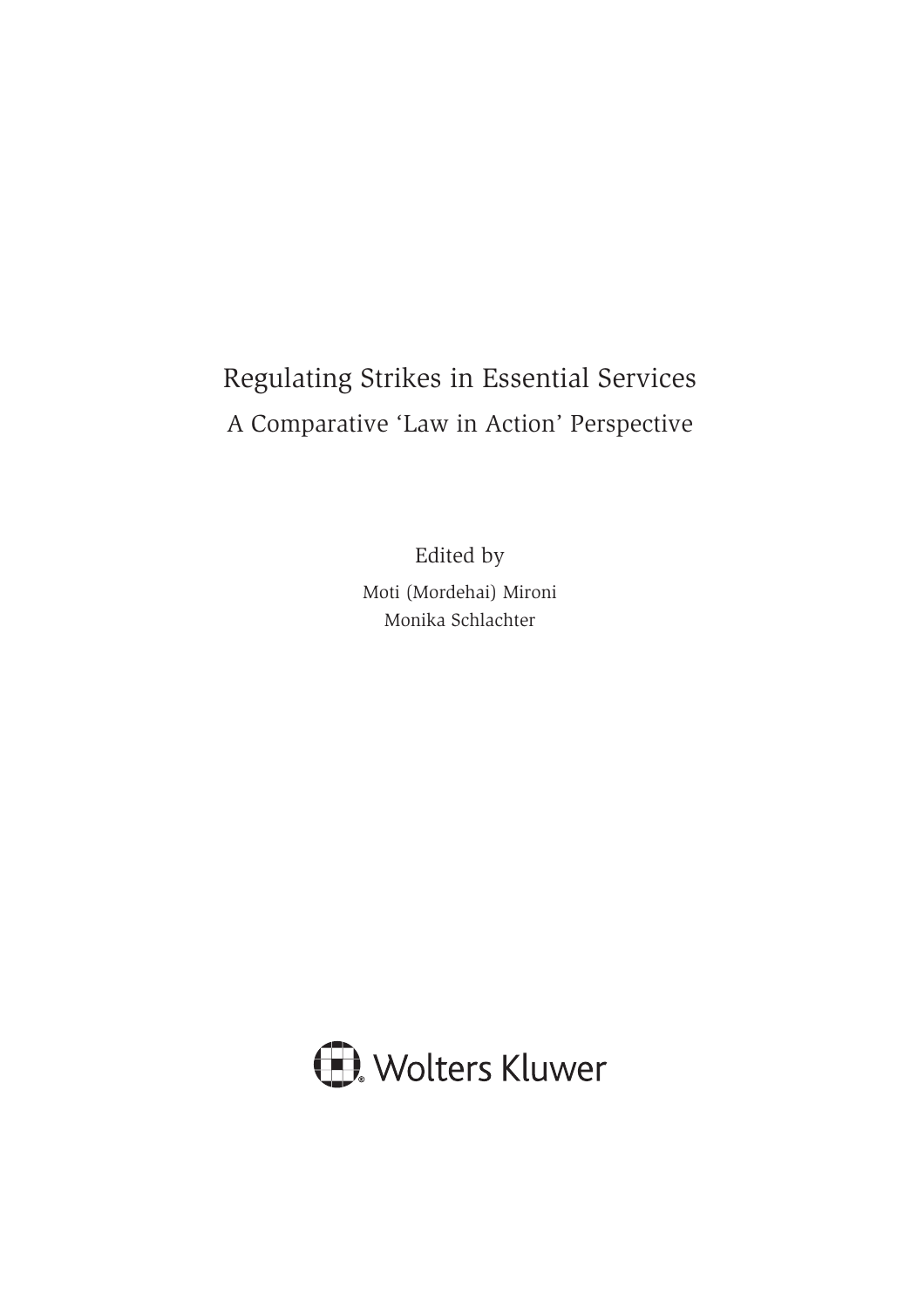*Published by:* Kluwer Law International B.V. PO Box 316 2400 AH Alphen aan den Rijn The Netherlands E-mail: international-sales@wolterskluwer.com Website: lrus.wolterskluwer.com

*Sold and distributed in North, Central and South America by:* Wolters Kluwer Legal & Regulatory U.S. 7201 McKinney Circle Frederick, MD 21704 United States of America Email: customer.service@wolterskluwer.com

*Sold and distributed in all other countries by:* Air Business Subscriptions Rockwood House Haywards Heath West Sussex RH16 3DH United Kingdom Email: international-customerservice@wolterskluwer.com

*Printed on acid-free paper.*

ISBN 978-90-411-8997-4

e-Book: ISBN 978-90-411-9018-5 web-PDF: ISBN 978-90-411-9019-2

© 2019 Kluwer Law International BV, The Netherlands

All rights reserved. No part of this publication may be reproduced, stored in a retrieval system, or transmitted in any form or by any means, electronic, mechanical, photocopying, recording, or otherwise, without written permission from the publisher.

Permission to use this content must be obtained from the copyright owner. More information can be found at: lrus.wolterskluwer.com/policies/permissions-reprints-and-licensing

Printed in the United Kingdom.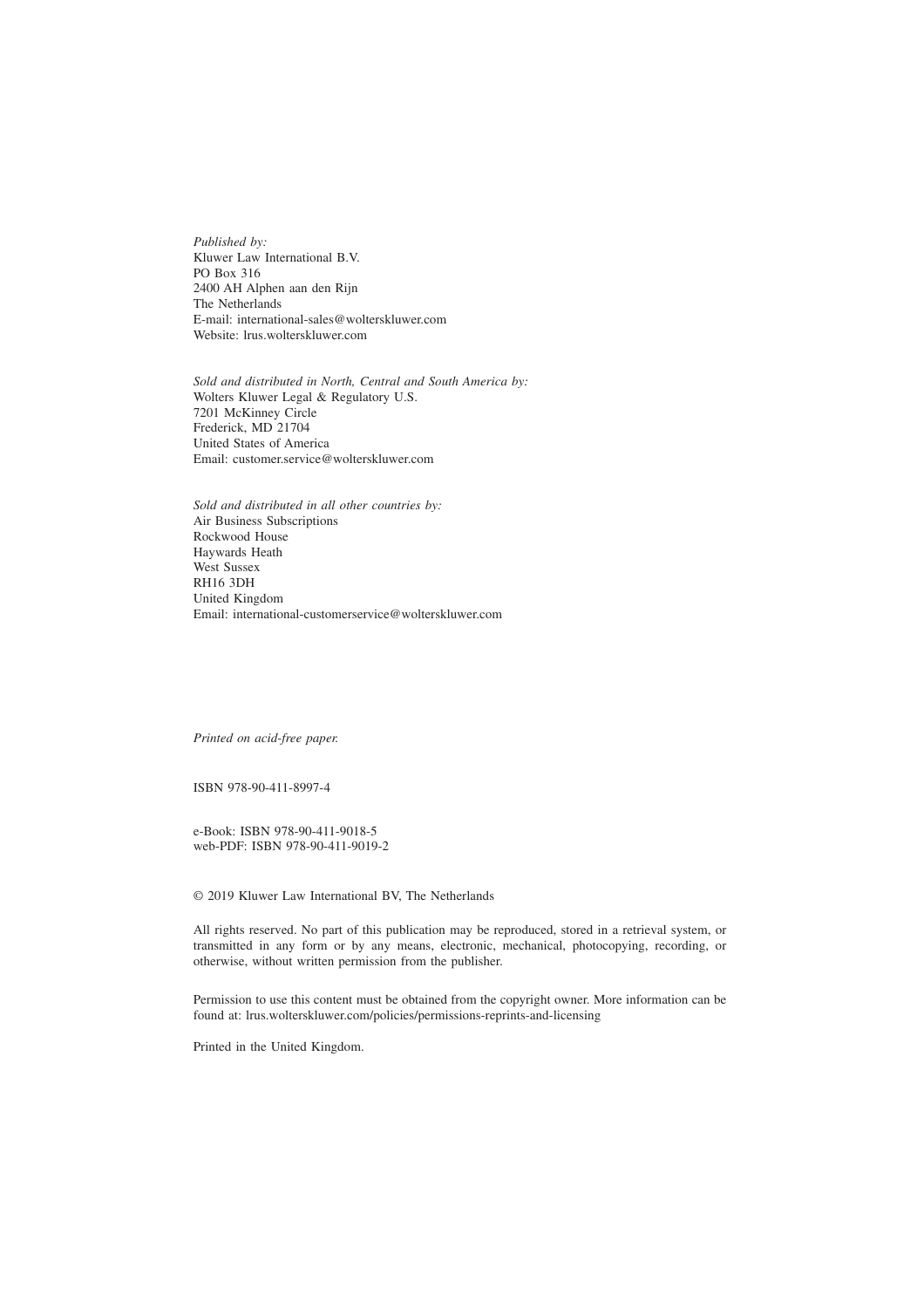# Editors

**Moti (Mordehai) Mironi**, Professor of Law (Emeritus), Haifa University Faculty of Law, specializes in labour and employment law, ADR, negotiation, mediation and arbitration. His research interests include ADR and labour employment law, in general, and strikes and labour dispute resolution, in particular. Professor Mironi practices as a mediator in labour, commercial, sport and political disputes. In this capacity he has mediated and arbitrated several nationwide mega disputes in essential services.

**Monika Schlachter**, Professor, Trier University; Director, Institute for Labour Law and Industrial Relations in the EU, Trier; since 2010 vice president of the Council of Europe's European Committee of Social Rights; specializes in German, European and International labour and employment law, human rights and anti-discrimination.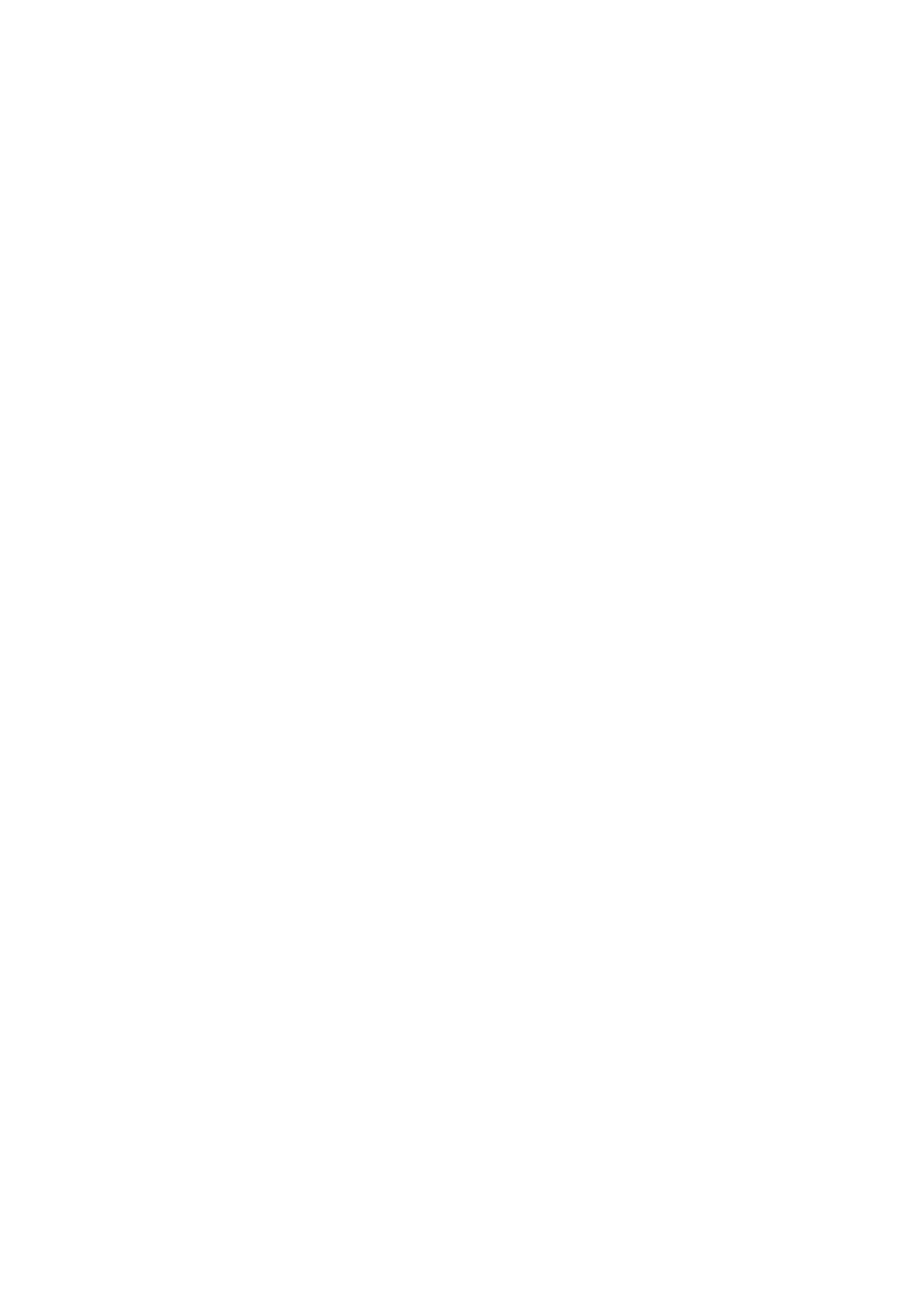# Contributors

**Darcy Du Toit**, Emeritus Professor, Faculty of Law, University of the Western Cape. Apart from collective bargaining and strike law, areas of special interest are the regulation of non-standard forms of work in general and platform work in particular, responsive regulation (including self-governance) as means of promoting social justice in work relationships, and discrimination law.

**Roberto Fragale Filho**, Labour Judge in Rio de Janeiro (Brazil) and Socio-Legal Professor at Universidade Federal Fluminense. He holds a PhD in Political Science from the Université de Montpellier I, and has been a fellow at the Institut d'Études Avancées de Nantes in a long and fruitful collaboration with French academia. As a visiting professor, he has taught in Angola, Macao and Portugal as well as in France and the United States. His main research interests are related to labour law, legal professions and education, and judicial training.

**Christina Hießl**, Senior Research Associate, Trier University Institute for Labour Law and Industrial Relations in the European Union; Invited Professor, Seoul Yonsei Graduate School of Social Welfare; Lecturer, Seoul Ehwa University. Focuses on international-comparative aspects of labour and social security law and policy.

**Mario Jacobs**, Researcher, Labour and Enterprise Policy Research Group, Faculty of Law, University of Cape Town. Current research interest includes Global Value Chains (GVC), Trade Union organization and Collective Bargaining.

**Yumiko Kuwamura**, Associate Professor at School of Law, Tohoku University, Sendai. She was a visiting scholar at Goethe University of Frankfurt am Main from 2010 to 2012. Her main research interest is legal framework of collective autonomy.

**Sylvaine Laulom**, Professor of Labour Law at University Lumière Lyon 2. Her research interests include labour law, comparative labour law and International and European labour law.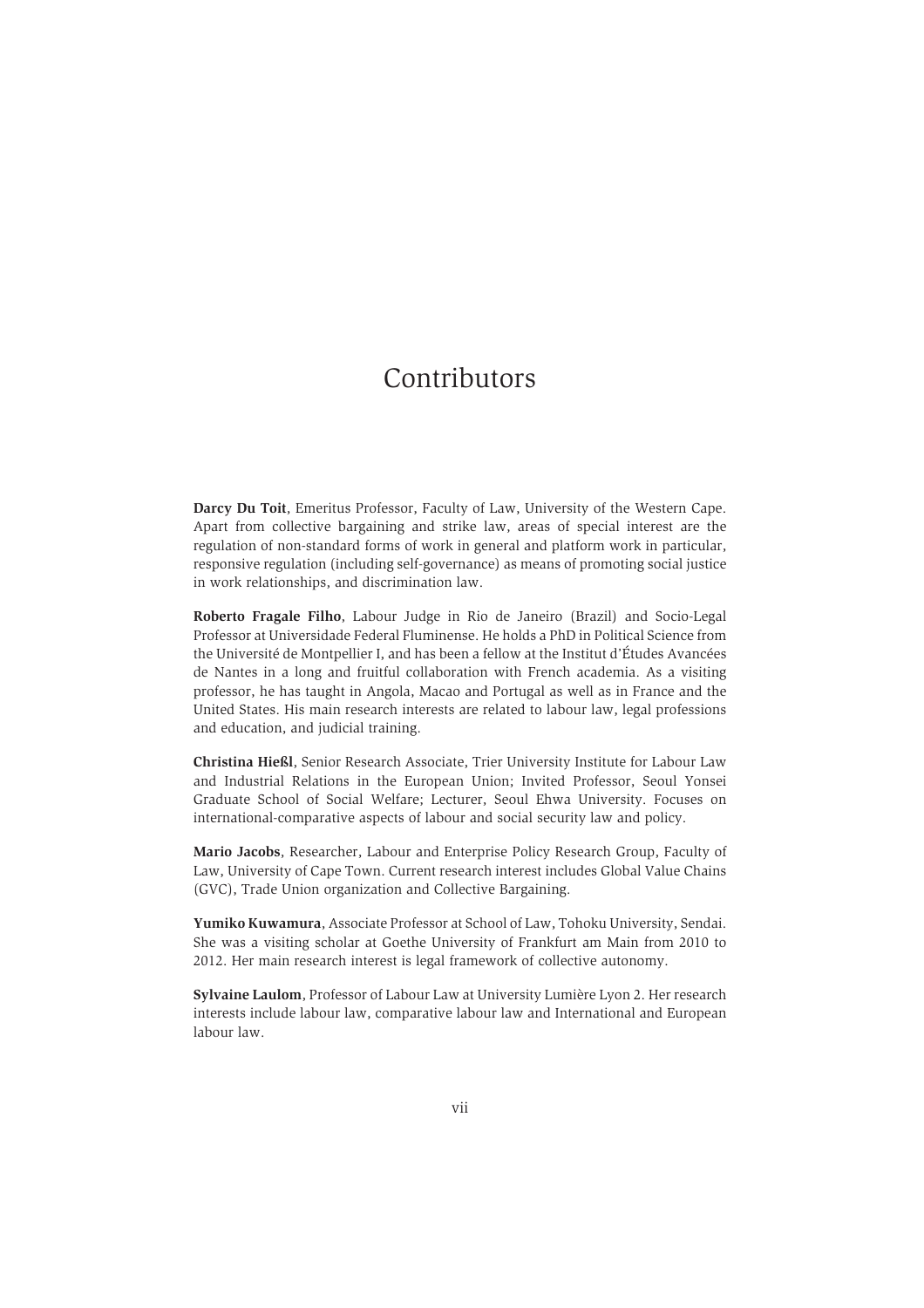#### Contributors

**Olivier Leclerc**, CNRS Research Professor at the Center for Critical Legal Research (CERCRID), University of Lyon and University Jean Monnet (Saint-Etienne, France). His research interests include comparative labour law, scientific work and 'science and society' issues.

**Nikita L. Lyutov**, Professor; heads the Department of Labour and Social Law at the Kutafin Moscow State Law University (MSAL). His main academic activity includes the international labour law and the interaction of globalization and trans-national corporations' activity with the international labour standards. The full list of publications is available at: https://www.hse.ru/org/persons/66956091#sci.

**Richard Naughton**, Senior Fellow, Faculty of Law, Monash University. Richard's research interests include the background to Australia's conciliation and arbitration system and the operation of Australia's present bargaining laws.

**Tonia Novitz**, Professor of Labour Law at the University of Bristol. Her research interests focus predominantly on labour law, international and EU trade and the protection of human rights. A graduate of the University of Canterbury (Christchurch, New Zealand) and Balliol College, Oxford, Tonia Novitz has held fellowships at the International Institute for Labour Studies (Geneva), the European University Institute (Florence), as well as the universities of Auckland and Melbourne. She has been a professor of Labour Law at Bristol since 2008.

**Birgitta Nyström**, Professor of Private Law, Faculty of Law, University of Lund, Sweden. Her main research field is labour law, especially European labour law and its influences on the Swedish and Nordic labour law systems. She is a member of the European Committee of Social Rights.

**Marilyn Pittard**, Professor of Law and Associate Dean Academic Resourcing, Faculty of Law, Monash University and President of the Australian Labour Law Association. Her recent books include *Australian Labour and Employment Law*, LexisNexis, 2015, co-edited books on labour perspectives on business innovation (Edward Elgar) and Asia-Pacific Judiciaries (Cambridge University Press, 2018). Her labour law interests include collective and individual labour relationships, electronic workplace law, and employment aspects of criminal records.

**Roger Ronnie**, Researcher, Social Law Project, Faculty of Law, University of the Western Cape. Areas of interest are regulation of non-standard work and forms of worker organizations.

**Joseph Slater**, Eugene N. Balk Professor of Law and Values and a Distinguished University Professor at the University of Toledo College of Law, where he has taught since 1999. He specializes in labour and employment law, with many of his writings focusing on the public sector. Prior to teaching, he practiced labour and employment law in Washington, DC, for twelve years. He has a BA from Oberlin College (1983), a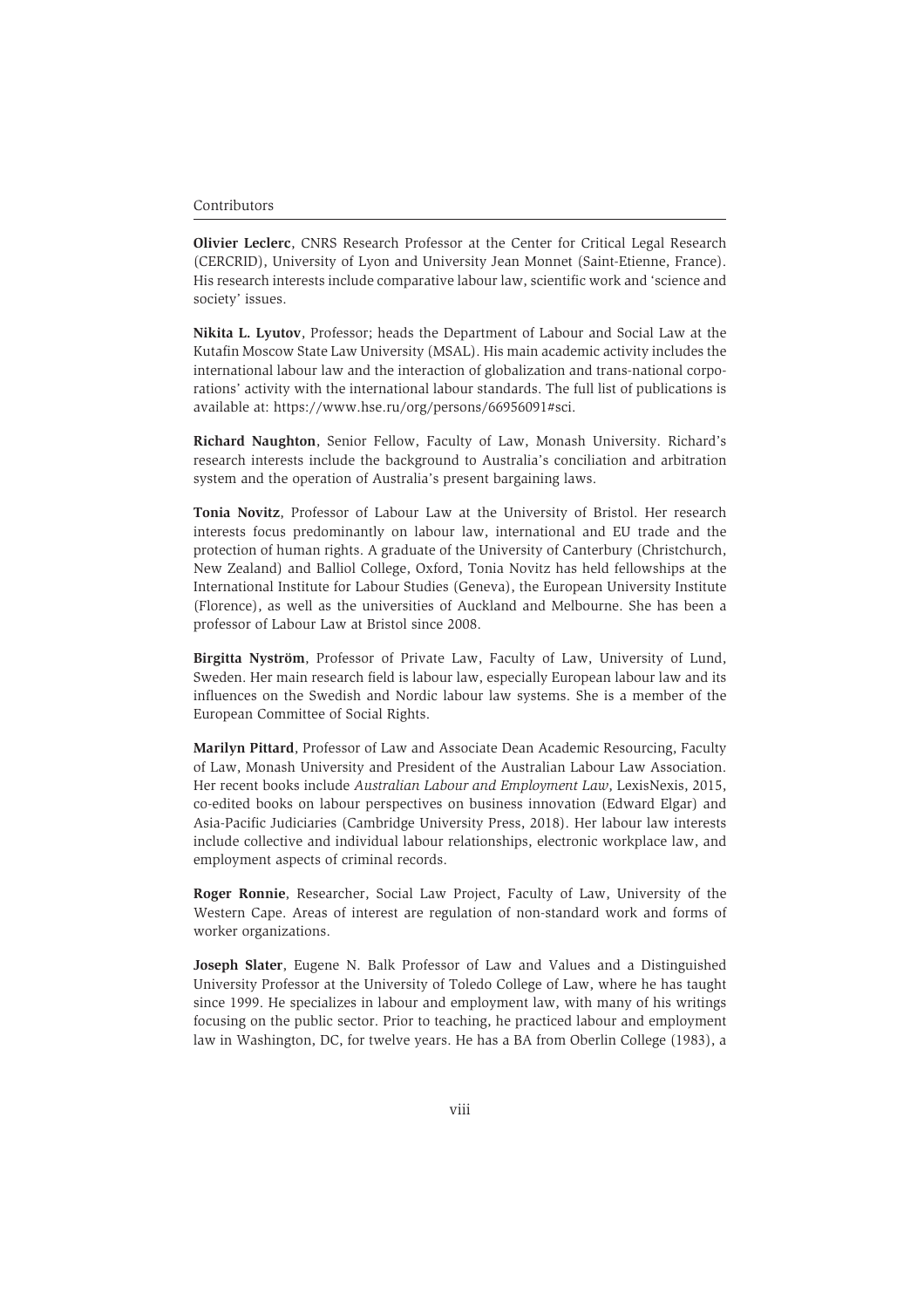JD from the University of Michigan Law School (1986), and a PhD in History from Georgetown University (1998).

Andrzej Marian Świątkowski, Jean Monnet Professor of European Labour Law and Social Policy. Ordinary Professor at Jesuit University Ignatianum in Krakow, Poland.

**Adriana Topo**, Full Professor of Labour Law, Law School, Università degli Studi di Padova, and PhD School in International Law, Private Law, and Labour Law of the University of Padova. On 2017 she was Visiting Fellow at IALS London, and Founder (with prof. Gian Guido Balandi) of the Summer School on International Labour and Business Law. She has written extensively on strike, dismissal and redundancies, public sector employment, protection of privacy in the workplace, apprenticeship.

**Eric Tucker**, Professor, Osgoode Hall Law School, York University, Toronto and Distinguished Scholar in Residence, Cleveland Marshall College of Law, Cleveland State University, has written extensively on labour and employment issues, including books on the history of health and safety regulation and collective bargaining law in Canada.

**Ryuichi Yamakawa**, Chairman of the Central Labour Relations Commission of Japan, currently on leave from the University of Tokyo. His main research interests are resolution of labour disputes and implementation of labour law.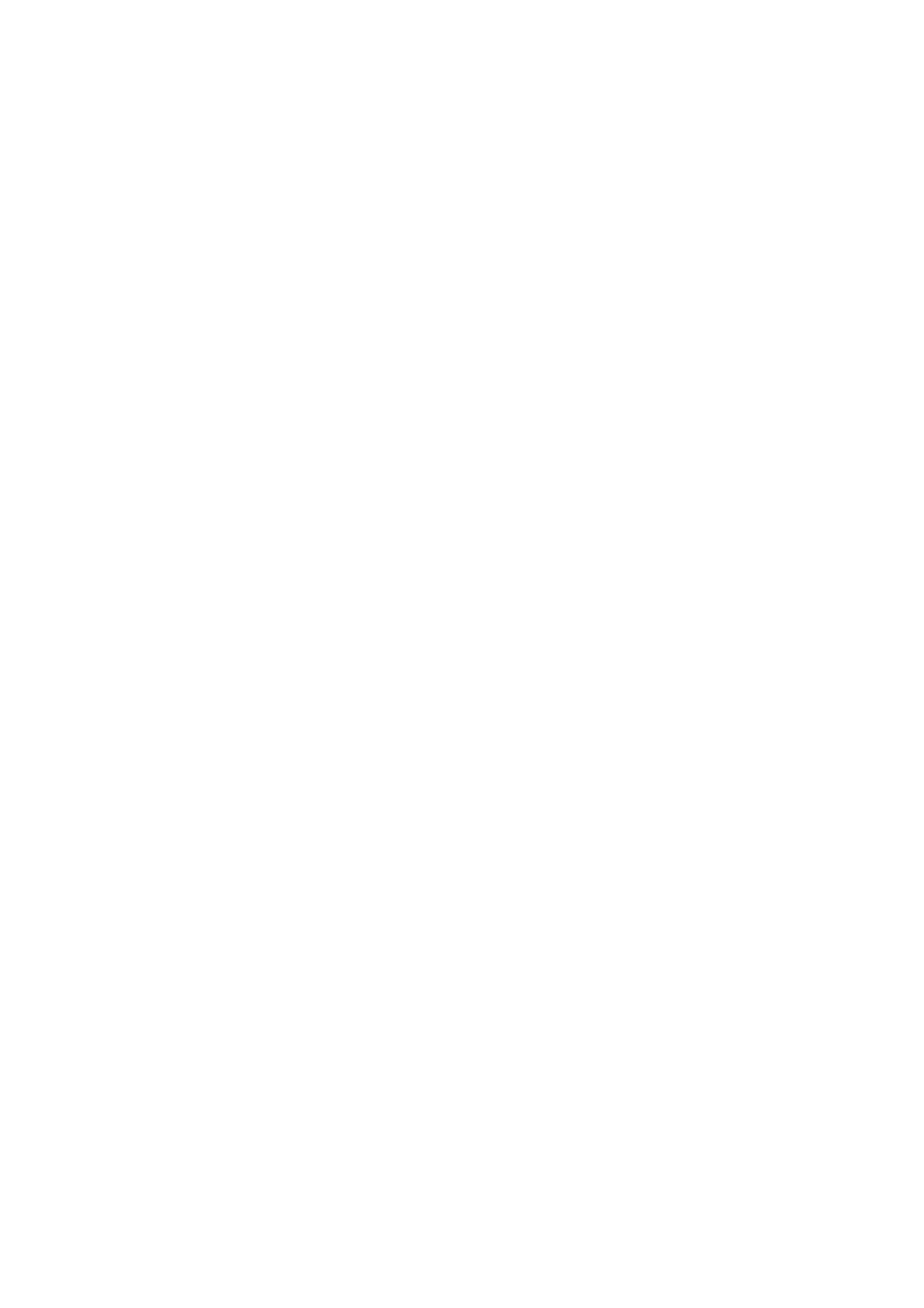# Summary of Contents

| Editors                                                                                                                        | $\mathbf{V}$ |
|--------------------------------------------------------------------------------------------------------------------------------|--------------|
| Contributors                                                                                                                   | vii          |
| Preface                                                                                                                        | XV           |
| Acknowledgement                                                                                                                | xix          |
| PART I<br>Theoretical Infrastructure                                                                                           | 1            |
| CHAPTER 1<br>Introduction: Theory, Conceptualization and Methodology<br>Moti (Mordehai) Mironi                                 | 3            |
| PART II<br>International Law on Strikes in Essential Services                                                                  | 27           |
| CHAPTER <sub>2</sub><br>Regulating Strikes in Essential Services from an International Law<br>Perspective<br>Monika Schlachter | 29           |
| <b>PART III</b><br>Country Report                                                                                              | 51           |
| CHAPTER <sub>3</sub><br>Australia<br>Richard B. Naughton & Marilyn J. Pittard                                                  | 53           |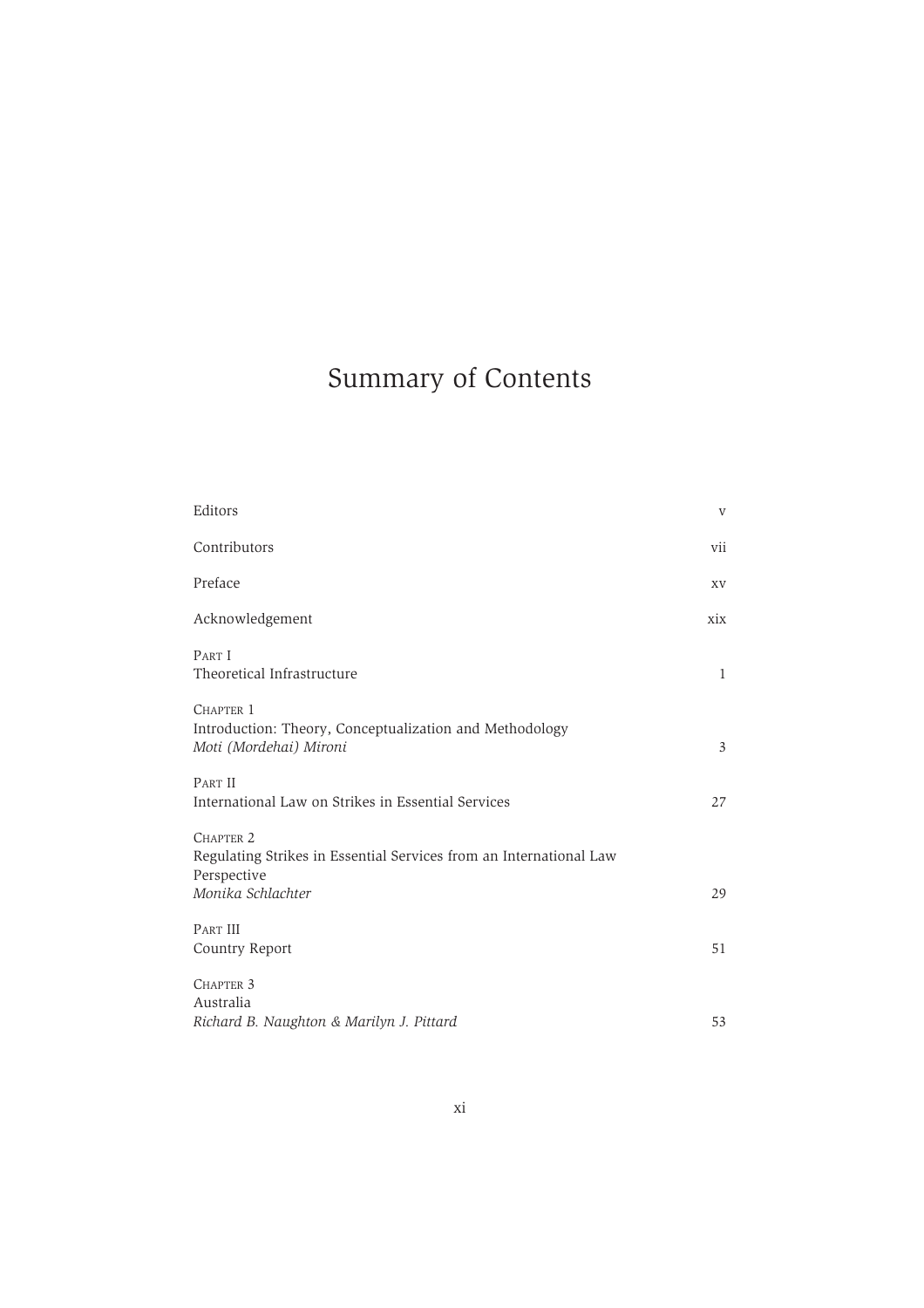# Summary of Contents

| <b>CHAPTER 4</b><br><b>Brazil</b><br>Roberto Fragale Filho               | 89  |
|--------------------------------------------------------------------------|-----|
| CHAPTER 5<br>Canada<br>Eric Tucker                                       | 107 |
| CHAPTER 6<br>France<br>Sylvaine Laulom & Olivier Leclerc                 | 145 |
| <b>CHAPTER 7</b><br>Germany<br>Monika Schlachter & Christina Hießl       | 181 |
| CHAPTER 8<br>Japan<br>Ryuichi Yamakawa & Yumiko Kuwamura                 | 221 |
| CHAPTER 9<br>Israel<br>Moti (Mordehai) Mironi                            | 247 |
| CHAPTER 10<br>Italy<br>Adriana Topo                                      | 279 |
| CHAPTER 11<br>Poland<br>Andrzej Marian Świątkowski                       | 319 |
| CHAPTER 12<br>Russia<br>Nikita Lyutov                                    | 337 |
| CHAPTER 13<br>South Africa<br>Darcy du Toit, Mario Jacobs & Roger Ronnie | 373 |
| CHAPTER 14<br>Sweden<br>Birgitta Nyström                                 | 409 |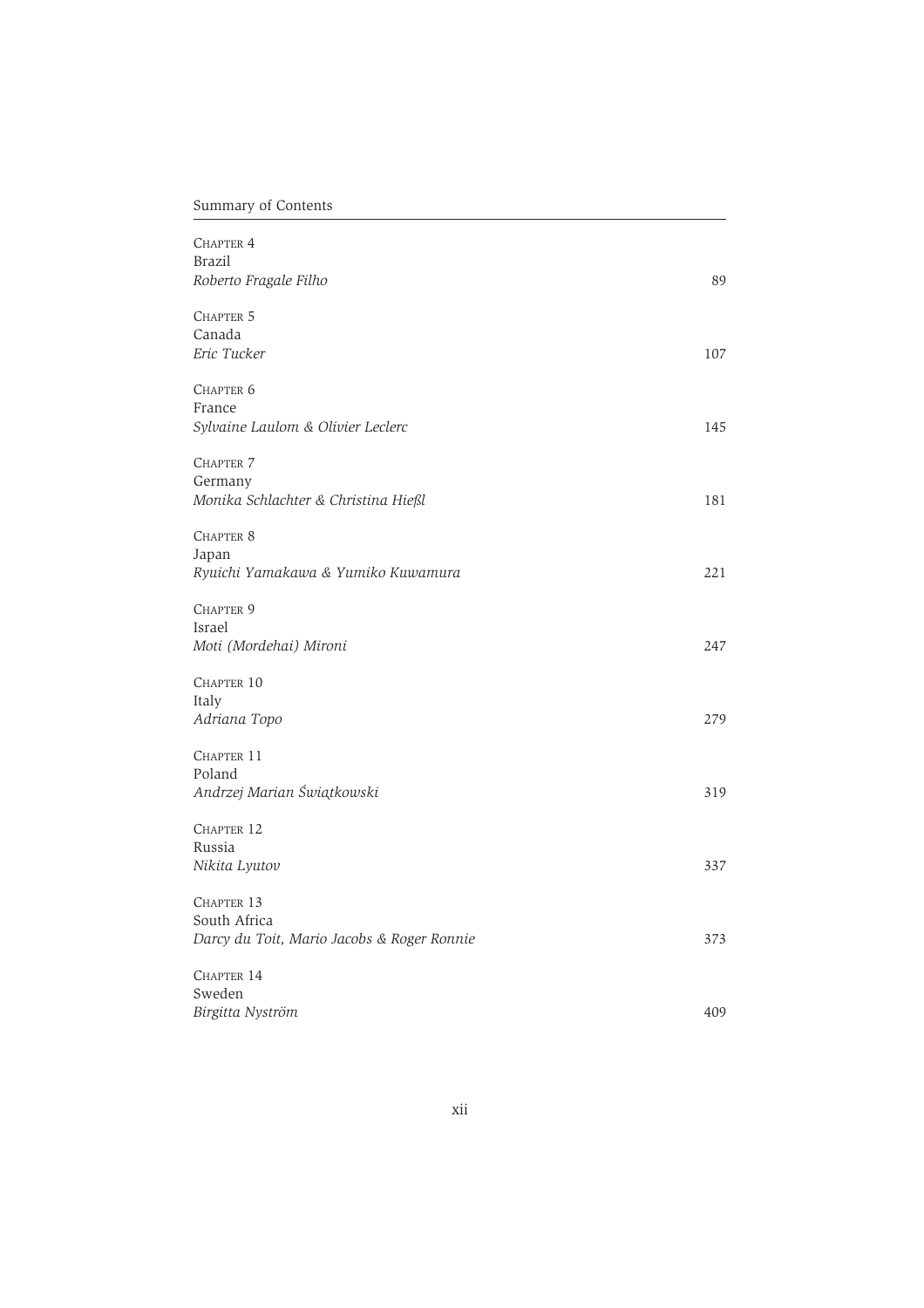| CHAPTER 15<br>United Kingdom<br>Tonia Novitz | 441 |
|----------------------------------------------|-----|
| CHAPTER 16                                   |     |
| <b>United States</b>                         |     |
| Joseph Slater                                | 477 |
|                                              |     |
| <b>PART IV</b>                               |     |
| Conclusion                                   | 515 |
|                                              |     |
| CHAPTER 17                                   |     |
| Comparative Analysis                         |     |
| Christina Hießl & Monika Schlachter          | 517 |
|                                              |     |
| Index                                        | 555 |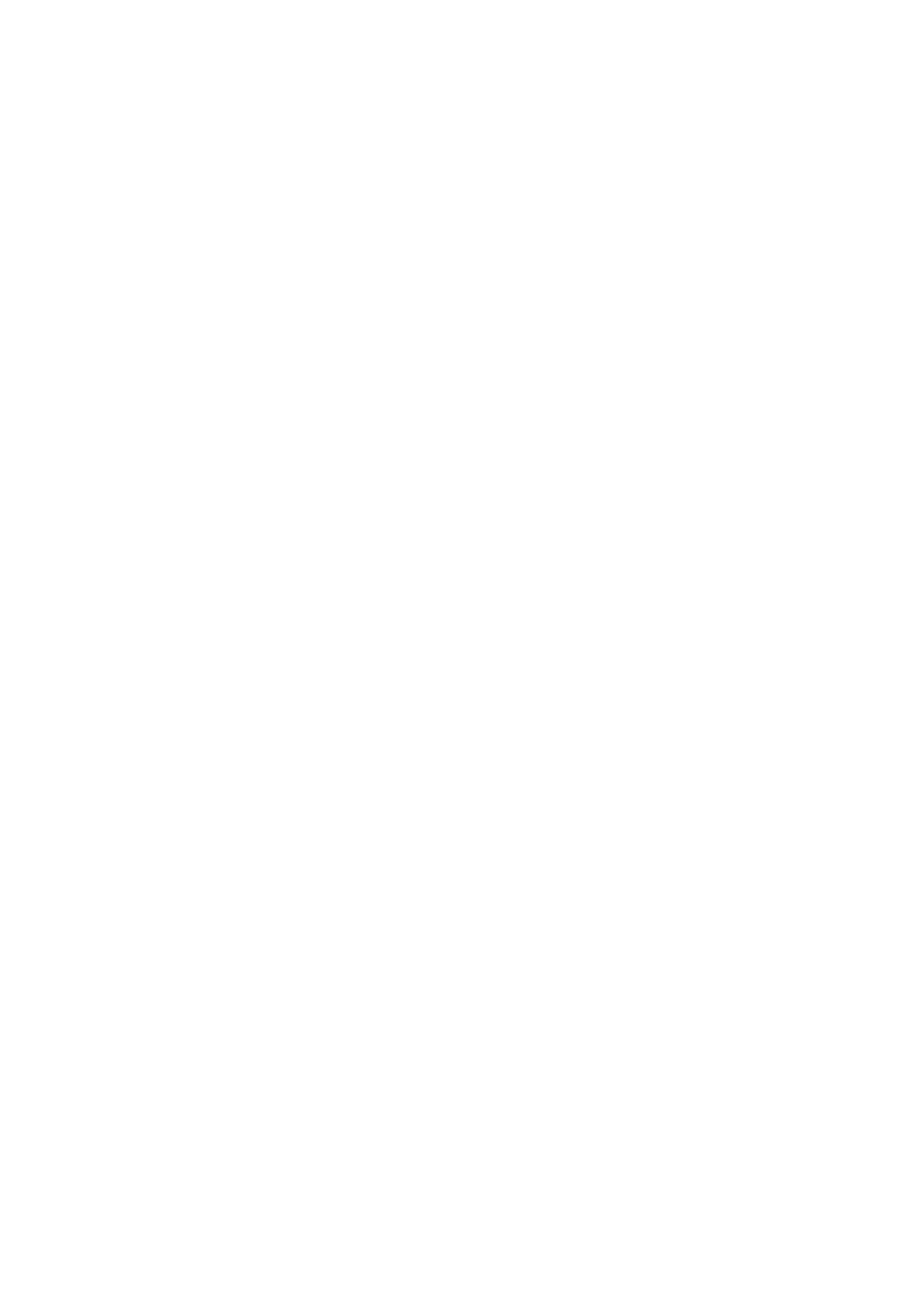# CHAPTER 5 Canada

*Eric Tucker\**

- **1 General Background: Country Profile**
- **2 Collective Labour Relations**
- **3 The Right to Strike**
- **4 The Experience with Strikes in Essential Services**
- **5 Restrictions on the Right to Strike in Essential Services**
	- **5.1 The Constitutional Framework**
	- **5.2 Securing Essential Services by Exclusion from Collective Labour Relations Rights (No Right to Bargain Collectively and/or No Right to Strike)**
	- **5.3 Securing Essential Services by Imposing Limitations on the Right to Strike (Controlled Strike Model)**
		- *5.3.1 Federal Public Service Labour Relations Act*
		- *5.3.2 Canada Labour Code*
	- **5.4 General Observations on the Controlled or Designated Strike Model**
- **6 Compensatory Measures for Restrictions**
- **7 Securing Essential Services by Further Means**
- **8 Evaluation and Conclusion**
	- **8.1 The Unfettered Strike Model (Including BTW Measures)**
	- **8.2 The No-Strike Model**

I would like to thank Tyler Fram and Andrew Link for their outstanding research assistance and Christopher Rootham for his insightful comments on an earlier draft. Of course, I am responsible for any remaining errors.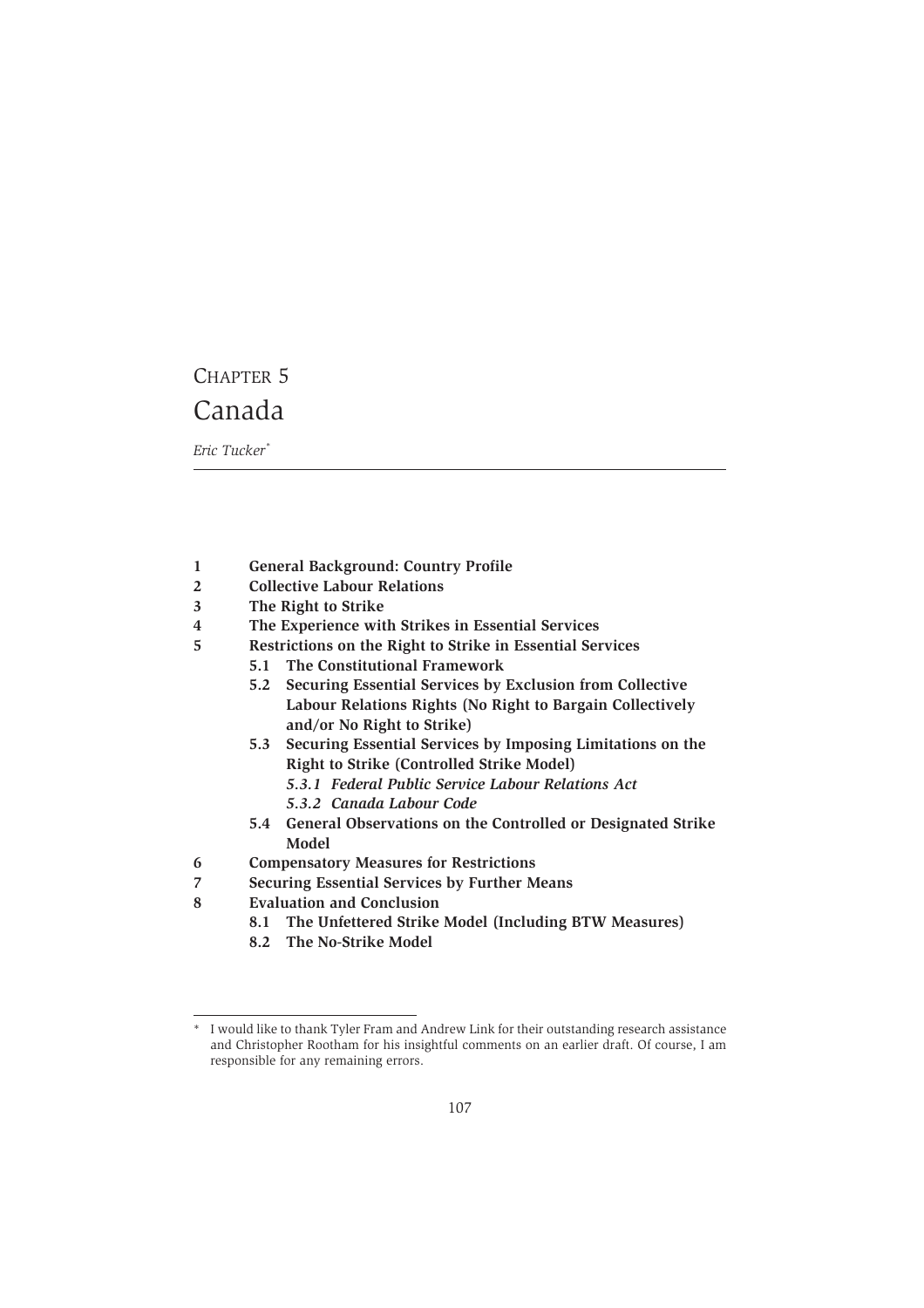**8.3 The Controlled Strike Model 8.4 Final Observations**

**Bibliography**

#### **1 GENERAL BACKGROUND: COUNTRY PROFILE**

Canada is a federal state in which, as a general matter, labour relations come under provincial or territorial jurisdiction with a residual federal jurisdiction covering labour relations in federally regulated areas, including the federal public service, inter-provincial transportation and communications, and the postal service. Although it is estimated federal labour law covers about 10% of the Canadian workforce, because its jurisdiction extends to matters of national importance the federal government plays a disproportionately large role in regulating essential service strikes. Because there are ten provinces and three territories in Canada, each with their own labour relations laws, it is impossible to provide a comprehensive account of Canadian essential service strikes regulation. Therefore, the focus of this report is on federal and Ontario laws, with occasional forays into other jurisdictions where warranted.

Canada is best described as a liberal market economy with some social democratic tendencies. Historically, it has generally preferred to give capitalist enterprises a large measure of market freedom, but it has, to different degrees at different times and places, established public enterprises and created regulatory structures that limit market freedom in the name of securing the public welfare. In part, this can be explained by the fact that it is a large territory with a relatively small population, but more importantly since the turn of the twentieth century there have been various populist and labourist political formations that pressed for such arrangements. The New Democratic Party, founded in 1961, is the current heir to this tradition and it has formed the government at one time or another in seven provinces and one territory, although it has never formed the federal government. Its influence has fluctuated; at the end of 2017 it formed two provincial governments and was the official opposition in two others. Two other parties have dominated Canadian politics: the Liberals (centre-left) and Conservatives (centre-right).

In broad political terms, it is important to recognize that, like most advanced capitalist countries, since the 1970s its policy orientation shifted away from the Keynesian welfare state model that dominated in the decades after World War II toward neoliberalism.<sup>1</sup> The neoliberal turn has had a significant impact on the legal regulation of essential services, which this chapter explores in detail.

Canada is a parliamentary democracy based on the English model it inherited. Its legal system is rooted in the common law, with the exception of Quebec, which is a civil law jurisdiction. Prior to 1982, the principle of

<sup>1.</sup> *Harvey*, 2005; *Cahill/Konings*, 2017.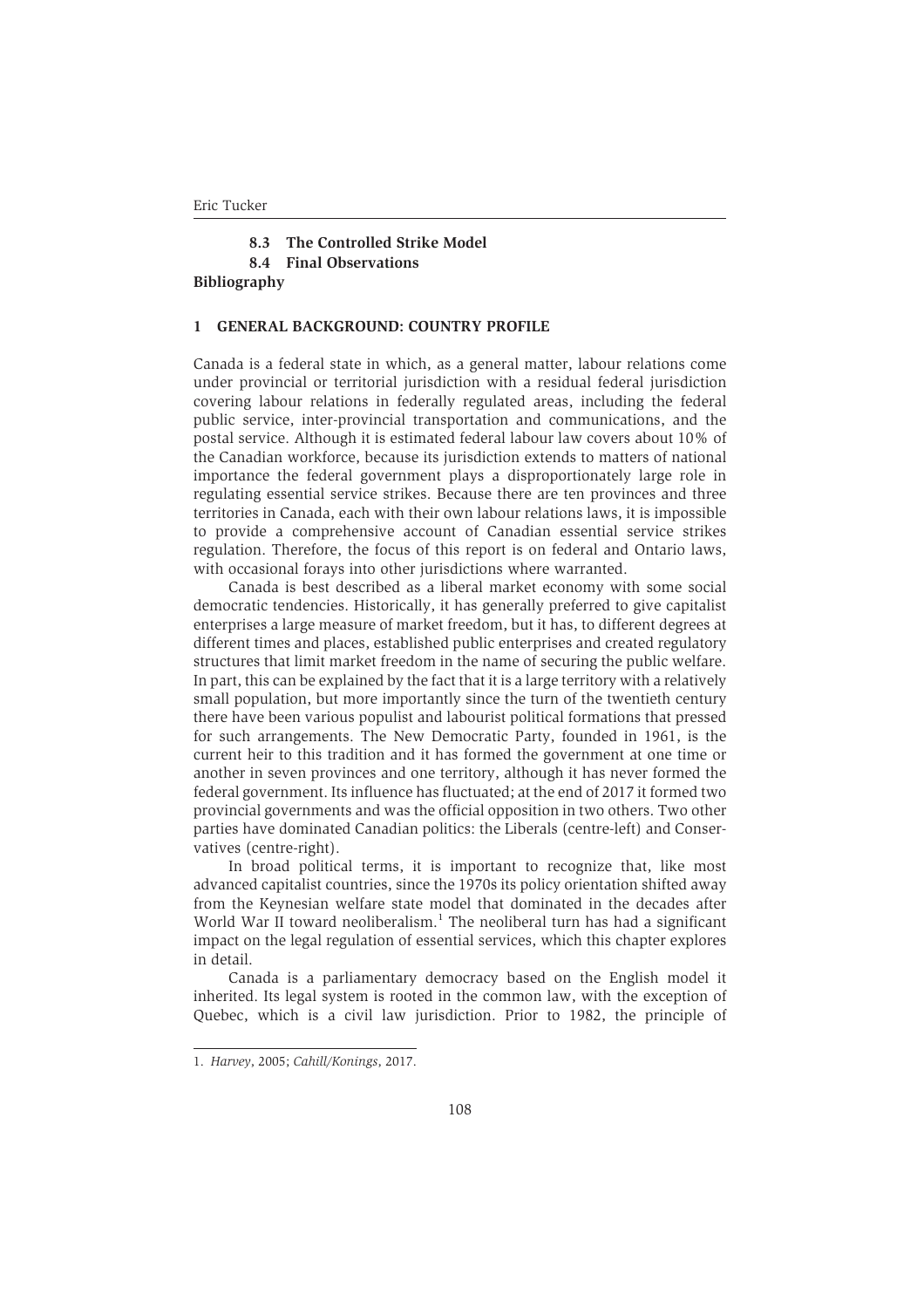parliamentary sovereignty within jurisdictional boundaries was near absolute. This changed dramatically in 1982 with the adoption of the *Charter of Rights and Freedoms*. <sup>2</sup> Charter rights now limit executive and legislative powers and, in the last fifteen years, the Charter has become an important source of labour rights with significant consequences for the regulation of essential service strikes.

The legal status of trade unions was ambiguous in Canada prior to 1872 when the government enacted the *Trade Union Act.*<sup>3</sup> As a result, workers became formally free to join a union, bargain collectively and, under certain conditions, collectively withdraw their labour, without fear of prosecution. But none of these freedoms was legally protected by rights. Employers could fire workers for joining unions or acting collectively.

It was not until the Second World War and its immediate aftermath that Canadian jurisdictions adopted the Wagner Act model (WAM) of labour relations, which provided a legally protected right to organize and engage in lawful trade union activities, including striking, in exchange for severe limitations on legal freedoms, most importantly the freedom to strike.<sup>4</sup> Statutory collective bargaining schemes, however, did not extend to most public sector workers until the late 1960s. The public sector collective bargaining laws of the 1960s often departed from the private sector model in significant ways, including the freedom to strike which was more tightly controlled, in part because of concerns about the disruption of essential services. Again, these limits will be explored in more detail.

Under the WAM, private sector union density increased, peaking at around 30% in the late-1950s to early 1960s. So too did collective bargaining coverage.<sup>5</sup> Since that time density has steadily declined and is now estimated to be about 16%. Public sector union density grew rapidly in the late 1960s, reaching around 70%, where it has hovered ever since.

Since enterprise bargaining is built into the DNA of the WAM, there is little incentive for employers' associations to form for the purposes of collective bargaining. While there are exceptions, such as large-scale construction where sectoral bargaining is the norm, employer associations do not play a direct role in Canadian collective bargaining, although they actively seek to advance employer interests, including by intervening in legal cases where permitted.

Strike activity in Canada, like in most of the advanced capitalist countries, has declined precipitously in recent decades.<sup>6</sup> Figure 1<sup>7</sup> illustrates the downward trend for both private and public sector strikes in Canada from 1979 to 2007. In the past decade the number of person days lost to strikes in the private and

<sup>2.</sup> Canadian Charter of Rights and Freedoms, Part I of the Constitution Act, 1982, being Schedule B to the Canada Act 1982 (UK), 1982, c 11.

<sup>3.</sup> *Tucker*, 1991.

<sup>4.</sup> *Fudge/Tucker*, 2001 and 2010, 15.

<sup>5.</sup> The discrepancy arises because bargaining unit members are not always required to be union members.

<sup>6.</sup> *Tucker*, 2014.

<sup>7.</sup> *Ibid.*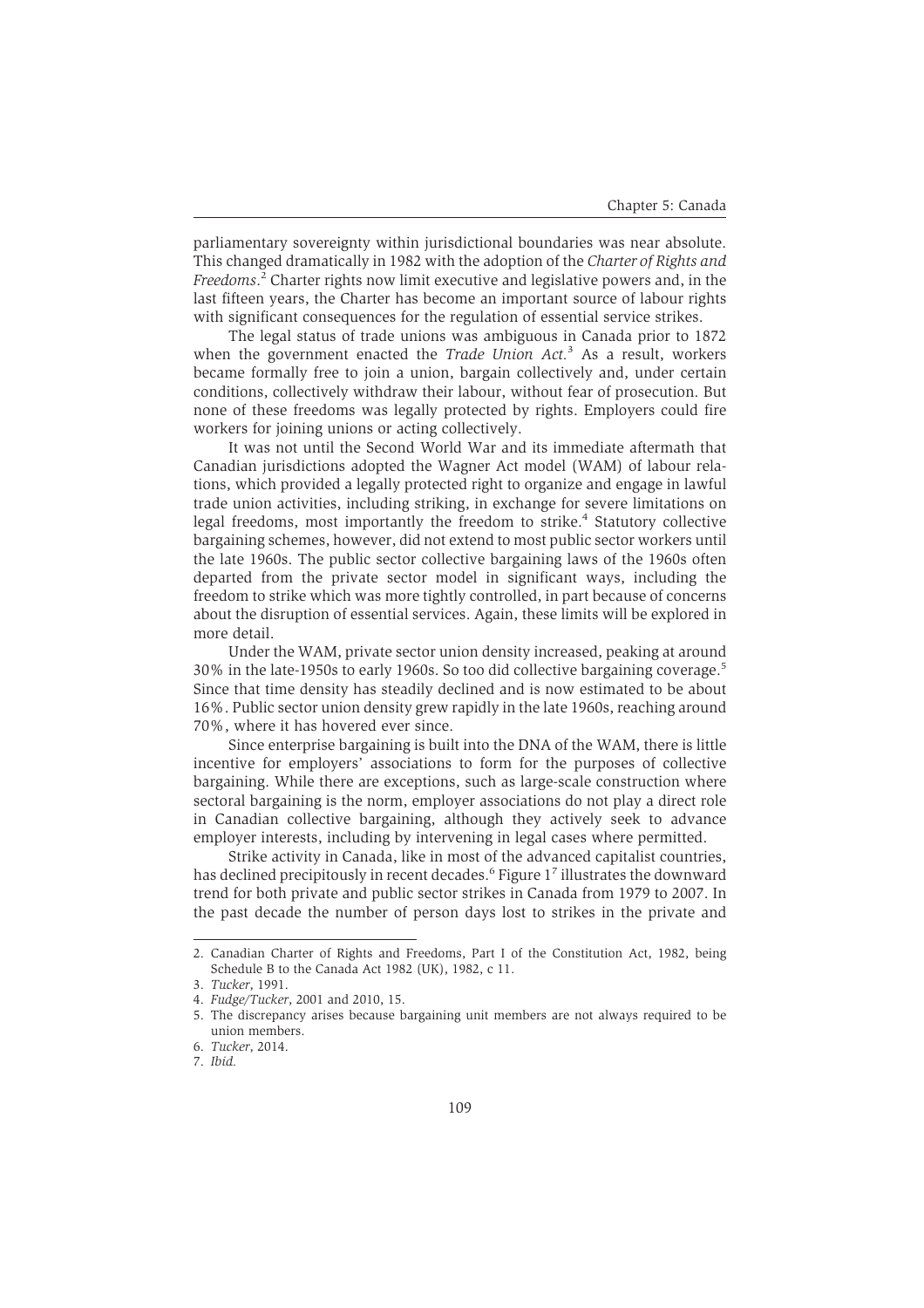public sectors has fluctuated widely but the overall downward trend has not changed.<sup>8</sup>

*Figure 5.1 Public and Private Sector Strike Rates per 1000 Workers, 1979 to 2007*



# **2 COLLECTIVE LABOUR RELATIONS**

As mentioned above, the Canadian collective bargaining regime is based on the WAM, but before clarifying its principal features regarding organizing, bargaining, and striking, it is important to highlight the distinction between freedoms and rights already averted to. Using the Hohfeldian conceptual framework, we think of freedoms and rights as jural relations between people.<sup>9</sup> You are free to do something when no one else can call upon the state to stop you. This is different from a legal right, which entails a legal duty on others not to interfere with your action. The distinction is crucial in labour law.

Beginning with organizing, as noted above, Canadians were legally free to organize unions from at least the late-nineteenth century, but it was only in the late-1930s that organizing became a legally protected right. Labour statutes prohibited employers from interfering with or threatening union organizing activity, although the law preserved their freedom to express their opposition to

<sup>8.</sup> *Government of Canada*, 2018.

<sup>9.</sup> *Hohfeld*, 1919.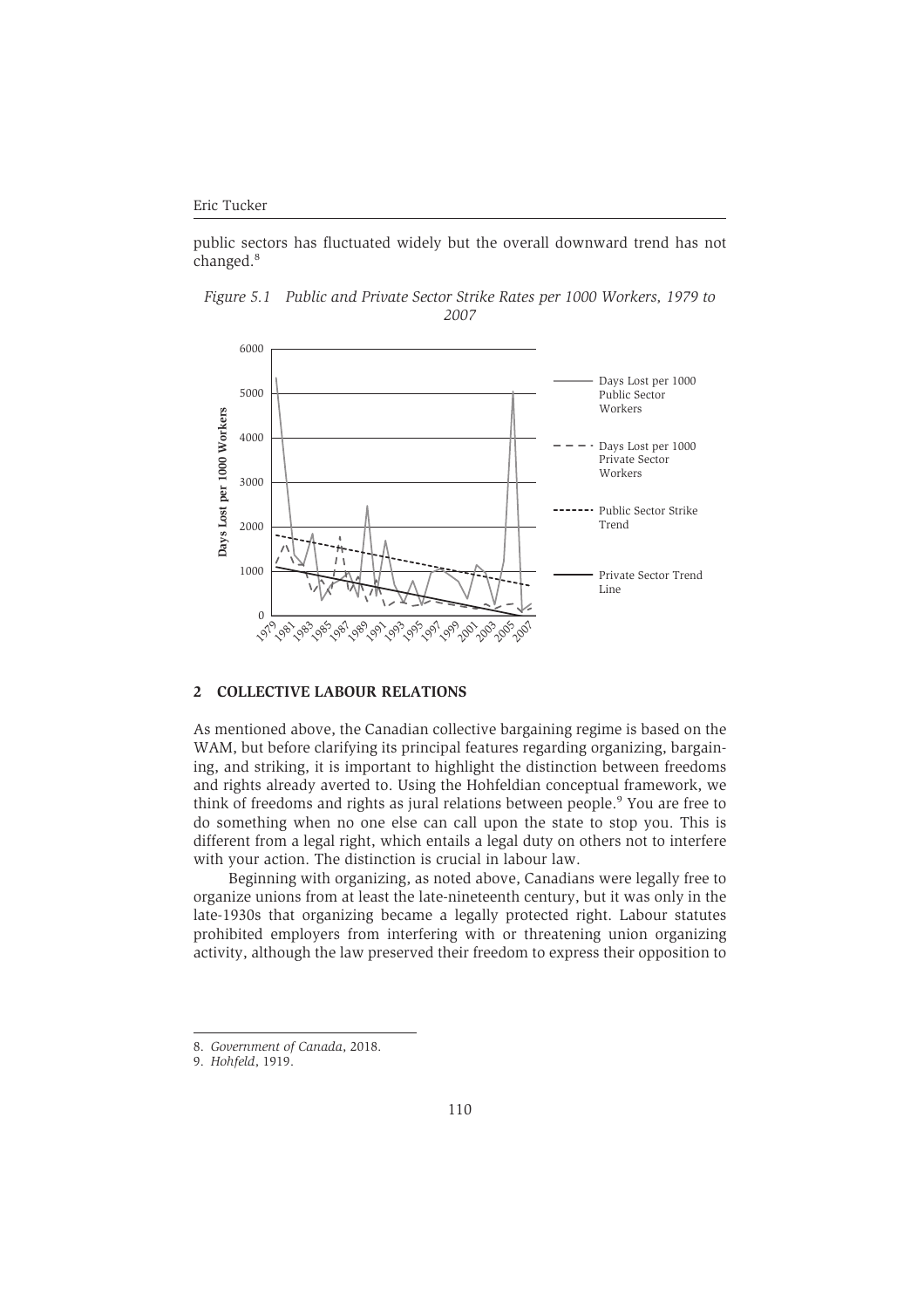unions. This produced a grey zone about the boundary between fair and unfair employer labour practices.<sup>10</sup>

The law also formally decriminalized collective bargaining in the latenineteenth century but collective agreements were not legally enforceable since the common law viewed them as contracts in restraint of trade. Moreover, employees had no protected right to bargain collectively until post-war labour legislation imposed a duty on employers to bargain in good faith with certified trade unions that demonstrated majority support within a bargaining unit. As well, those laws made agreements enforceable through grievance arbitration.

The issue of strikes is a bit more complex. Workers also were generally free to strike but, under common law, the withdrawal of labour was a breach of contract that allowed the employer to summarily dismiss the striking workers. Statutory collective bargaining laws gave workers a legal right to strike in that it protected their employment status while on strike and provided a legal right to return to their jobs after the strike ended. However, these laws also placed severe restrictions on the freedom to strike, discussed below.

As already mentioned, public sector workers were frequently subject to a different legal regime regarding strikes. Some statutes denied public sector workers any freedom to strike, while others permitted limited strikes but required the maintenance of essential services. Often interest arbitration was a substitute to resolve bargaining disputes. We will return to these issues, *infra*.

Prior to the *Charter*, labour rights and freedoms were rooted in common law and statute. This has now changed. The *Charter* explicitly protects freedom of association, but the scope of that protection is undefined and requires judicial interpretation. From the outset courts accepted that freedom of association protected the freedom to organize, but that freedom was not under threat in Canada since it was rarely restricted by government. The more important issue for workers excluded from statutory collective bargaining schemes was whether the *Charter* required the government to protect the right to organize. The general answer was no, except in limited cases where it could be demonstrated that workers are incapable of exercising their freedom without rights protection.<sup>11</sup>

The question of whether the *Charter* protects the freedom or right to bargain and strike is much more important in the context of essential services where governments frequently restrict these freedoms. The Supreme Court of Canada (SCC) initially rejected the proposition that freedom of association protected either, but in 2007 the court unexpectedly reversed itself. It held that freedom of association protected the freedom to bargain collectively and that it entailed a duty to bargain in good faith. This made collective bargaining both a

<sup>10.</sup> *Slinn*, 2008, 53.

<sup>11.</sup> *Dunmore v Ontario (Attorney General)*, 2001 SCC 94 (2001).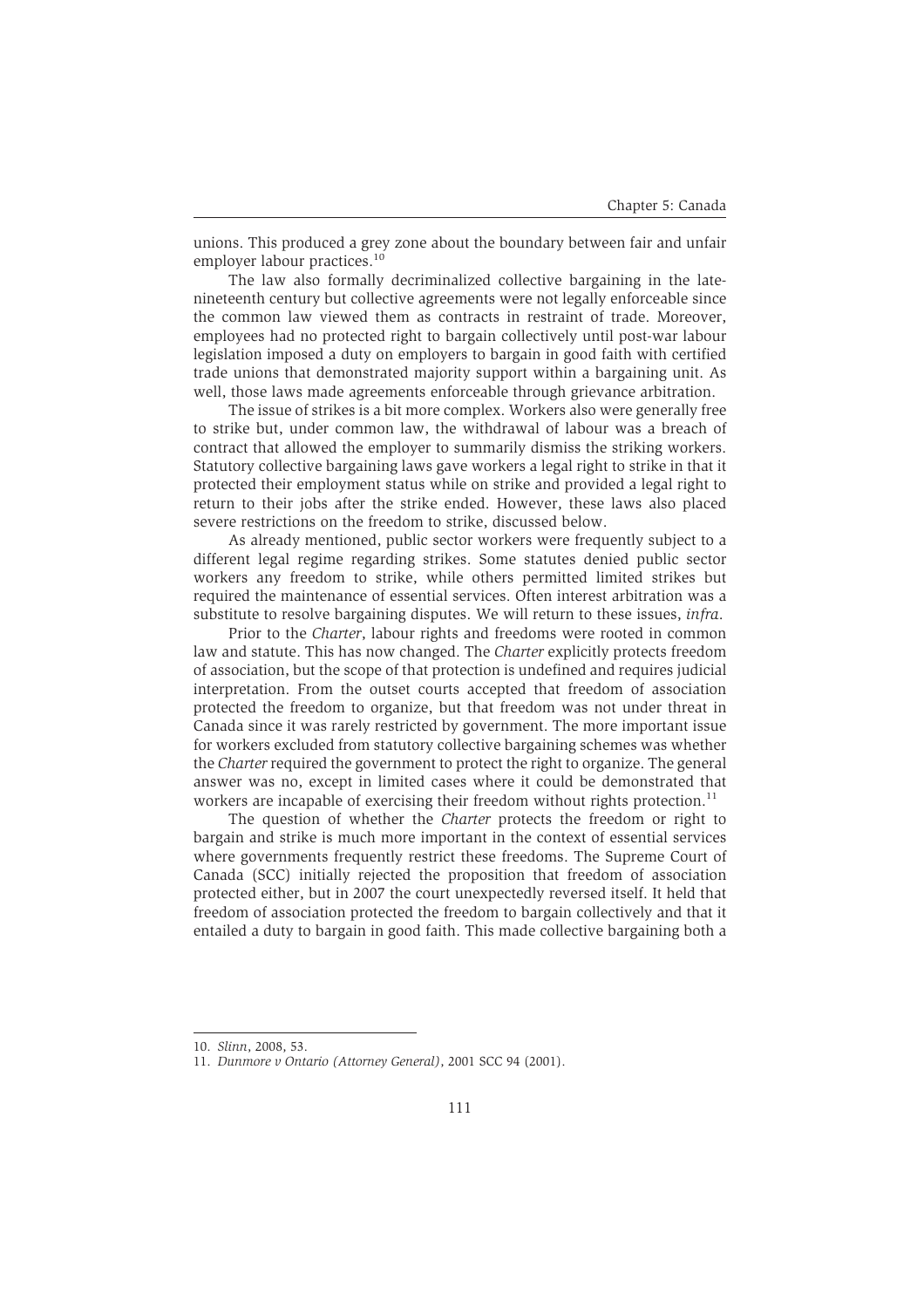constitutionally protected freedom and right.<sup>12</sup> Eight years later, the SCC also held that freedom of association protects the freedom to strike.<sup>13</sup>

There are, however, two important caveats. The first is that the *Charter* only applies to government action. This is less of an issue in the essential services context where government is normally the actor, either as legislator or as employer. The second caveat is that the *Charter* permits violations of protected rights where the restriction can be demonstrably justified in a free and democratic society. This is very significant since the SCC stated that interference with associational rights may be permitted in situations involving essential services.<sup>14</sup> This issue will be examined in more detail, *infra*.

Until recently, international labour rights played an insignificant role in Canadian labour law. There were several reasons for this. One is that since Canada is a dualist country, international treaty obligations entered into by the federal government does not become domestic law unless implemented by domestic legislation, and provincial legislatures are under no constitutional obligation to pass implementing legislation.<sup>15</sup>

A second reason is Canadian governments' limited embrace of International Labour Organization (ILO) norms. This was evidenced by the fact that prior to 14 June 2017, Canada had only ratified one of the two foundational conventions supporting freedom of association (Convention 87, but not Convention 98). Of course, the lack of ratifications did not immunize Canada from complaints that it violated freedom of association, since the ILO considers that all members are bound to respect freedom of association regardless of whether they have ratified its underlying conventions. In fact, Canadian unions frequently complained to the ILO and its supervisory bodies often upheld those complaints and made recommendations to the offending government. However, those recommendations had no legal force and no political impact either. As a result, governments felt free to ignore the ILO and the violations continued.<sup>16</sup>

In recent years, however, international law has come to play a much more significant role through its influence on the development of constitutional law. The turning point came when the SCC determined that the meaning of freedom of association under the *Charter* should be as generous as it is in international law and thought. The SCC translated the soft law of the ILO and various UN declarations into hard constitutional law in Canada and, as we shall see, that has had a significant influence on the development of constitutional labour rights in Canada.<sup>17</sup>

<sup>12.</sup> *Health Services and Support – Facilities Subsector Bargaining Assn v British Columbia*, 2007 SCC 27 (2007).

<sup>13.</sup> *Saskatchewan Federation of Labour v Saskatchewan*, 2015 SCC 4 (2015).

<sup>14.</sup> *Health Services*, para. 108.

<sup>15.</sup> *Macklem*, 2012.

<sup>16.</sup> *Adams*, 2006

<sup>17.</sup> *Health Services*; *Bogg/Ewing*, 2012, 379; *Langille*, 2007, 363.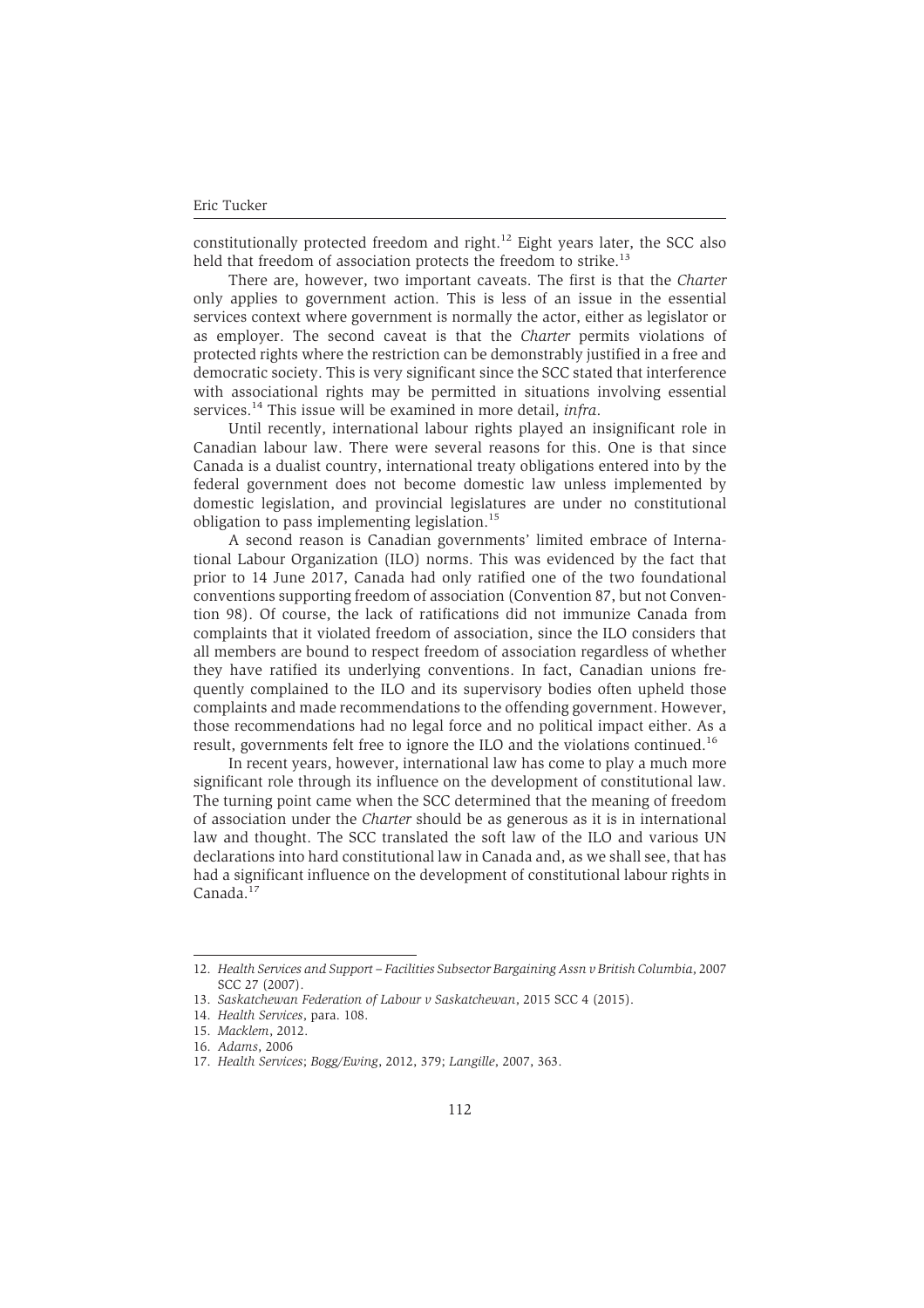## **3 THE RIGHT TO STRIKE**

As mentioned, the WAM imposes significant restrictions on the freedom to strike. In particular, recognition strikes and strikes during the life of a collective agreement are prohibited. There are also procedural requirements that must be satisfied for a strike or lockout to be legal. These vary from jurisdiction to jurisdiction, but typically include the following. First, the union must have won a strike vote among the members of the bargaining unit. Second, the union and the employer must have bargained to impasse and undergone mediation or conciliation without success. Third, they must wait a prescribed number of days after mediation/conciliation has failed before taking industrial action. Fourth, some jurisdictions, including the federal jurisdiction but not Ontario, require the union provide the employer with advance notice of the strike.<sup>18</sup>

In general, the law only permits economic strikes to support collective bargaining demands. Sympathy or political strikes are almost always unlawful since unions can only legally strike during the narrow window of opportunity that opens when no collective agreement is in force and the procedural hurdles have been cleared. Political and sympathy strikes are not exempt from these general rules and so are illegal if they are untimely. Canadian unions have so deeply absorbed these norms that no case has ever posed the question of whether a union in a legal strike position could engage in a sympathy or a political strike.

The definition of a strike is quite broad and in addition to a complete work stoppage includes any concerted action undertaken with a common understanding designed to restrict or limit output. Thus, a partial work stoppage, a slowdown, or a work-to-rule campaign are all considered strikes.<sup>19</sup>

It is important to emphasize that while the general restrictions described here apply to both private and public sector workers, public sectors workers and particularly essential service workers are subject to additional restrictions, described *infra*.

# **4 THE EXPERIENCE WITH STRIKES IN ESSENTIAL SERVICES**

There are no recent studies of the prevalence of strikes in essential services, if only because in Canada essential services strikes are heavily regulated and,

<sup>18.</sup> *Fudge/Tucker*, 2001 and 2010; *Slinn/Tucker*, 2016, 171; *Adams*, 1993, 11.7 et seq.

<sup>19.</sup> Labour Relations Act, 1995, SO 1995, c 1, s 1(1) 'strike' includes a cessation of work, a refusal to work or to continue to work by employees in combination or in concert or in accordance with a common understanding, or a slow-down or other concerted activity on the part of employees designed to restrict or limit output; Canada Labour Code, RSC, 1985, c L-2, s 3(1) 'strike' includes a cessation of work or a refusal to work or to continue to work by employees, in combination, in concert or in accordance with a common understanding, and a slowdown of work or other concerted activity on the part of employees in relation to their work that is designed to restrict or limit output; *Adams*, 1993, 11.1(i).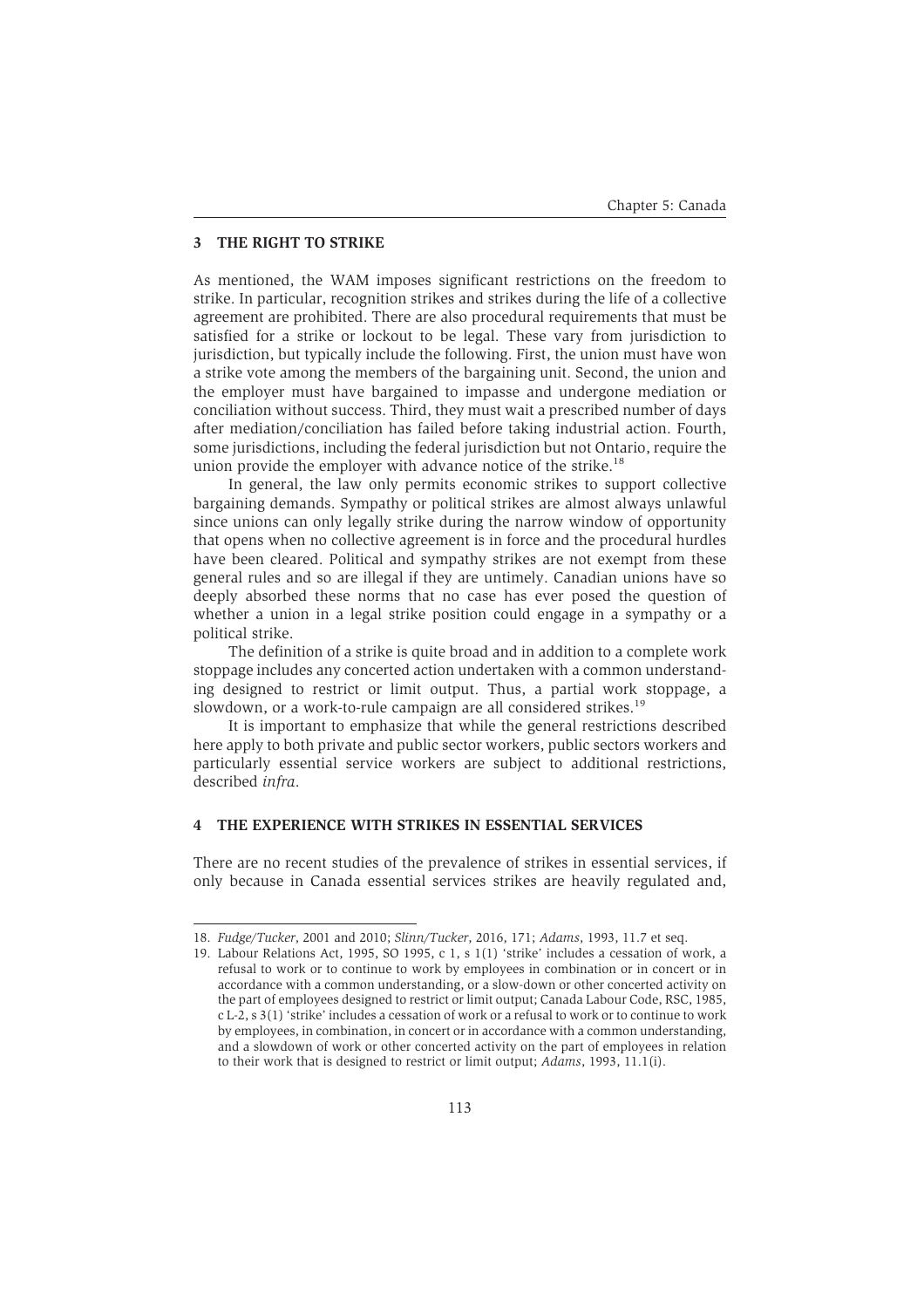because of that fact, likely infrequent. This was not always the case. As statutory collective bargaining laws were extended to public sector workers in the 1960s, much attention was paid to the issue of essential service strikes. For example, in 1968 Professor Harry Arthurs conducted a major study of strikes in essential services and reported that from 1946 to 1966 strikes in essential industries had become more frequent and that person days lost in total and per strike were increasing. <sup>20</sup>

If we consider the Canadian experience with essential service strike regulation from a qualitative perspective, it has revolved around two fundamental questions: what are essential services and how should essential service disputes be resolved? We address the former question here and the latter in Section 5 of this chapter.

Historically, the concept of essentiality in Canada has been a political one. What activities are so important to the public welfare such that stoppages pose unacceptable risk and hardship to the broader public? The answer to that question has changed over time and place. For example, one of Canada's earliest collective bargaining laws, the *Industrial Disputes Investigation Act* of 1907 (IDIA) required the parties to undergo a process of conciliation prior to a labour stoppage in mining, transportation, communications and public utilities. These services were understood at the time to be so essential as to warrant restrictions on actions that the parties were otherwise free to undertake.<sup>21</sup> During war time the IDIA was extended to war production industries, expanding the scope of essential services. The post-World War II collective bargaining statutes retained compulsory conciliation as a general requirement, not because governments considered the economy as a whole an essential service, but rather because compulsory conciliation had come to be seen as a good industrial relations strategy for avoiding unnecessary conflict. However, these laws only applied to the private sector and so there was not a great need to be concerned over the definition essential services.

The exception was with respect to municipal police and fire-fighters. Although these workers were generally excluded from the normative private sector schemes, they were soon given access to collective bargaining through sector specific statutes.<sup>22</sup> While some statutes permitted police strikes, in practice *ad hoc* legislation usually prevented police from exercising this freedom.23 However, most statutory schemes applicable to police and fire-fighters expressly prohibited strikes and substituted binding interest arbitration by

<sup>20.</sup> *Arthurs*, 1971, 1 et seqq.

<sup>21.</sup> Industrial Disputes Investigation Act, 6-7 Edward VII, ch. 20 (1907); *Fudge/Tucker*, 2001 and 2010, 52 et seqq.

<sup>22.</sup> For example, see the Fire Departments Act, SO 1947, c 37; the Police Amendment Act, SO 1947, c 77.

<sup>23.</sup> In October 1969 Montreal police and fire-fighters went on a legal strike. During the sixteen hours that the strikes were permitted bank robberies increased and a riot occurred during which one police officer was fatally wounded. The army was called out and back to work legislation was quickly passed. Online at http://archives.cbc.ca/on\_this\_day/10/07/.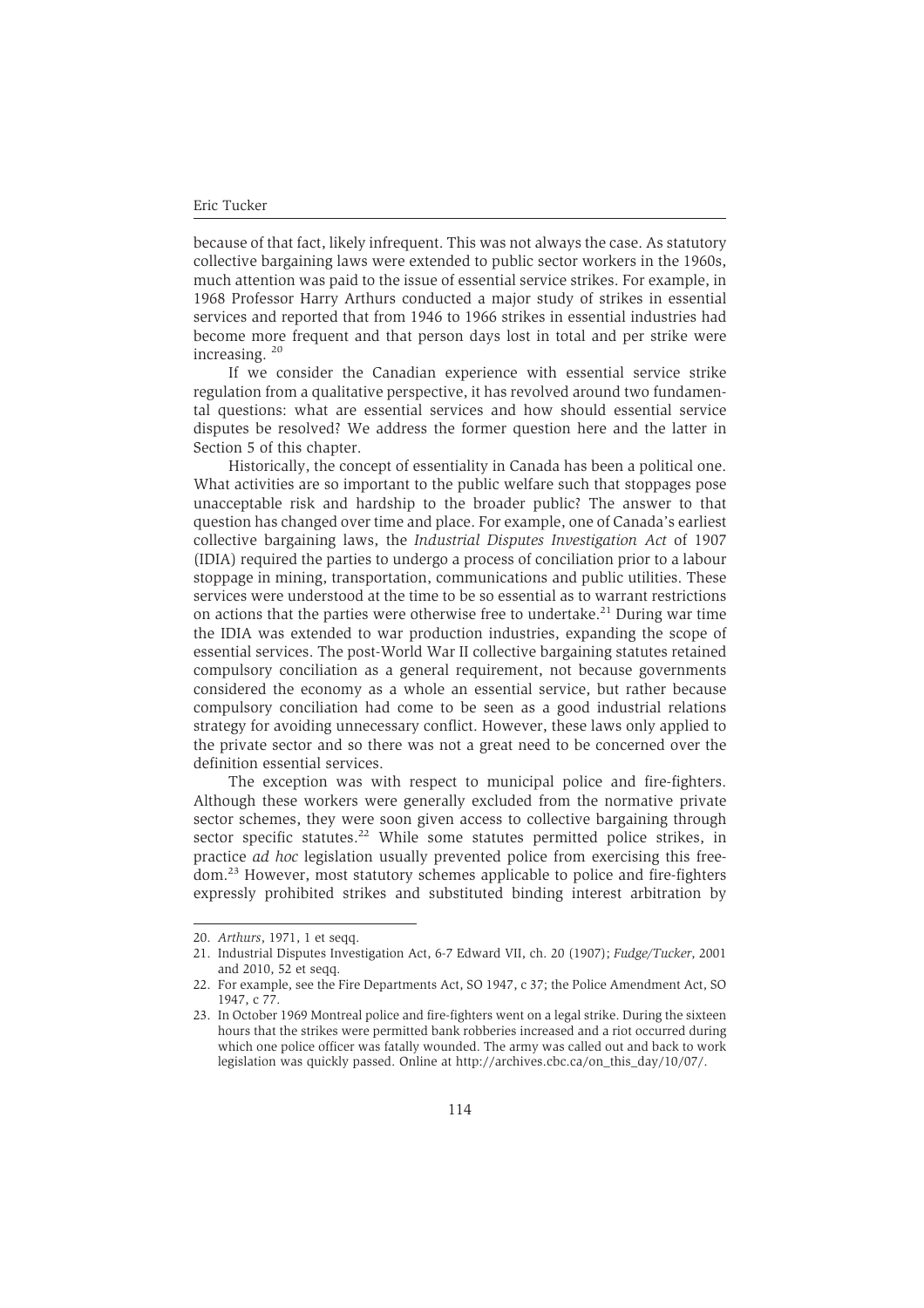neutral third parties. This interference with free collective bargaining was justified because of the overriding public safety interest in maintaining these services and that judgment has never been seriously challenged.<sup>24</sup>

Outside of police and fire-fighters, the issue of determining which services were essential only became pressing when government extended collective bargaining to the public and para-public sectors more broadly, beginning in the mid to late 1960s. One contemporary commentator, Paul Phillips, described the scope of essential services to be 'whatever the responsible public authority believes it to be at any point in time.' Reflecting the ambiguities of the time, Harry Arthurs described essentiality as lying 'mid-way along the progression from very limited cases where a labour dispute actually does create (or threatens to create) a danger, to that very broad class of cases where the dispute touches the public interest in a very incidental wav.'<sup>25</sup>

We will look more closely *infra* at the ways in which Canadian governments have defined essential services in the context of the strike regulation laws of Ontario and the federal jurisdiction. However, the freedom of governments to define essential services (and to regulate essential service strikes) is now limited by the SCC's interpretation of the *Charter*'s protection of freedom of association. Here we deal only with constitutional limits on the government's freedom to define essential services.

The basic question asked by the court in the *Saskatchewan Federation of Labour* (*SFL*) case is 'whether the legislative interference with the right to strike in a particular case amounts to a substantial interference with collective bargaining.'<sup>26</sup> If a law substantially interferes, then the burden shifts to the government to demonstrate that the restriction is demonstrably justified in a free and democratic society. Here is where the scope of essentiality comes into play. The first step in a section 1 defence under the *Charter* is to establish that the law aims to achieve a pressing and substantial objective. In the *SFL* case, the court accepted that maintaining essential services is such an objective, but before the argument can succeed, the court has to be convinced that the services the government is protecting are sufficiently essential so that their protection is a pressing and substantial objective. This raises the need to demarcate what services are essential or when the consequences of a labour disruption are sufficiently serious to justify interference with the constitutional freedom to strike.<sup>27</sup>

The court begins its discussion with the definition of essential services in international law. For this purpose, they accept a summary of that law presented in an affidavit filed by Professor Patrick Macklem, who identifies three situations

<sup>24.</sup> *Jackson*, 1995, 313 et seqq.; *Haney*, 1974; *Downie/Jackson*, 1980.

<sup>25.</sup> *Phillips*, 1975, 39 (italics in original); *Arthurs*, 1971.

<sup>26.</sup> *Saskatchewan*, at para. 78.

<sup>27.</sup> *Ibid.,* para. 86.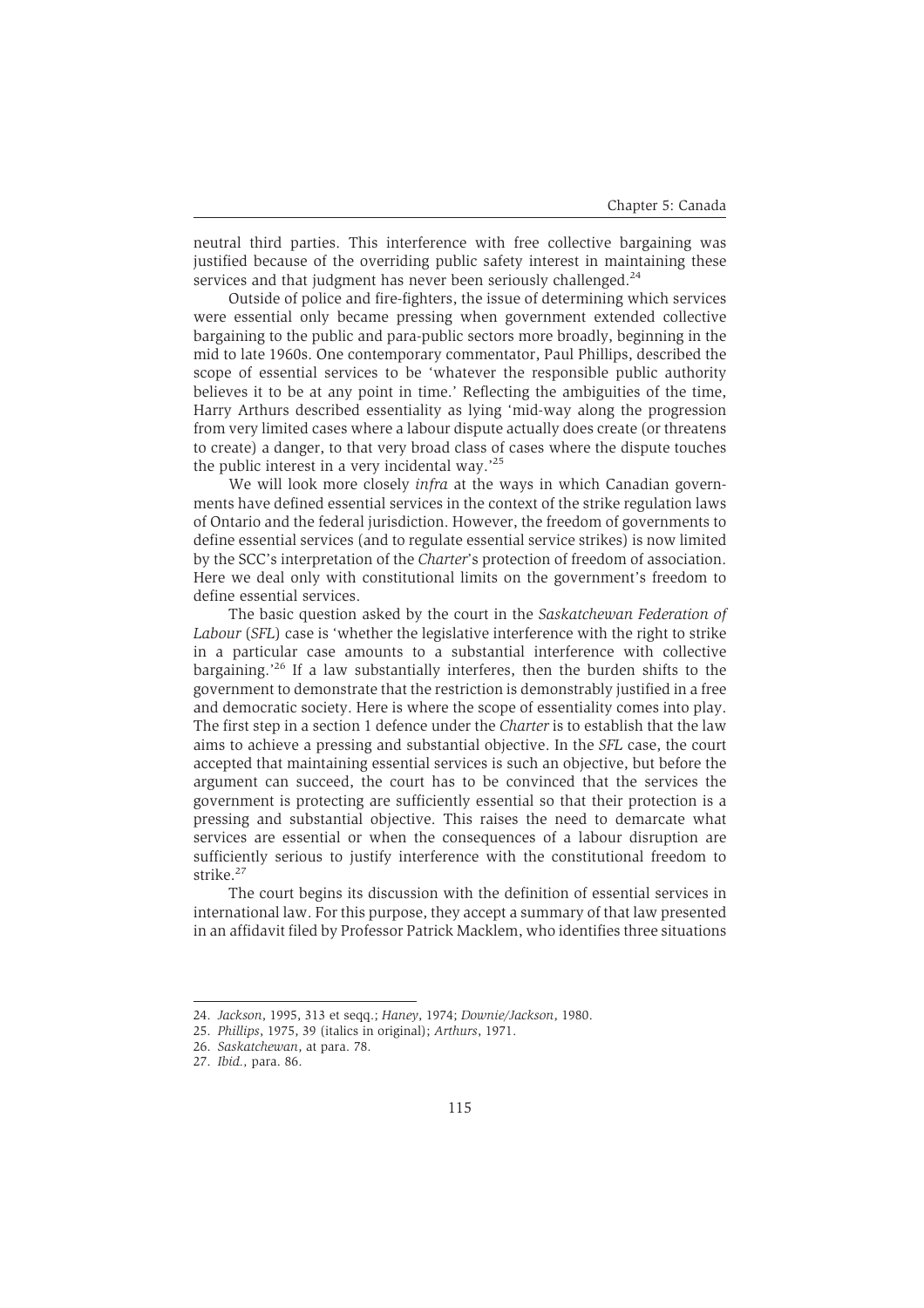in which the ILO's supervisory bodies have justified strike restrictions on essential service grounds:

- (1) in the public service only for public servants exercising authority in the name of the state;
- (2) in essential services in the strict sense of the term (that is, services the interruption of which would endanger the life, personal safety or health of the whole or part of the population); or
- (3) in the event of an acute national emergency and for a limited period of time.<sup>28</sup>

Without getting into the details of the contested Saskatchewan legislation, the SCC found that it was overly broad because 'the categories of workers whose right to strike may be abrogated because they provide essential services is subject to the employer's unilateral discretion.<sup>29</sup> While the court does not provide a bright-line definition of essential services, its reference to international law is significant because in the past the court has expressed the opinion that freedom of association in Canada should be interpreted as generously as it is in international law. The court was also disturbed by the absence of a collaborative process for categorizing services as essential and determining the number of employees necessary to maintain them.<sup>30</sup>

Since the *SFL* decision, there has been one lower court judgment that dealt directly with the question of whether the government had a pressing and substantial interest that justified an infringement of the right to strike. The case arose out of continuing conflicts between the teachers' unions and the Ontario provincial government, which the government resolved by passing legislation that imposed terms and conditions on unions that did not reach an agreement by a set date. One effect of measure was that it deprived workers of the freedom to strike that they otherwise would have enjoyed. The unions successfully challenged the legislation as a violation of their *Charter* rights. The court accepted that the legislation substantially interfered with their freedom to strike and held that the interference was not justified. Central to the court's holding was its conclusion that the government's purpose was fiscal restraint rather than maintaining or restoring essential services. It then stated: 'It is only in exceptional circumstances that a breach of rights under the *Charter* will be justified based on economic concerns.'31

It will take further litigation to clarify where and how courts will draw the line demarcating services as essential, but it is clear that governments no longer have the absolute right unilaterally to make that determination.

<sup>28.</sup> *Ibid.*

<sup>29.</sup> *Ibid.,* para. 87.

<sup>30.</sup> *Ibid.,* at para. 89.

<sup>31.</sup> *OPSEU v Ontario*, 2016 ONSC 2197, at para. 238 (2016).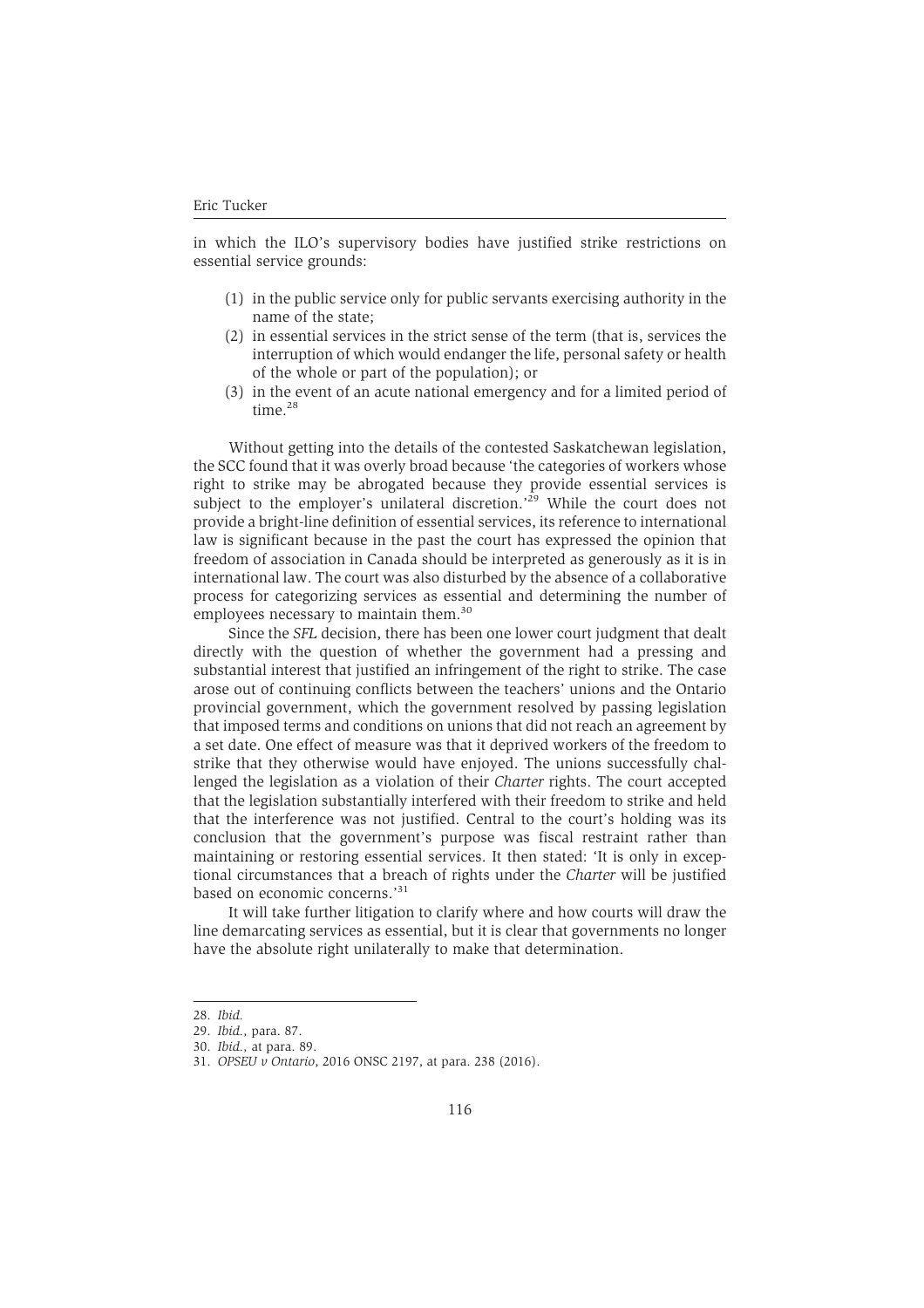# **5 RESTRICTIONS ON THE RIGHT TO STRIKE IN ESSENTIAL SERVICES**

# **5.1 The Constitutional Framework**

It is clear that any discussion of statutory restrictions on the right to strike of employees in essential services must begin with a consideration of Canada's newly constitutionalized labour rights, including the right to unionize, the right to bargain collectively, and the right to strike. We have previously discussed how this body of law affects the definition of essentiality. Here we discuss the impact of constitutional labour rights on the government's power to regulate essential service strikes by excluding workers from the right to organize, bargain, or strike, or imposing substantial limits on their exercise.

Canada historically rarely deprived workers of their freedom to form associations, even for police and other public security workers. As well, it rarely denied workers the freedom to bargain collectively. Instead, Canada has generally secured essential services related to public security by denying workers the freedom to strike – the no-strike model – or limiting the strike to maintain essential services – the designation model. There are exceptions, $32$  however, including members of the armed forces, who are not covered by any collective bargaining legislation.<sup>33</sup>

Another exception was the he Royal Canadian Mounted Police (RCMP) whose situation merits closer examination because of their recent successful constitutional challenge to their exclusion from collective labour rights. The RCMP provides police service at the federal level and for many of Canada's provinces and territories. As such, it is the closest thing Canada has to a national police force. In part because of its long history of involvement in internal security and strikebreaking, the government was concerned about RCMP officers having connections to the labour movement. Indeed, from 1918 to 1974 they were prohibited by an order-in-council from engaging in union-related activity on pain of instant dismissal.<sup>34</sup> When the order-in-council was lifted in 1974, the head of the RCMP recognized there was a high level of discontent among officers and instituted the Division Staff Relations Representation Program (DSRRP) to

<sup>32.</sup> An interesting recent exception was 2003 legislation passed in Quebec, which declared certain home care and child-care workers not to be employees. The effect of the law was to remove them from any statutory collective bargaining scheme so that any attempt to bargain collectively was potentially a violation of competition law. The legislation was declared unconstitutional in 2008, a year after the SCC recognized that freedom of association protected collective bargaining. See *Confédération des syndicats nationaux c Québec (Procureur General)*, 2008 QCCS 5076 (2008).

<sup>33.</sup> The Public Service Alliance of Canada (PSAC) unsuccessfully petitioned the Canadian government in 1971 to create statutory collective bargaining schemes for the military. See PSAC, *Collective Bargaining Rights for Members of the Armed Forces* (Presented to the Committee on Legislation Review April 1971).

<sup>34.</sup> *Fudge/Tucker*, 2001 and 2010, 100 et seqq. For a history of the restrictions on freedom of association of RCMP members, see *Mounted Police Association of Ontario v. Canada (Attorney General)*, 2009 CanLII 15149 (ON SC), <http://canlii.ca/t/2315w >, retrieved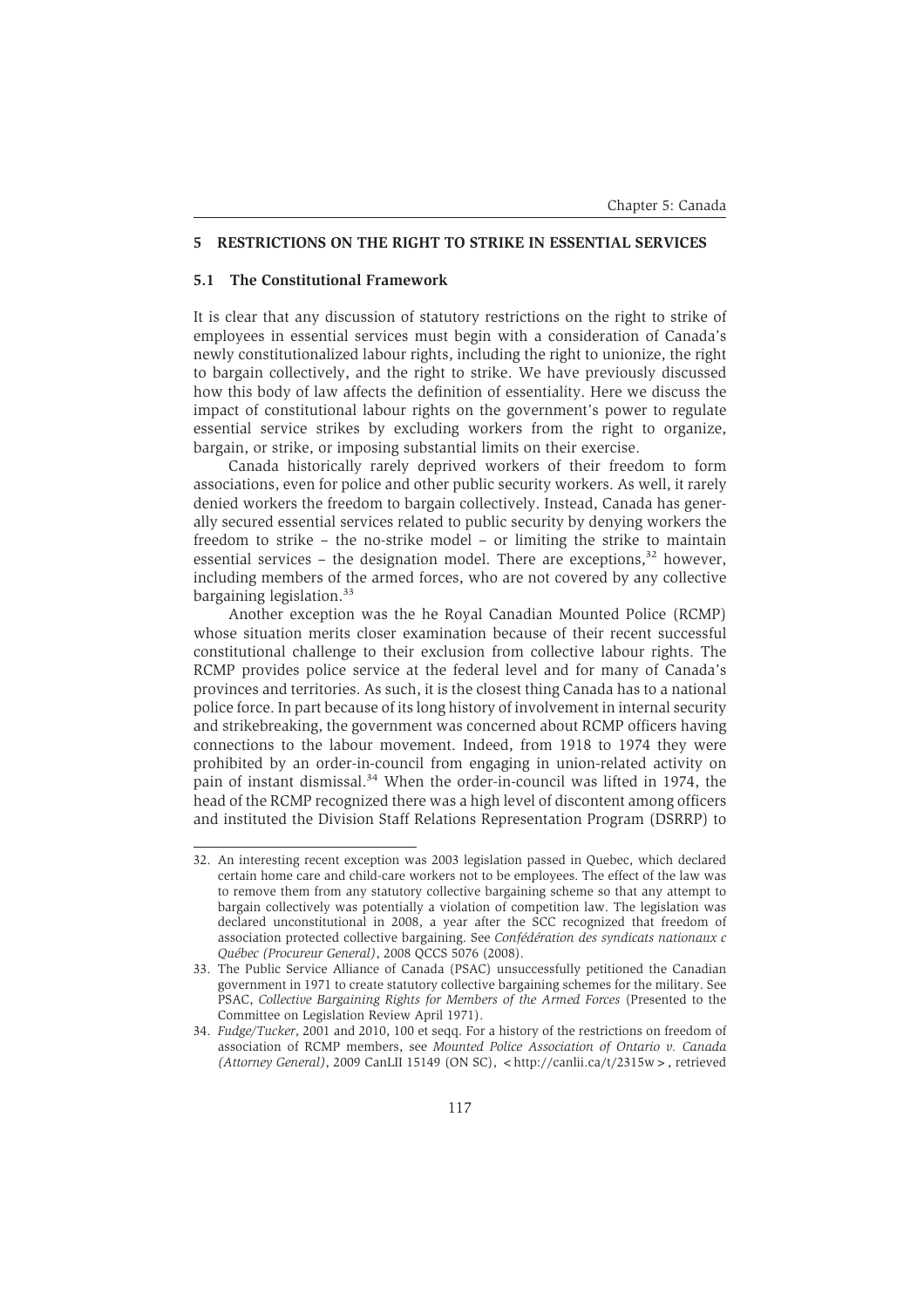provide for a weak form of consultation. The program was formalized in regulation in 1989 and renamed the Staff Relations Representation Program (SSRP). Then, in 1996, a Pay Council was created to provide officers with a mechanism for being consulted on compensation issues. RCMP officers chose representatives to participate in both these bodies, which were the only bodies the RCMP recognized for the purposes of discussing workplace and wage issues. Neither body was independent of government nor was there a role for collective bargaining. Both bodies were limited to consultation.

RCMP officers first challenged their exclusion from any statutory collective bargaining law in early years of *Charter* litigation but were unsuccessful. The SCC embraced a thin interpretation of freedom of association as only protecting the freedom to form associations. Since the law did not prohibit RCMP officers from forming associations their *Charter* rights were not violated.<sup>35</sup>

In 2006, an independent association of RCMP officers, the Mounted Police Association of Ontario (MPAO), launched a fresh challenge to the constitutionality of the RCMP's representation scheme. Their case was bolstered in 2007 when the SCC adopted a broader view that freedom of association that protected collective bargaining and this time the challenge succeeded. The SCC held that the SRRP substantially failed to provide RCMP officers with a meaningful process of collective bargaining by denying them representation by an association independent of government and by depriving officers of a sufficient degree of choice in the selection of their representatives. The SCC also rejected the government's defence that the infringement was justified because unionization would compromise the force's neutrality.<sup>36</sup> The effect of the judgment is to limit severely the power of government to protect essential services by depriving workers of the right to form independent unions or bargain collectively.

This leaves governments with the option of regulating strikes, but their power is constitutionally limited. In order to determine whether restrictions on strikes are constitutional, the court must answer two key questions. The first is whether the restrictions on the freedom to strike substantially interfere with a process of collective bargaining. A complete ban on strikes, or even broadly drawn restrictions, will constitute substantial interference, so this is unlikely to be the difficult point in litigation. Rather, the key question will be whether the government can satisfy the court that the interference is demonstrably justified. The starting point for the justification will be that the freedom to strike is limited to maintain essential services, which, as discussed in section 4, involves the court in patrolling the boundaries of what constitute essential services. Assuming the government satisfies the court that it has a pressing and substantial objective, it must then demonstrate minimum impairment. That inquiry will

on 2018-03-08. Even today, statutes prohibit police from being members of unions that are affiliated with the labour movement. For example, see Police Services Act, RSO 1990, c P-15, s 117.

<sup>35.</sup> *Delisle v Canada (Deputy Attorney General)*, [1999] 2 SCR 989 (1999).

<sup>36.</sup> *Mounted Police Association of Ontario v Canada (Attorney General)*, 2015 SCC 1 (2015).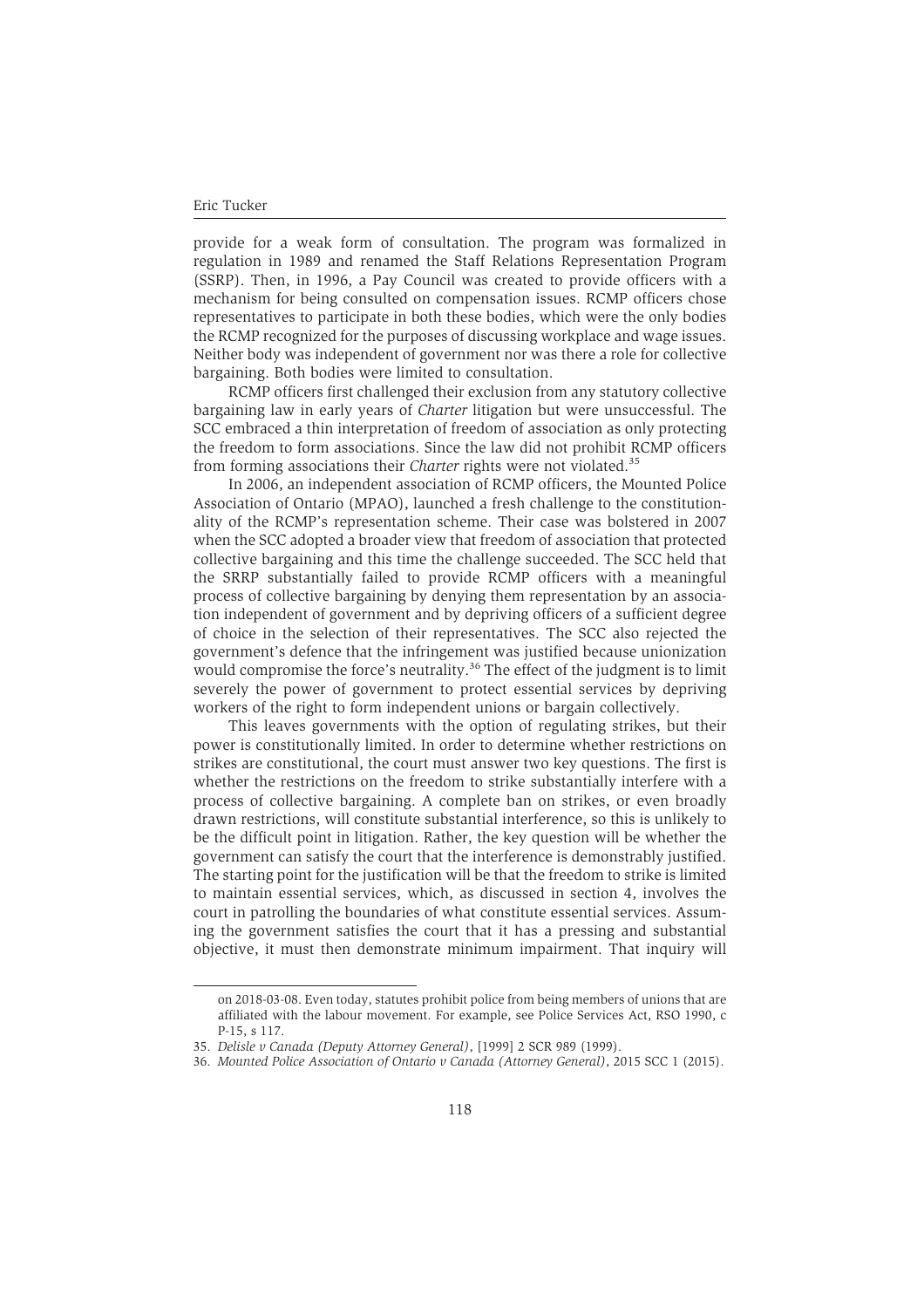lead the court to examine the scope of the restrictions, the process by which they were developed, and the alternative provided to the strike.

Where the government adopts the no-strike model, the court will want to be satisfied that a less restrictive approach that preserved a limited right to strike could not have met its legitimate interest in preserving essential services. As well, it will require that the strike alternative provides the affected workers with an acceptable substitute, such as binding interest arbitration by a neutral third party. Where the government has selected a designation model, as in the *SFL* case, the court will examine whether the processes for determining which services are essential and how those essential services will be provided are minimally impairing.

In the *SFL* case, the trial judge found that the restrictions went far beyond what was necessary to maintain essential services. The SCC agreed:

The *unilateral* authority of public employers to determine whether and how essential services are to be maintained during a work stoppage with no adequate review mechanism, and the absence of a meaningful dispute resolution mechanism to resolve bargaining impasses, justify the trial judge's conclusion that the *PSESA* impairs the s. 2 (*d*) rights more than is necessary.<sup>3</sup>

# **5.2 Securing Essential Services by Exclusion from Collective Labour Relations Rights (No Right to Bargain Collectively and/or No Right to Strike)**

In general, few Canadian workers are *ex ante* deprived of the right to bargain collectively. One such group is employees of the Canadian Security and Intelligence Service. Except for clerical and secretarial employees, they have no right to bargain or strike. As discussed earlier, RCMP officers were in a similar situation until the SCC found their exclusion was unconstitutional in 2015. In response, the government enacted legislation in 2017 that provides RCMP officers with a process to unionize and bargain collectively.38

It is far more common for governments to deprive essential service workers *ex ante* of the right to strike. As mentioned earlier, this is the common approach to public security workers, such as police, fire-fighters and prison guards. Not surprisingly, when the federal government provided RCMP officers with a statutory collective bargaining scheme, they adopted the no-strike model, providing them with arbitration instead.

Ontario, hospital workers are the other major group subject to the no-strike model. In 1965 following a strike at a public hospital, the Ontario government enacted the *Hospital Labour Disputes Arbitration Act* (HLDAA), which provides that in the event of an impasse the parties are obliged to submit their dispute to

<sup>37.</sup> *Saskatchewan*, 81.

<sup>38.</sup> *Federal Public Sector Labour Relations Act*, SC 2017, c 9.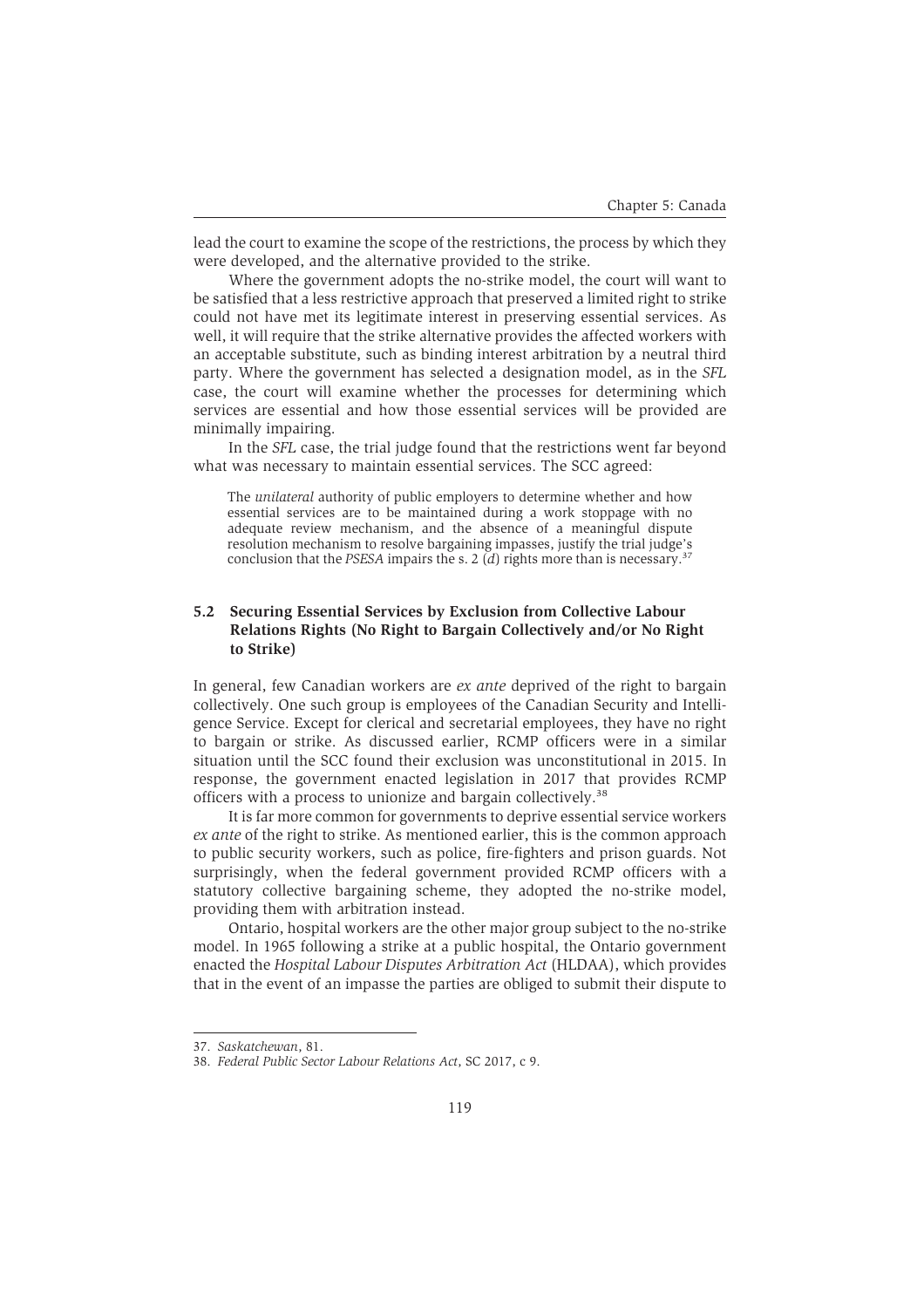arbitration.<sup>39</sup> Another group of workers recently deprived of the right to strike are employees of the Toronto Transit Commission (TTC).<sup>40</sup> The government enacted the exclusion in 2011 at the request of the City of Toronto. Prior to the enactment, the government had ended a number of TTC strikes through back-to-work legislation.

Workers and unions who strike unlawfully potentially face very serious penalties regardless of the circumstances. Some no-strike laws specify the consequences of violations of the law, but many incorporate the laws that govern unlawful strikes generally. For example, the recent TTC strike law expressly incorporates by reference the provisions of the *Labour Relations Act* (LRA) regarding unlawful strikes.<sup>41</sup> All contraventions of the LRA, including untimely strikes, are regulatory offences for which individuals are liable to fines of up to \$2,000 and unions up to \$25,000 for each day they are in violation. However, prosecutions can only be instituted with the written consent of the Labour Board. Labour boards also have the power to issue unlawful strike declarations, which have the same legal effect as a court order. Striking workers and union leaders who defy court orders could face civil or criminal contempt proceedings that could result in fines or jail.<sup>42</sup>

Apart from statute, employers can discipline individual workers who strike illegally, including termination. Employees can challenge disciplinary action through the grievance procedure, but arbitrators accept that unlawful striking is a disciplinary matter, the only issue being whether the severity of the penalty is justified in the circumstances of the case. As well, employers can bring grievances against the union, which is under a strict obligation not to participate in or facilitate unlawful strikes and to use its influence to end them when they occur. Arbitrators have the power to award damages against the union should they breach the peace obligation.

Unlawful strikes may give rise to tort liability. While there is no nominal tort of breach of statute (unless it was the intent of the legislature to create such liability), unlawful strikes by essential service workers will likely be tortious on other grounds. For example, an action for civil conspiracy using unlawful means could succeed on the basis that the strike violated a statutory prohibition on strikes.

In addition to the sanctions discussed above, in some circumstances essential service workers could be prosecuted for criminal breach of contract. Under the law, which dates back to 1878, it is a crime to wilfully breach a contract if you have reasonable cause to believe that the probable consequences

<sup>39.</sup> For the background and early experience, see *White*, 1995, 82 et seqq; *Arthurs*, 1971, 82 et seqq. The current statute is RSO 1990, c H-14.

<sup>40.</sup> *Toronto Transit Commission Labour Disputes Resolution Act*, 2011, SO 2011, c 2.

<sup>41.</sup> *Ibid.,* s 17.

<sup>42.</sup> *Fudge/Glasbeek*, 1992. In another famous incident, the leader of the postal workers' union, Jean-Claude Parrot was convicted of criminal contempt for refusing to order his members back to work after Parliament enacted back-to-work legislation. See *R v Parrot*, 106 DLR (3d) 296 (ONCA) (1979) and *Mandel/Glasbeek*, 1979, 10.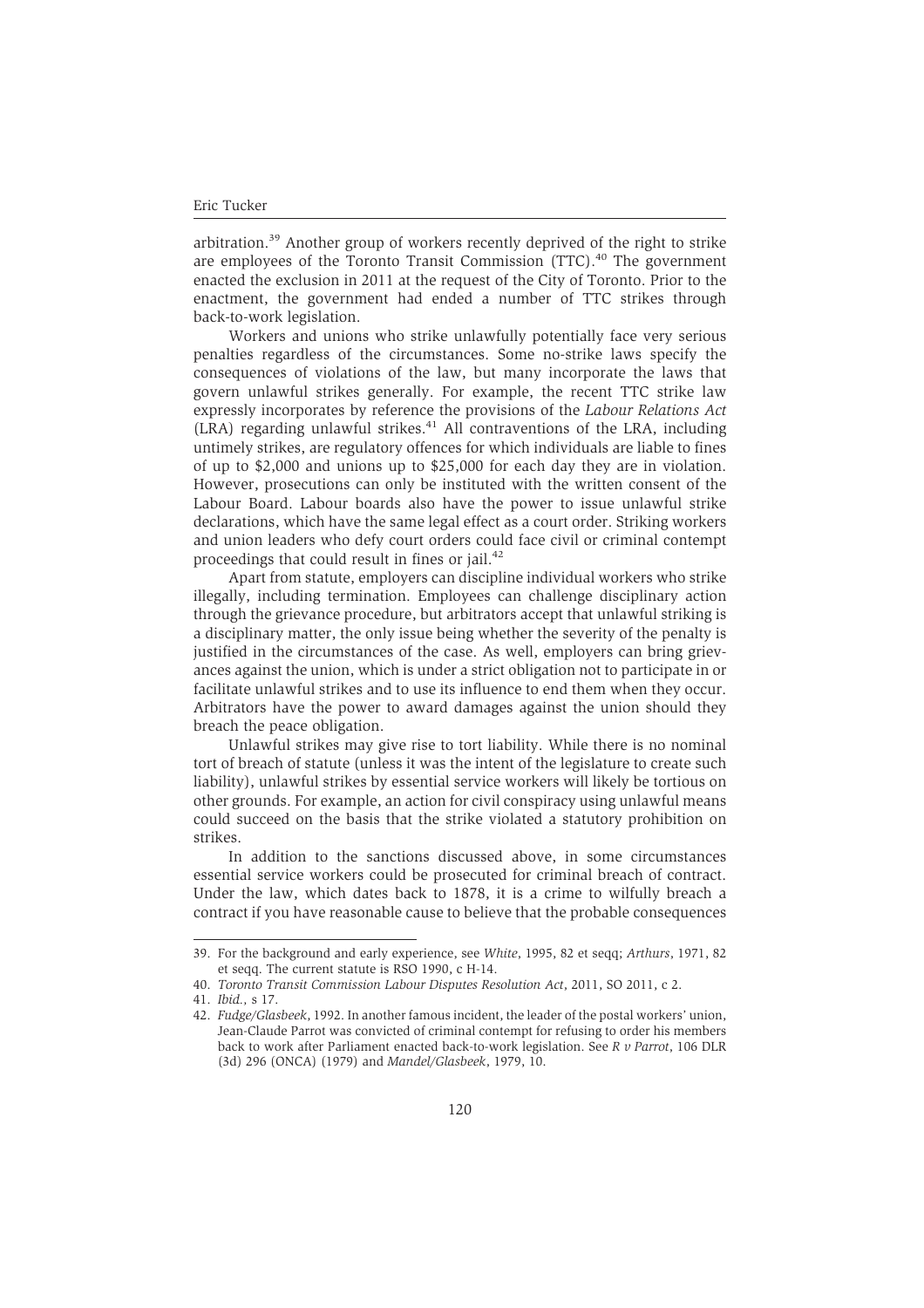of doing so will be to endanger human life, cause serious bodily injury, expose valuable property to serious injury or destruction, deprive the residents of a municipality of their supply of light, power or gas, or delay or prevent the running of trains.43 However, the likelihood of prosecution is remote. Indeed, we have not located a single reported case.<sup>44</sup>

Strikes in defiance of the no-strike model are uncommon. The authors of a study of public sector bargaining between 1978 and 2008 found that of the 791 contracts negotiated under this regime, unions struck just 4 times.<sup>45</sup> The most significant strike undertaken by Ontario workers under the no-strike regime was in 1981 when approximately 10,000 health care workers covered by the HLDAA walked off the job. The Ontario government obtained a court injunction ordering the nurses back to work. The leader of the union, Grace Hartman, refused to order her members back to work and the Attorney General threatened mass prosecution of union leaders and even possibly of members. The strike collapsed soon thereafter. Seventeen union leaders were subsequently charged with contempt. Pursuant to a plea deal, Hartman was sentenced to 45 days of imprisonment, two other leaders received 15 day sentences, and the remainder received suspended sentences and were fined \$300 each. Striking workers faced disciplinary action by their employers. Thirty-four local leaders were dismissed but arbitrators reinstated most, subject to lengthy disciplinary suspensions without pay. Striking workers were meted out 5,500 letters of reprimand and 3,442 disciplinary suspensions.<sup>46</sup> Later that year acute care nurses implemented a work-to-rule campaign and an overtime ban to show their displeasure over the lack of progress in negotiations. While these actions are strikes under Ontario law, no disciplinary action followed.<sup>47</sup>

To date, unions have not challenged the constitutionality of the no-strike model, but it only became possible to do so in 2015 after the *SFL* decision.<sup>48</sup> Prior to that time, unions would have brought their complaints to the ILO. There were two early complaints by unions in Ontario and Alberta objecting to older legislation that barred government employees from striking, the *Public Service Employee Relations Act* (Alberta) and the *Crown Employees Collective Bargaining* Act (Ontario).<sup>49</sup> In its reports, the Committee on Freedom of Association (CFA) found that both statutes were overly broad because they covered employees of

<sup>43.</sup> *Criminal Code of Canada*, RSC 1985, c C-46, s 422. Craven, 1999, 142 et seqq.

<sup>44.</sup> But, see *Johnston et al v Mackey et al.,* (1937) 67 CCC 196 (NSSC), where the court held that a strike involving wilful breaches of contract, where the probable consequence of the strike would have resulted in serious property damage in violation of the Code, was tortious.

<sup>45.</sup> *Campolieti/Hebdon/Dachis*, 2016, 201.

<sup>46.</sup> *Deverell*, 1982, 179; *White*, 1990, 73 et seqq.

<sup>47.</sup> *Haiven/Haiven*, 2002, 5 et seqq.

<sup>48.</sup> At the time of writing, the Amalgamated Transit Workers Union, Local 113 filed an application challenging the no-strike legislation, but as of the time of writing there is no report of the case's progress. See *Kalinowski/Ferguson*, 2015.

<sup>49.</sup> SA 1977, c 40; SO 1972, c 67, s 25.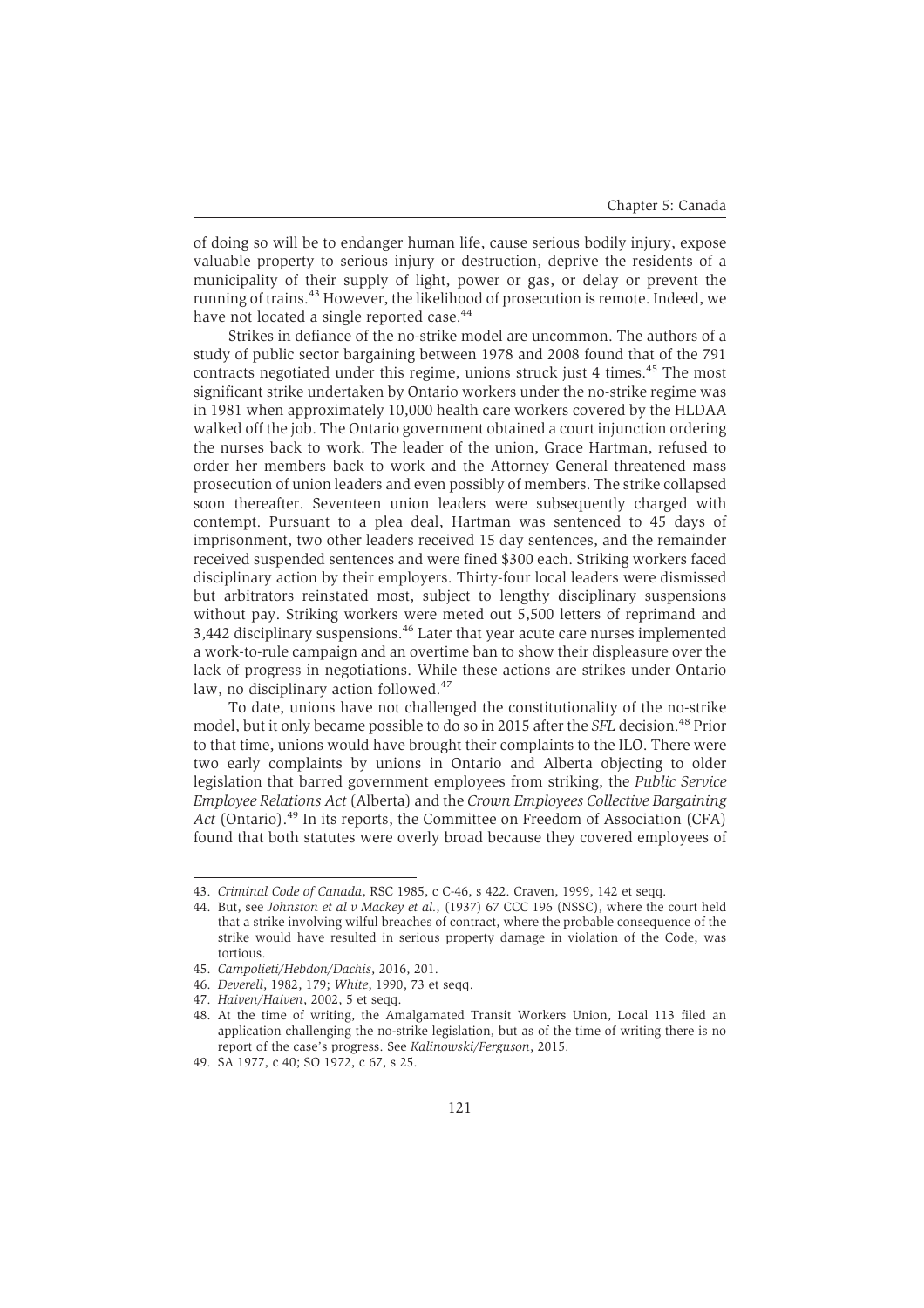crown agencies such as liquor control boards whose work was not essential. Apart from over-breadth, the Committee found the restrictions were otherwise justified and that the statutes provided adequate safeguards to protect the interests of those workers deprived of the right to strike, including adequate, impartial and binding conciliation, and arbitration procedures.<sup>50</sup>

The most recent ILO complaint arose out of the 2011 legislation prohibiting strikes by TTC workers. The Committee did not consider metropolitan transportation to be an essential service in the strict sense of the term, but it recognized urban transit as a public service of primary importance where the requirement of a minimum service might be justified.<sup>51</sup> Both Ontario and Alberta subsequently replaced the no-strike model for public sector workers with a controlled strike model, but in neither case was the action taken as a response to the CFA's findings. Rather, in both provinces, their first elected New Democratic Party government made the change.<sup>52</sup>

# **5.3 Securing Essential Services by Imposing Limitations on the Right to Strike (Controlled Strike Model)**

The controlled strike model is the predominant approach to regulating essential service strikes in Canada that do not involve public security service workers. The approach was first adopted by the Federal government when it created a statutory collective bargaining scheme for the federal public service in the *Public Service Staff Relations Act* in 1967 (PSSRA)(now the *Federal Public Service* Labour Relations Act (FPSLRA).<sup>53</sup> The PSSRA was unusual in that it offered unions the choice between the no-strike model, leading to binding arbitration, and the controlled strike model. Many governments subsequently adopted the controlled-strike model when they created public sector statutory collective bargaining schemes, although most did not offer unions the choice of opting for the no-strike/binding interest arbitration model, except under limited circumstances.

Three Canadian jurisdictions also integrated the controlled strike model into their private sector collective bargaining statutes where the unfettered strike model is the norm. One justification for imposing *ex ante* restrictions on private sector strikes is that private sector workers are increasingly performing work

<sup>50.</sup> Interim Report – Report No 187, Nov. 1978, Case No 893 (Canada) – Complaint date: 04-NOV-77 – Closed; Definitive Report – Report No 214, March 1982, Case No 1071 (Canada) – Complaint date: 06-JUL-81 – Closed.

<sup>51.</sup> Report in which the committee requests to be kept informed of development – Report No 377, March, 2016, Case No 3107 (Canada) – Complaint date: 05-DEC-14 – Follow-up.

<sup>52.</sup> For Ontario, SO 1993, c 38, for Alberta, SA 2016, c 10.

<sup>53.</sup> SC 1967, c 72. In 2003, the statute was renamed the *Public Service Labour Relations Act*, SC 2003, c 22 and in 2017 it was renamed again as the *Federal Public Sector Labour Relations Act*, S.C. 2017, c. 9. Unless I am making specific reference to an earlier version of the legislation, I will use FPSLRA acronym. On the origins and background of the act, see *Arthurs*, 1971, ch. 3, and *Rootham*, 2007, 27 et seqq.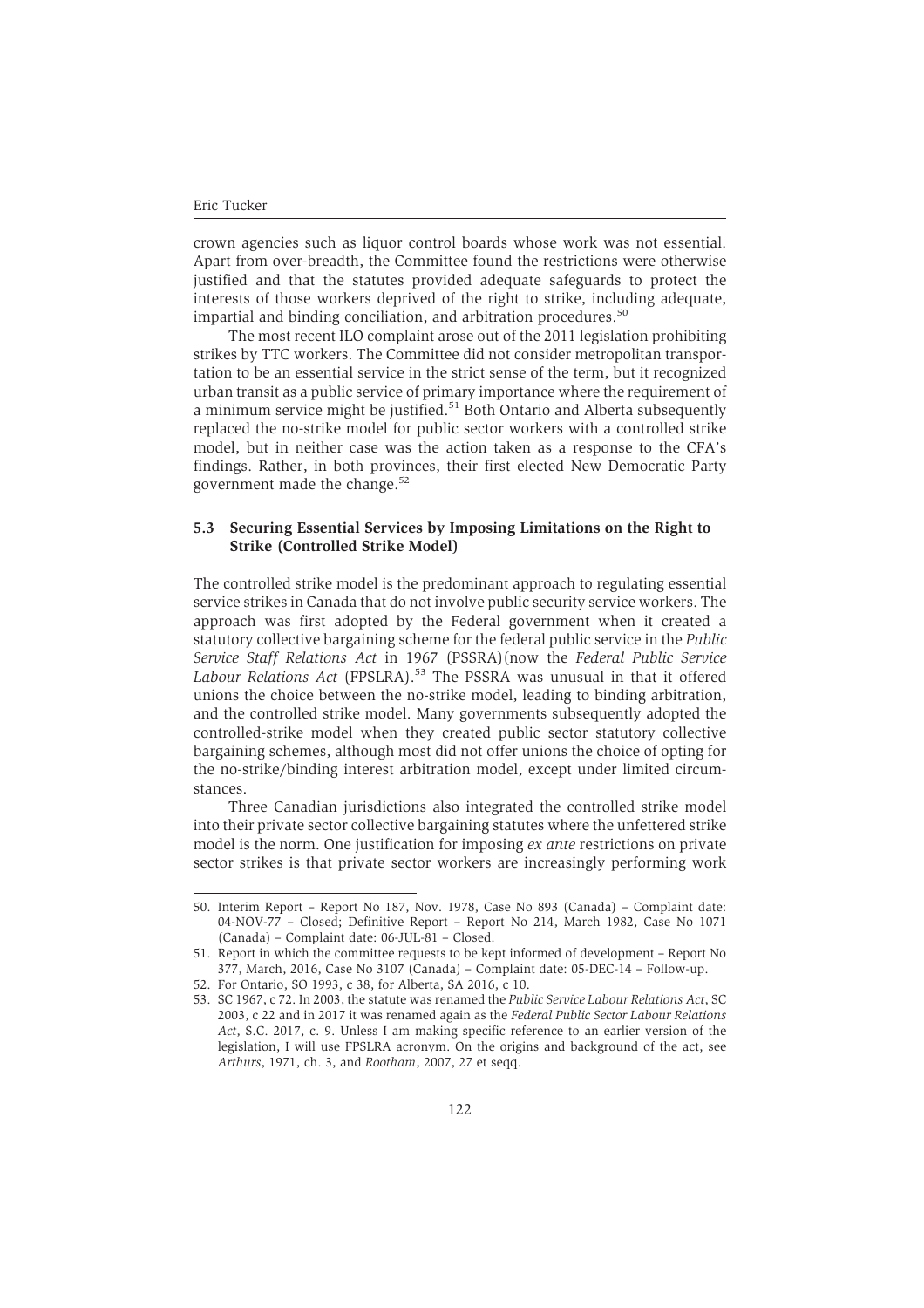that is vital to public health and safety. For example, a 1995 Task Force Report recommended there be a designation process in the *Canada Labour Code* (CLC), in part because privatization of certain crucial functions, like air traffic control, shifted their labour relations from the FPSLRA to the CLC.<sup>54</sup>

As well, in British Columbia and Quebec, the use of replacement workers during strikes is highly restricted. As a result, the risk increases that a work stoppage could significantly disrupt the production of goods and services necessary for the public's health and safety or result in substantial property damage or deterioration, thus providing a justification for *ex ante* strike restrictions.<sup>5</sup>

It is not possible to provide an account of the many variations on the controlled strike model in Canada and so we will focus on two, the FPSLRA and the CLC.

#### *5.3.1 Federal Public Service Labour Relations Act*

The designation process under the FPSLRA has been quite controversial and has undergone at least three major changes. At the time of writing, it is likely to revert to the model that was in place prior to the most recent changes in 2013.

In its first iteration, the act defined essential services narrowly as 'a service, facility or activity of the Government of Canada that is or will be, at any time, necessary for the safety or security of the public or a segment of the public.' This definition closely tracked the ILO's definition. The government initiated the designation process by proposing a list of designated positions and then the parties bargained in an attempt to reach an agreement. If the parties could not agree, the Public Service Staff Relations Board had jurisdiction to resolve the matter. A 1982 SCC judgment, *CATCA*, narrowly interpreted the scope of the board's powers, so that it could only determine which services were essential, but could not interfere with the government's determination of the level of service required.<sup>56</sup> The effect of the SCC's judgment was to expand the government's power to designate and, in the following years, the percentage of public service positions designated as essential jumped sharply.<sup>57</sup> However, because unions had the option of electing arbitration, they could opt out of the controlled strike model if designation levels made the strike option ineffective.

<sup>54.</sup> For a discussion of the background to the adoption of the designation model and its rationale, see *Adell*, 2001, 28 et seqq.

<sup>55.</sup> For a discussion and strong expression of judicial support for limiting the freedom to strike to protect essential services, see *Canadian Union of Public Employees, Local 301 v Montreal (City)*, [1997] 1 SCR 793 (1997).

<sup>56.</sup> *Canadian Air Traffic Control Association v Canada (Treasury Board)*, [1982] 1 SCR 696 (1982).

<sup>57.</sup> *Adell*, 2001, 30 et seqq.; *Swimmer*, 1995, 377 et seqq.; *Panitch/Swartz*, 2003, 93 et seqq.; *Finkelman*, 1986, 691 (limited use of designations prior to CATCA; effect of SCC judgment severely limits capability of union to mount an effective strike).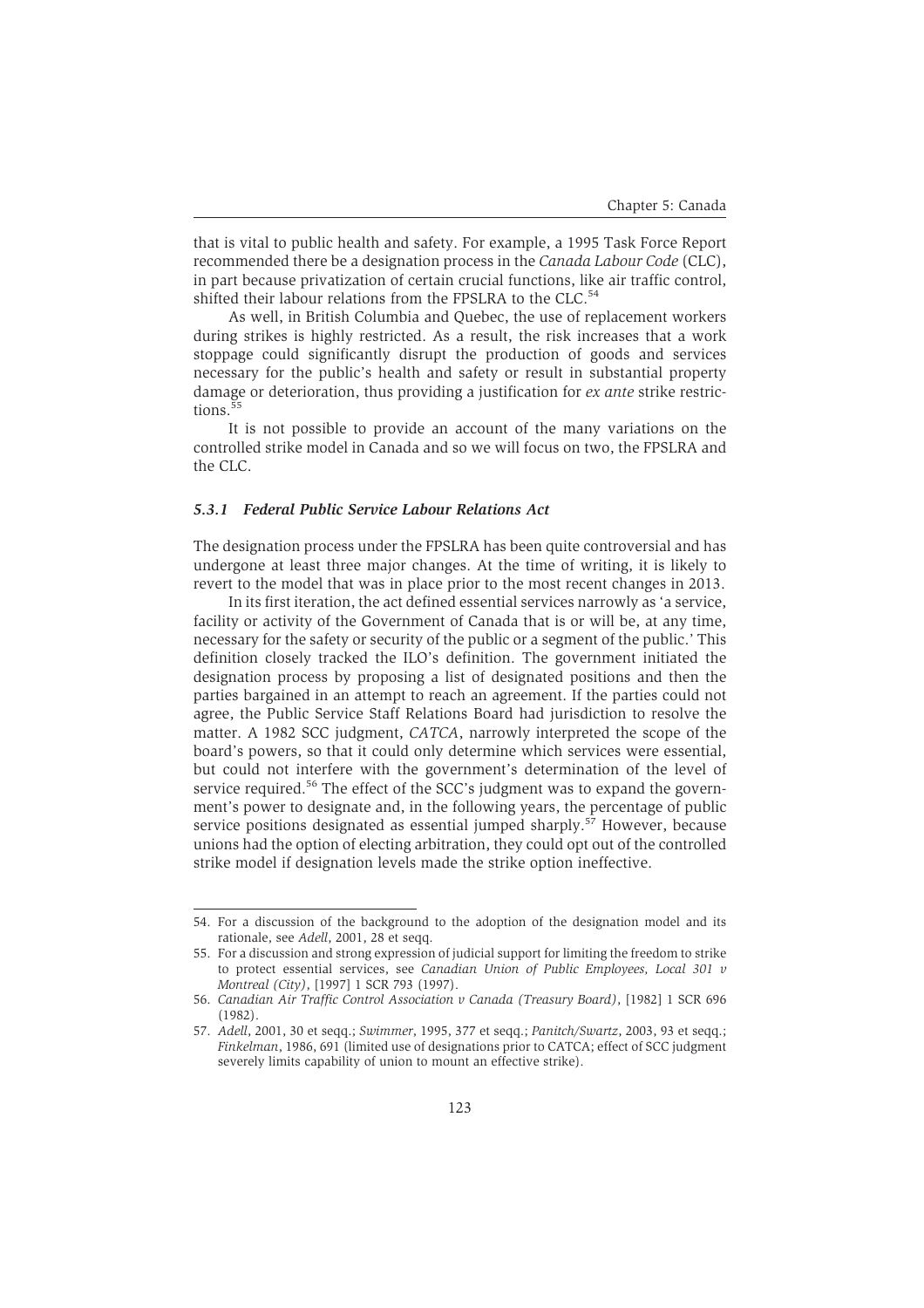The government tweaked the model in 2003 after a lengthy review process by an Advisory Committee and a Task Force. The government repealed and replaced the PSSRA with the *Public Service Labour Relations Act* (PSLRA). With regard to essential services, the new law aimed to strengthen the role of negotiation in creating essential service agreements. It required the government to notify the union within 20 days after the union gave notice to bargain that it considered employees in the bargaining unit occupied essential service positions. The parties were then required to begin good faith bargaining to enter into an essential services agreement. This involved a three step process. First, it was necessary to determine which services are necessary to insure public safety or security in the vent of a strike. If the parties cannot agree, the PSLRB (now the Federal Public Service Labour and Employment Relations Board (FPSLREB) will decide the issue. The next step is to determine the level of service to be performed during a strike. This question is determined exclusively by the employer, subject to very limited review. Once these two matters are settled, the third step is to determine the types, number and specific positions necessary to provide the essential services at the designated level of service. If the parties cannot agree, the FPSLREB will decide the issue.<sup>58</sup>

The third iteration was enacted in 2013 by a Conservative government that was quite hostile toward organized labour. Bill C-4, *Economic Action Plan Act 2013 No. 2*, greatly expanded the power of the government to act unilaterally in almost every phase of the designation process. The amended act provides:

Section 119(1): The employer has the exclusive right to determine whether any service, facility or activity of the Government of Canada is essential because it is or will be necessary for the safety or security of the public or a segment of the public.

While the statute preserved a narrow definition of essential service, it granted the government near total discretion to determine what activities fit within it. The statute also gave the government the exclusive right to designate which positions perform essential services. While the law requires the government to consult with the union after it has made its decision, the union has no power to challenge the decision and submit the disagreement to the FPSLREB for a determination. Furthermore, the option of selecting arbitration rather than the controlled strike model is sharply limited so that unions can only demand arbitration if 80% or more of the bargaining unit is designated as essential. Given the power of the government, this creates an incentive to designate just under 80% of the bargaining unit leaving the union with an ineffective strike weapon and little or no bargaining power. Moreover, even in those circumstances when a union can opt for arbitration, the government changed the rules to tilt

<sup>58.</sup> See *PSLRA*, S.C. 2003, c. 22; Rootham, 2007, 195 et seqq. for a lengthy description. Subsequent cases further clarified the process. For a summary, see *Professional Institute of the Public Service of Canada v. Canada (Attorney General)*, 2011 FCA 143 (CanLII). The change in the name of the labour board was made in 2017. See S.C. 2017, c. 9.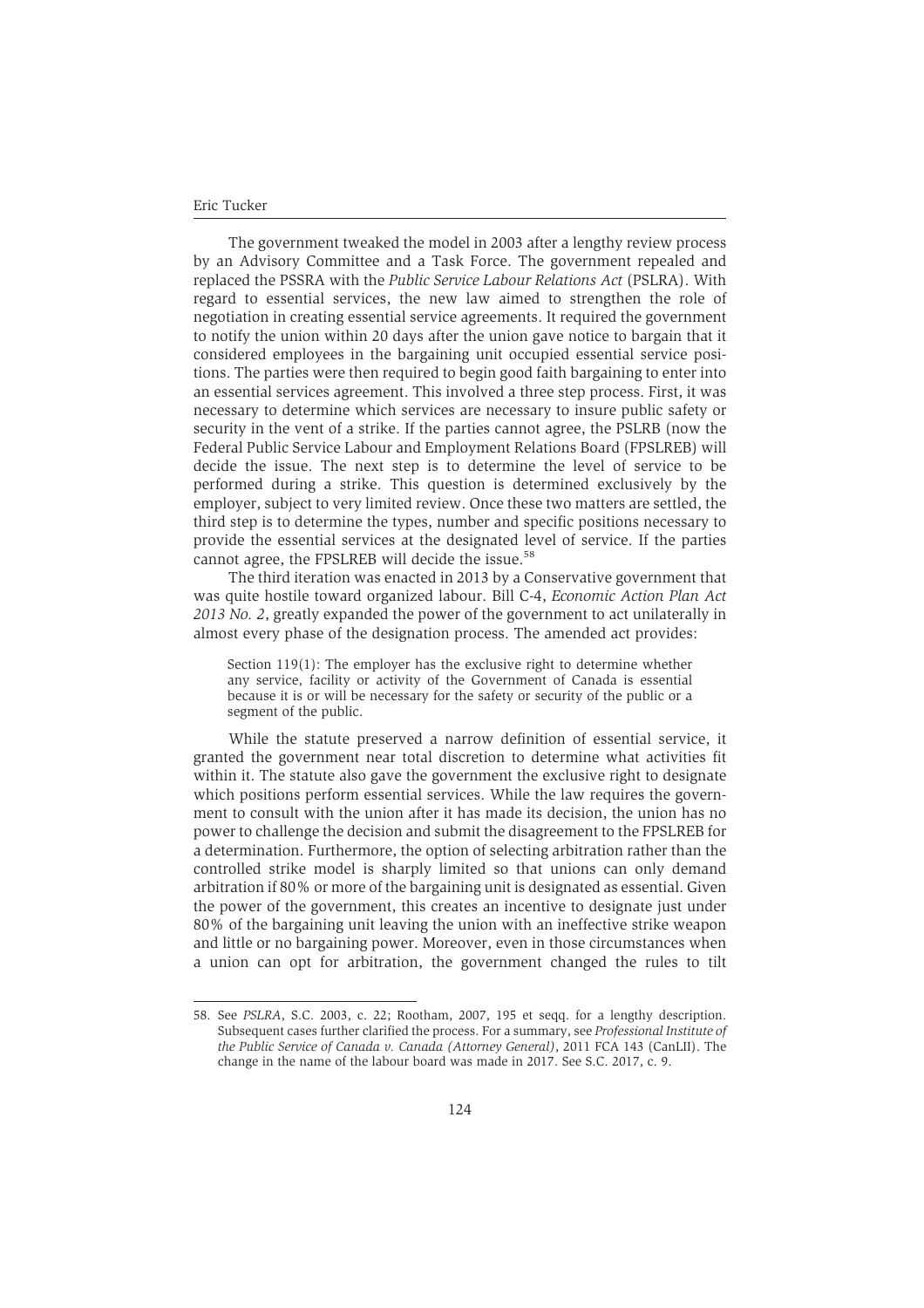arbitration outcomes in its direction. It lists two factors to which the arbitrator must give preponderant weight. While one of these factors existed in the previous model, the necessity of attracting and retaining public servants, the second is new. It requires the arbitrator to give preponderant weight to 'Canada's fiscal circumstances relative to its stated budgetary policies.' This sharply steers arbitrations toward outcomes favourable to the government, compared to prior language requiring consideration of ability to pay, which arbitrators treated cautiously because of the power of government to increase taxes.<sup>59</sup>

The 2013 version of the law remains on the books but the current Liberal government introduced legislation in 2016 to repeal the 2013 amendments. $60$ The more labour friendly orientation of the Liberals is one motivation for the change, but the more important story is the constitutional one. In order to determine whether the *Charter* right to strike has been violated, the court asks 'whether the legislative interference with the right to strike in a particular case amounts to substantial interference with collective bargaining.'61 In the *SFL* case, the court was considering Saskatchewan's *Public Service Essential Services Act* (PSESA), passed in 2008, which introduced a designation model for regulating essential service strikes.<sup>62</sup> The SCC found that the PSESA violated the right to strike 'because it prevents designated employees from engaging in *any* work stoppage as part of the bargaining process.<sup>'63</sup> Of course, this is true for all designation models, so the constitutionality of the law will depend on whether the violation can be justified under s. 1.

The SCC accepted that the 'maintenance of essential public services is self-evidently a pressing and substantial objective' and that the prohibition on strikes including the sanctions imposed on violators of the essential service restrictions are rationally connected to the goal of maintaining essential public services. 'The determinative issue here, in my view, is whether the means chosen by the government are minimally impairing…'<sup>64</sup>

The SCC found the government went well beyond what was reasonably required to protect its legitimate interest in the maintenance of public services. First, the legislation provided the government with unilateral discretion to identify by regulation which services are essential without any opportunity for discussion or access to an impartial and effective process to dispute the government's determination. Second, the law also provided that in the event an essential services agreement is not reached, the employer had the unilateral power to determine how essential services would be maintained, including the classifications of employees who must continue to work and the number and

<sup>59.</sup> S.C. 2013, c. 40; *Rootham et al.,* 2013; *Goldman/Scott,* 2013.

<sup>60.</sup> Bill C-34, An Act to amend the Public Service Labour Relations Act and other Acts, 42nd Parliament, 1st Session (2016).

<sup>61.</sup> *Saskatchewan*, para. 78.

<sup>62.</sup> Public Service Essential Services Act, SS 2008, c P-42.2.

<sup>63.</sup> *Saskatchewan*, at para. 78.

<sup>64.</sup> *Ibid.,* paras. 79 et seq.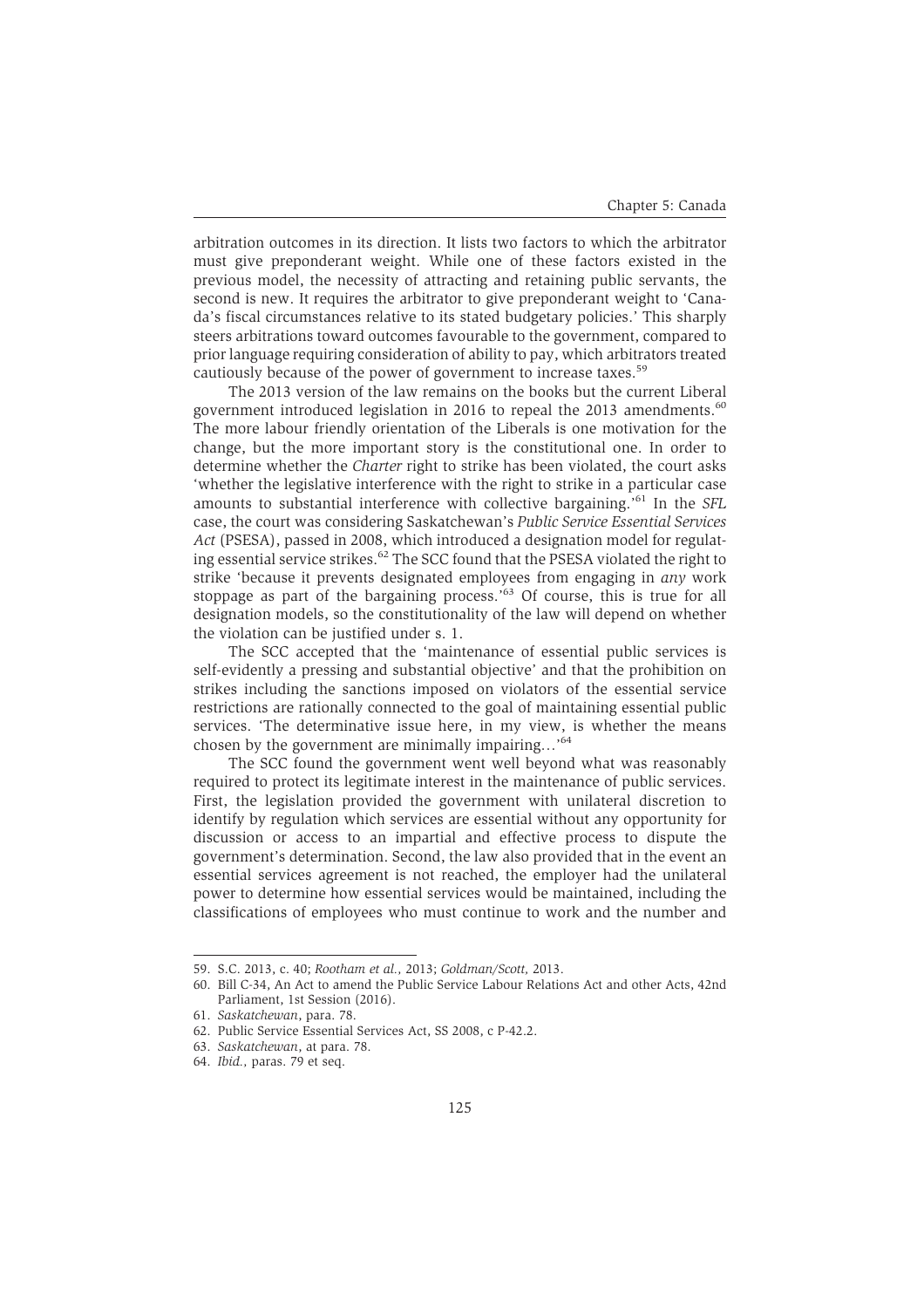names of employees within each classification. Finally, the SCC also found the act failed to provide access to a meaningful alternative mechanism for resolving bargaining disputes, such as arbitration. The court summed up its findings:

Given the breadth of essential services that the employer is entitled to designate unilaterally without an independent review process, and the absence of an adequate, impartial and effective alternative mechanism for resolving collective bargaining impasses, there can be little doubt that the trial judge was right to conclude that the scheme was not minimally impairing.<sup>65</sup>

The *FPSLRA* clearly violates the right to strike. The only question is whether the violation is minimally impairing. Based on the *SFL* judgment, it is almost certain the current law could not be justified under s. 1. It allows the government unilaterally designate which services are essential without access to an effective and impartial process to dispute the government's determination, and it severely limits access to arbitration when extensive designations deprive bargaining units of the effective ability to strike.

Interestingly, the Canadian Labour Congress filed a complaint with the ILO regarding the 2013 legislation after the *SFL* judgment, perhaps in the belief it would provide it with additional leverage in lobbying the federal government to amend the FPSLRA.<sup>66</sup> Although at the time of writing the amending legislation has not moved beyond first reading, which occurred on 28 November 2016, in the most recent round of bargaining the government offered all affected unions the option of selecting interest arbitration as a dispute resolution mechanism, essentially putting them back in the pre-2013 regime.

# *5.3.2 Canada Labour Code*

As noted earlier, the CLC is one of the few private sector collective bargaining statutes that deals with essential service strikes *ex ante* and does so through the designation model. The CLC provides:

87.4 (1) During a strike or lockout not prohibited by this Part, the employer, the trade union and the employees in the bargaining unit must continue the supply of services, operation of facilities or production of goods to the extent necessary to prevent an immediate and serious danger to the safety or health of the public.

The law provides that within fifteen days after notice to bargain has been given either the employer or the union may give notice of the services that must be provided in the event of a strike or lockout and the number of employees in the bargaining unit that would be required for that purpose. If the parties are

<sup>65.</sup> *Ibid.,* at para. 96.

<sup>66.</sup> By the time the Committee issued its definitive report in March, 2017, the Canadian government had introduced a measure to repeal Bill C-4. See ILO Case No. 3143 – Complaint Date 13-May-2015; Report of the Committee on Freedom of Association, 381st Report of the Committee on Freedom of Association, GB.329/INS/17, at paras. 173–219.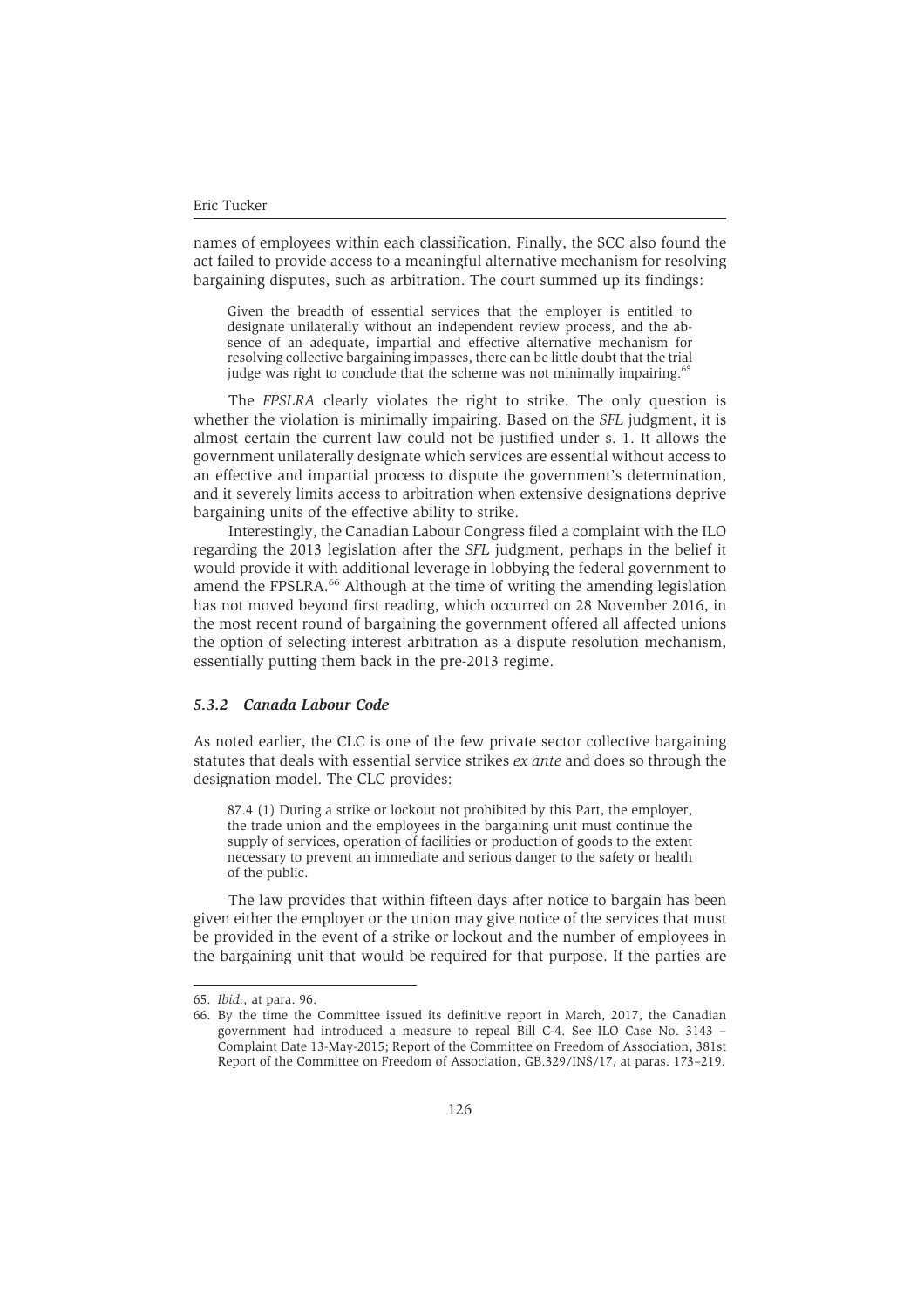unable to reach an essential services agreement, either may refer outstanding differences to the labour board. The Minister of Labour may intervene in the labour board's hearing to provide her views on what is required to maintain essential services. The law gives the board broad powers to determine what services are essential and to specify the manner and extent to which those services are to be provided. The board also has the power to review and modify its orders during a strike or lockout. Finally, if the board is satisfied the provision of essential services will render the strike or lockout ineffective, it may direct that binding arbitration be available to resolve the dispute  $(s. 87.4 (2) - (8))$ .<sup>67</sup>

In addition to the formal designation process, the law grants the Minister extraordinarily wide discretionary power:

107. The Minister, where the Minister deems it expedient, may do such things as to the Minister seem likely to maintain or secure industrial peace and to promote conditions favourable to the settlement of industrial disputes or differences and to those ends the Minister may refer any question to the Board or direct the Board to do such things as the Minister deems necessary.

As we shall see in Section 7 of this chapter, the Minister has used this section to bypass the designation process.

#### **5.4 General Observations on the Controlled or Designated Strike Model**

Strikes in violation of the designation provision are rare in Canada. Indeed, strikes under the designation model are uncommon. A study of public sector strikes between 1978 and 2008 found that among the 422 contracts negotiated under this regime, unions struck 34 times or in about 8.0% of all negotiations. $68$ This study did not identify which strikes, if any, were illegal. However, it seems illegal strikes under the designation model are exceedingly rare. For example, Haiven & Haiven's examination of strikes in the Canadian health care sector between 1999 and 2002, identified only one unlawful strike among those governed by the designation model, and that dispute was resolved within a few days with no record of disciplinary action being taken.<sup>69</sup> The penalties against a union or a designated essential service worker who strikes unlawfully are much the same as those available against workers and unions who strike unlawfully under the no-strike model.

As mentioned earlier, the designation model violates the right to strike, so to pass constitutional muster it must be justified on the basis that it was enacted to achieve a pressing and substantial objective and that the means used minimally impaired the right to strike. Depending on how the courts interpret

<sup>67.</sup> For a brief overview, see *Adell*, 2001, 32 et seqq.

<sup>68.</sup> *Campolieti/Hebdon/Dachis,* 2016, 201. It is interesting to note that the frequency of strikes under this model is nearly double the frequency under the right-to-strike model (4.6%).

<sup>69.</sup> *Haiven/Haiven*, 2002, 8 et seq.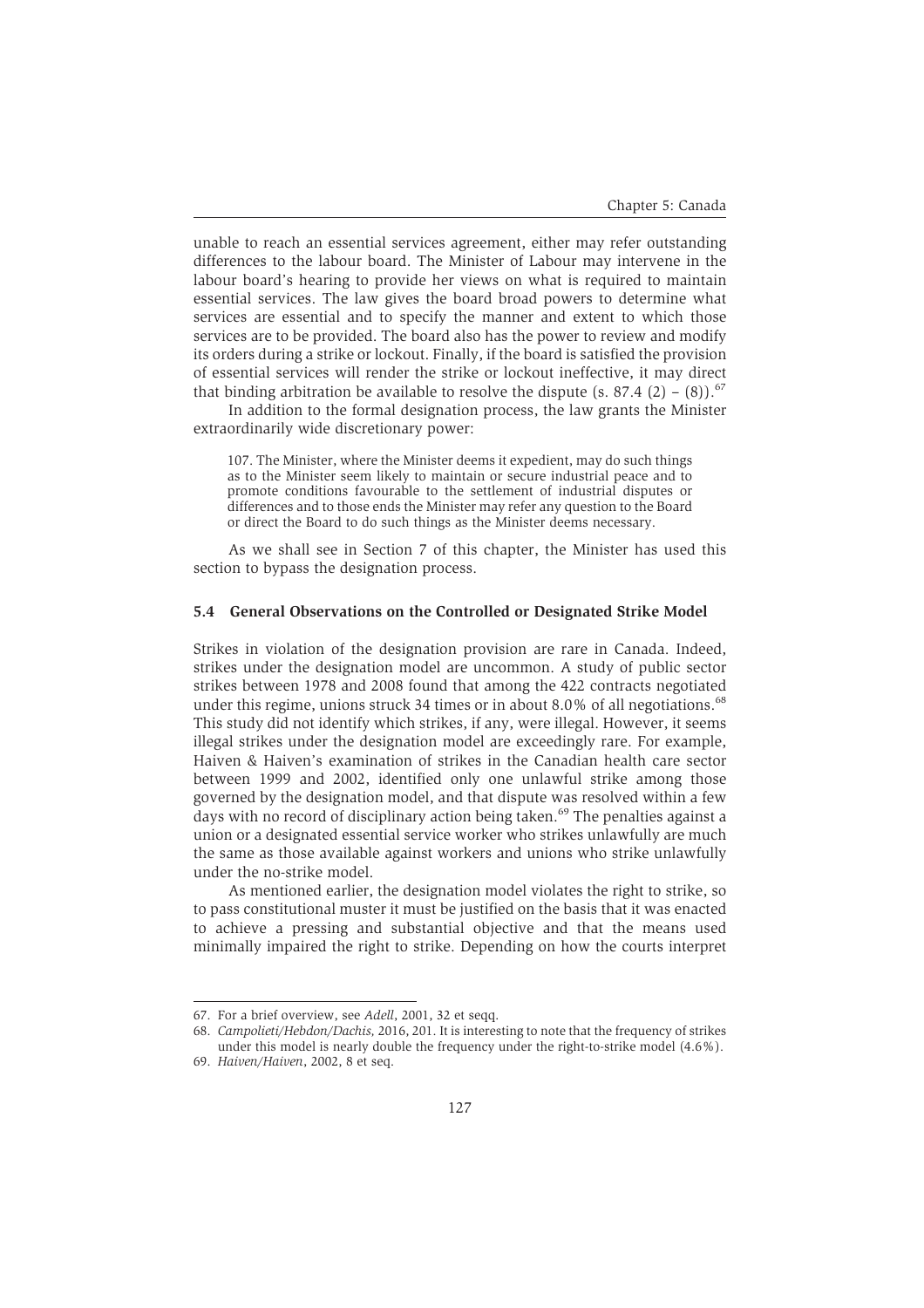these requirements, they impose a counterweight to the propensity of governments to extend its control over the designation process in order to increase designations, while restricting or barring access to arbitration when the result is to render strikes ineffective.

# **6 COMPENSATORY MEASURES FOR RESTRICTIONS**

It bears repeating that the constitutional right to strike recognized in the 2015 *SFL* case constrains the government in its choice of alternatives when strikes are prohibited or controlled. The SCC considers the quid quo pro in the context of the s. 1 defence, where it asks whether the violation was minimally impairing. In the *SFL* case, the SCC did not really have to consider the suitability of substitutes because the legislation failed at an earlier step in the analysis. However, the court did point to the failure of the law to provide 'any access to a meaningful alternative mechanism for resolving impasses, such as arbitration.'70 The court then cited former Chief Justice Dickson's dissenting opinion in the *Alberta Reference* case, which it has now embraced, on the need for a fair and effective substitute:

Clearly, if the freedom to strike were denied and no effective and fair means for resolving bargaining disputes were put in its place, employees would be denied any input at all in ensuring fair and decent working conditions, and labour relations law would be skewed entirely to the advantage of the employer. It is for this reason that legislative prohibition of freedom to strike must be accompanied by a mechanism for dispute resolution by a third party…The purpose of such a mechanism is to ensure that the loss in bargaining power through legislative prohibition of strikes is balanced by access to a system which is capable of resolving in a fair, effective and expeditious manner disputes which arise between employees and employers.<sup>7</sup>

In the *SFL* case, the law provided no alternative dispute resolution mechanism for bargaining units that lost an effective right to strike. As a result, the SCC did not need to elaborate on what would be a fair and effective substitute.

The approach taken in the Saskatchewan legislation was highly unusual. The common practice in most essential service schemes is to provide impartial binding interest arbitration as the alternative to the right to strike. This is certainly true when the no-strike model is adopted, such as is the case for police, firefighters, hospital workers and, most recently in Ontario, Toronto transit workers. In the context of the designation or controlled strike model, the usual practice is to provide access to arbitration either by election of the union, or when the percentage of bargaining unit members prohibited from striking exceeds a certain percentage, rendering the right to strike ineffective. The PSLRA originally adopted the former approach, while the 2013 amendment introduced

<sup>70.</sup> *Saskatchewan*, para. 93.

<sup>71.</sup> *Ibid.,* para. 94.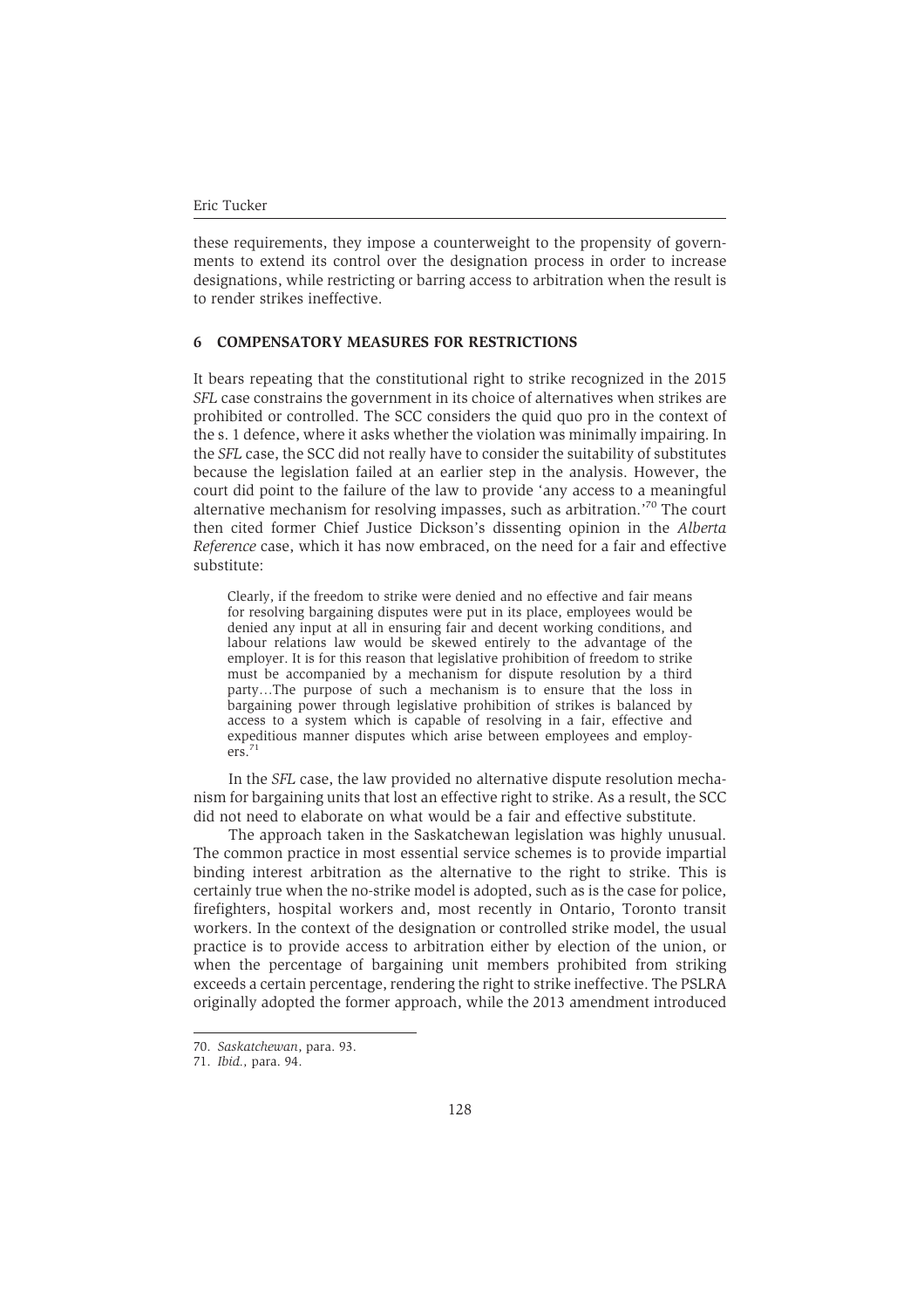the latter, with 80% being the magic number. If passed, Bill C-34 will restore the election model. If not, it is arguable that the law will fail to pass constitutional muster because of the very restrictive access it provides to arbitration as an alternative dispute resolution mechanism.

The arbitration model used in Canada generally complies with the ILO's protocol, which requires access, independence, and binding-ness. The largest conflict has arisen around various attempts by government to tilt the proceedings in the employer's favour by requiring arbitrators to take into account the government's ability to pay. For example, the TTC legislation requires the arbitrator to consider the following factors:<sup>72</sup>

- (1) The employer's ability to pay in light of its fiscal situation.
- (2) The extent to which services may have to be reduced, in light of the decision or award, if current funding and taxation levels are not increased.
- (3) The economic situation in Ontario and the City of Toronto.
- (4) A comparison, as between the employees and other comparable employees in the public and private sectors, of the terms and conditions of employment and the nature of the work performed.
- (5) The employer's ability to attract and retain qualified employees.

While the last three considerations would likely be viewed as neutral and widely accepted in arbitral jurisprudence, the first two are part of a more recent trend to bend arbitral awards in the direction of employer interests. Nevertheless, the ILO's Committee of Freedom of Association found the prescribed considerations to be acceptable because they 'would appear to allow for sufficient discretion and flexibility.<sup>73</sup>

It should also be noted that Canadian interest arbitrators have traditionally resisted giving great weight to employer ability to pay arguments, if only because the government's ability to pay is, to a significantly degree, a function of its own fiscal policies. As one prominent arbitrator stated:

Interest arbitrators in the Canadian public sector have, apparently, universally rejected the legitimacy of an 'ability to pay' argument. They have not allowed governments as employers to hide behind their own skirts in their role as the source of funds, to escape pay increases indicated by the other criteria.<sup>74</sup>

This attitude, and the belief that strengthening the ability to pay criteria would reduce wage premiums associated with arbitration (see below), has recently led governments to require arbitrators to take into account the government's fiscal situation and policies in making their awards. Indeed, the same

<sup>72.</sup> *Toronto Transit Commission, supra* Section 5.1.

<sup>73.</sup> Case No. 3107, para. 242.

<sup>74.</sup> *University of Toronto* (13 Feb 1981) (Christie) at 8, cited in *Atlantic Pilotage Authority v Canadian Merchant Service Guild*, [2006] CLAD No 457 (Christie), at para. 37.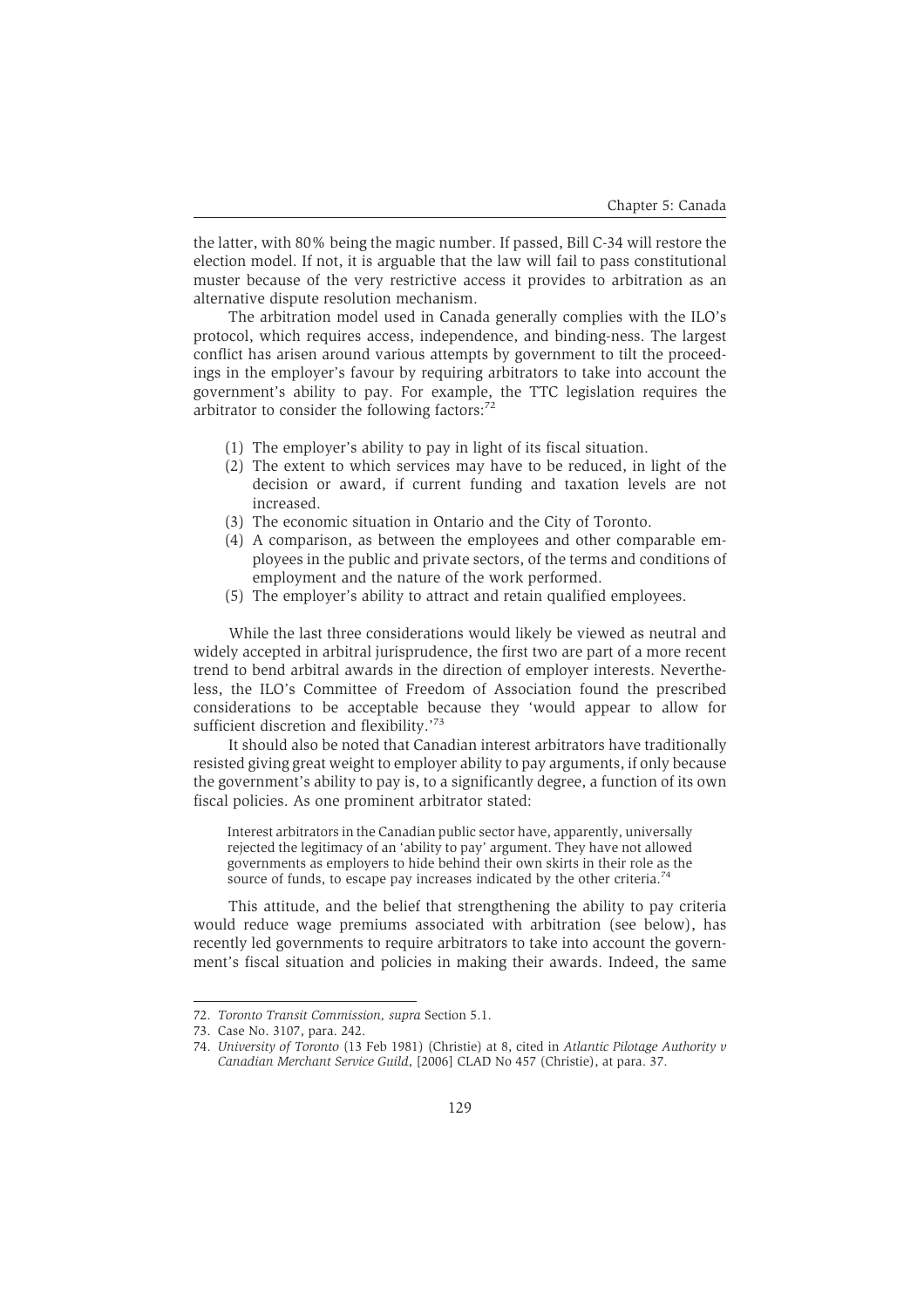arbitrator quoted above returned to the issue 25 years later and expressed a more nuanced view:

In a 2004 interest arbitration between The Saint John Board of Police Commissioners and the Saint John Police Protective Association, CUPE, Local 61 (June 9, 2004, unreported) the I stated:

I continue to adhere to the views of interest arbitrators as I saw them in the University of Toronto Award with respect to a 'pure' ability to pay argument by an employer in an interest arbitration. By this I mean the argument that a public employer lacks 'ability to pay' because there is no money allocated in its budget, or in the budget of the employer's governmental funding body. On the other hand, I accept that what constitutes an appropriate wage settlement may well be affected by the economic circumstances in which a public employer finds itself. I also recognize that these two concepts may be very closely related.

Thus, while a public sector employer's budget, whether self-imposed or struck by another government funding agency, cannot be accepted as a simple proxy for economic circumstances, what constitutes an appropriate wage settlement may well be affected by economic circumstances.

The other way some governments have attempted to influence the outcome of interest arbitration is by intervening in the appointment process. Although statutes vary, the common practice is that only individuals mutually agreeable to the parties are appointed. However, in an effort to influence the process, in 1995, a newly elected Conservative government abandoned the practice of appointing experienced arbitrators and instead appointed retired judges, without consulting with the unions involved. The first four judges approached by the government refused the appointment but it found other retired judges who agreed to take the position. The Canadian Union of Public Employees (CUPE) challenged the government's action on administrative law grounds since at the time courts had not recognized constitutional labour rights. The case went to the SCC, which held that the minister's exercise of authority was patently unreasonable:

The Minister, as a matter of law, was required to exercise his power of appointment in a manner consistent with the purpose and objects of the statute that conferred the power. A fundamental purpose and object of the …HLDAA… was to provide an adequate substitute for strikes and lockouts. To achieve the statutory purpose, as the Minister himself wrote on February 2, 1998, 'the parties must perceive the system as neutral and credible'. … I would … affirm the fundamental principle … that the HLDAA required the Minister to select arbitrators from candidates who were qualified not only by their impartiality, but by their expertise and general acceptance in the labour relations community.76

There is a large literature examining the impact of different dispute resolution mechanisms on collective bargaining outcomes. For example, interest arbitration has often been criticized because of its so-called chilling and narcotic

<sup>75.</sup> *Ibid.,* at paras. 39 et seq.

<sup>76.</sup> *CUPE v Ontario (Minister of Labour)*, 2003 SCC 29 at para. 49.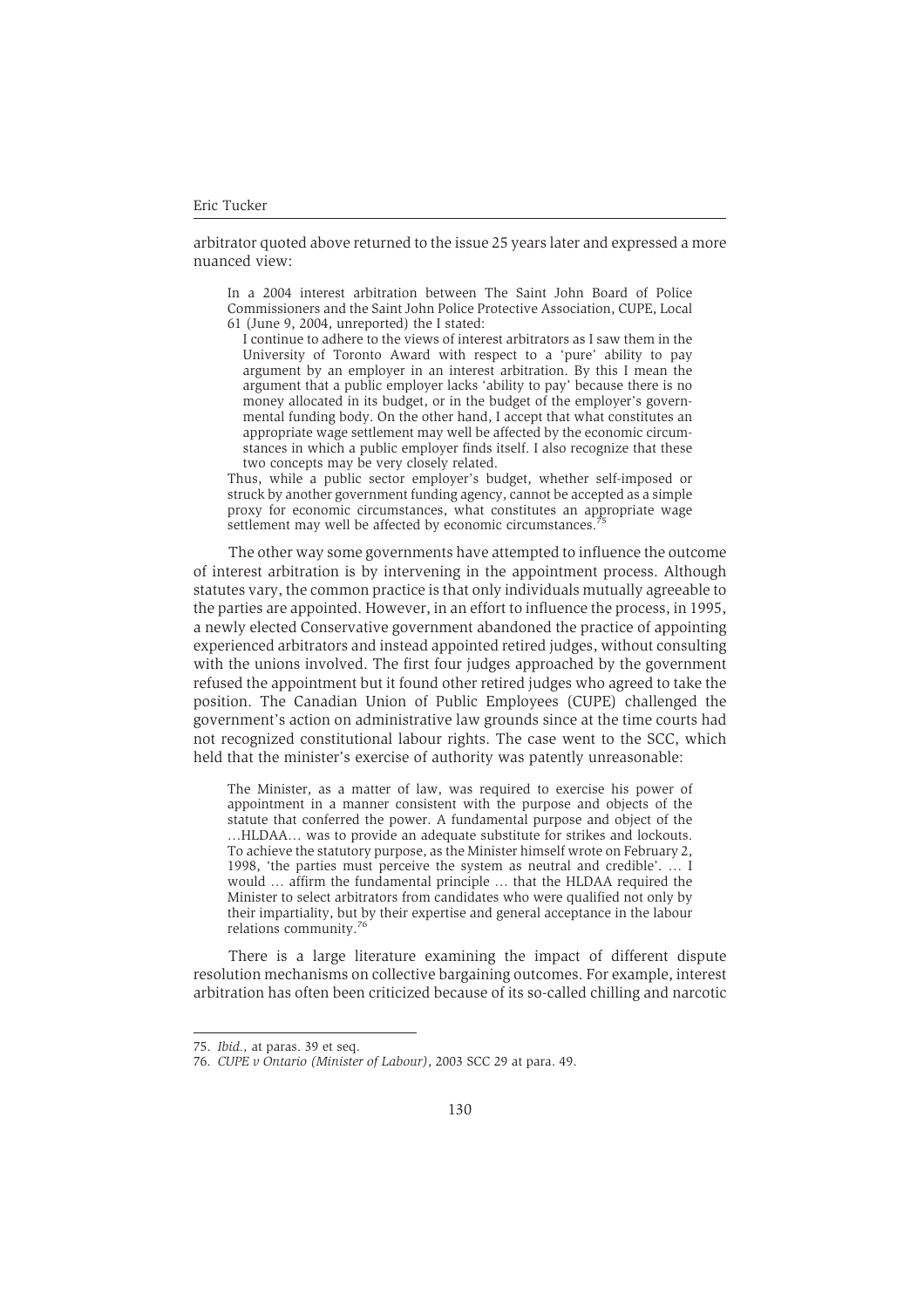effects: the parties become dependent on arbitration to resolve their difference and hence become less able to achieve mutually acceptable bargaining outcomes. Joseph Rose reviewed the Canadian research and found that it strongly supported the conclusion that arbitration is associated with low settlement rates.77 Rose also found that arbitration results in protracted delays in achieving settlement.<sup>78</sup>

The greatest concern, however, is on the model's impact on wage settlements. Initial studies focused on the no-strike model versus the right-to-strike model. One of the earliest Canadian studies found that while the switch to the no-strike model reduced dispute costs, the trade-off was higher wage costs. The study also found that ability to pay did not influence arbitrated outcomes.<sup>79</sup> A much more recent study by Campolieti, Hebdon, and Dachis compared the impact of the three models on wage outcomes over the period from 1978 to 2008. The authors found that the no-strike model with compulsory arbitration produced a higher wage premium compared to the right-to-strike model. As well, they found that legislative strengthening of the ability to pay criterion did not reduce the wage premium. They also found that the designation or controlled strike model was associated with a statistically significant decrease in wages relative to the right-to-strike model, making it the least favourable for unionized public sector workers. The reasons for this are not hard to fathom. Essential service designation reduces the effectiveness of the strike threat, especially in a context in which the percentage of bargaining unit members designated as essential has been increasing and access to arbitration as an alternative to limited strikes has been decreasing.<sup>80</sup>

# **7 SECURING ESSENTIAL SERVICES BY FURTHER MEANS**

In addition to the three models for regulating essential service strikes discussed so far (right to strike; no-right to strike; and controlled strike), governments in Canada have invoked other powers in an ad hoc manner to end or postpone otherwise legal strikes. Indeed, the frequent use of such measures led Leo Panitch and Don Swartz to claim that we are living in a state of 'permanent exceptionalism', while Bernie Adell has suggested the emergence of a fourth model of regulation, the 'instant back-to-work model.'<sup>81</sup> The principal tool here is back-to-work (BTW) legislation, where governments terminate lawful strikes by ad hoc, post-dispute statutory enactments, although a few statutes grant the

<sup>77.</sup> Rose, 2008, 552. Earlier studies include: *Anderson/Thomas*, 1977; *Rose*, 1996; *Hebdon/ Mazerolle*, 2003*.* A more recent study reached similar conclusions. See *Campolieti/ Hebdon/Dachis*, 2016, 202 et seqq.

<sup>78.</sup> *Rose*, 2008, 551.

<sup>79.</sup> *Currie/McConnell*, 1991, 693.

<sup>80.</sup> *Campolieti/Hebdon/Dachis*, 2016. Also, see *Dachis*, 2008

<sup>81.</sup> *Panitch/Swartz*, 2003, 423.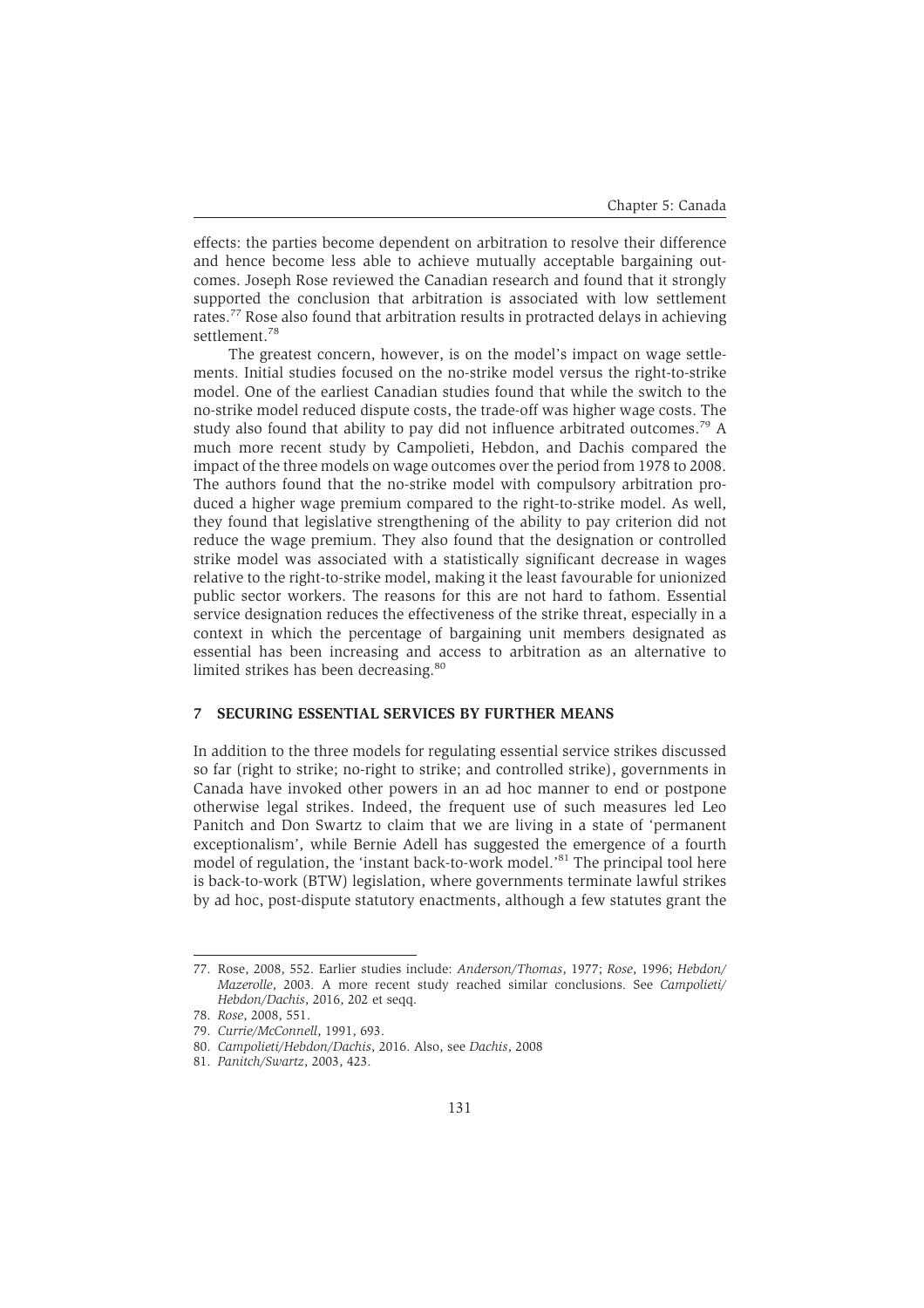executive extraordinary power to intervene on an ad hoc basis to end or postpone strikes. Collectively, these will be referred to as BTW measures.

A good example of this kind of ad hoc intervention occurred at the time I was writing this chapter. College teachers in Ontario went on a lawful strike that affected 500,000 students. Negotiations were bogged down and after five weeks the Ontario government enacted BTW legislation.<sup>82</sup> While post-secondary education is clearly not an essential service and college teachers enjoy the right to strike, the government ended the strike when it became convinced that an end was not in sight and the strike's continuation threatened to put the students' terms in jeopardy. In its view, the substantial harm to the public justified this ad hoc intervention. The act provides for mediation/arbitration to resolve the dispute. The union has promised to challenge the measure's constitutionality, but I suspect it will face an uphill battle.<sup>83</sup>

BTW legislation ending strikes at post-secondary institutions is rare, but BTW measures are not. Since 1950, governments in Canada resorted to back to work measures 169 times.<sup>84</sup> A comprehensive analysis of trends in the usage of these measures is beyond the scope of this paper, however, it should be noted that they were used quite infrequently prior to the 1970s. Not surprising, the frequency of their use increased with the retreat from Keynesianism and the beginnings of the neo-liberal turn in the mid-1970s. Interestingly, the use of BTW measures has declined recently. Since 2003, Canadian governments deployed BTW measures fifteen times. However, this decline should be viewed in the context of the decline in strike frequency in both the public and private sectors noted earlier.

BTW measures are used most frequently to end strikes in the education (primary and secondary), health care, and transportation and communication sectors. For jurisdictional reasons, provincial governments are responsible for BTW measures in education, health care and local transport, while the federal government is largely responsible for BTW measures in inter-provincial transport and communications.

When governments use BTW measures, they must decide how the dispute should be resolved. Again, a detailed study of the dispute resolution mechanisms invoked is beyond the scope of this study, but the Canadian Foundation of Labour Rights (CFLR) maintains a database of BTW measures from 1982 to the present, which records whether the dispute was resolved by arbitration or by a government imposed settlement. According to their calculation, binding arbitration was used in 40 of the 90 recorded cases. However, a perusal of the 'settlement imposed' cases reveals that they include a diversity of settlement procedures, including instances where particular terms were imposed but others were sent to arbitration, or where final offer selection was ordered rather than

<sup>82.</sup> *Colleges of Applied Arts and Technology Labour Dispute Resolution Act, 2017*, SO 2017, c 21.

<sup>83.</sup> *Breen*, 2017.

<sup>84.</sup> *Panitch/Swartz*, 2003, 184; *Canadian Foundation for Labour Rights*, 2018.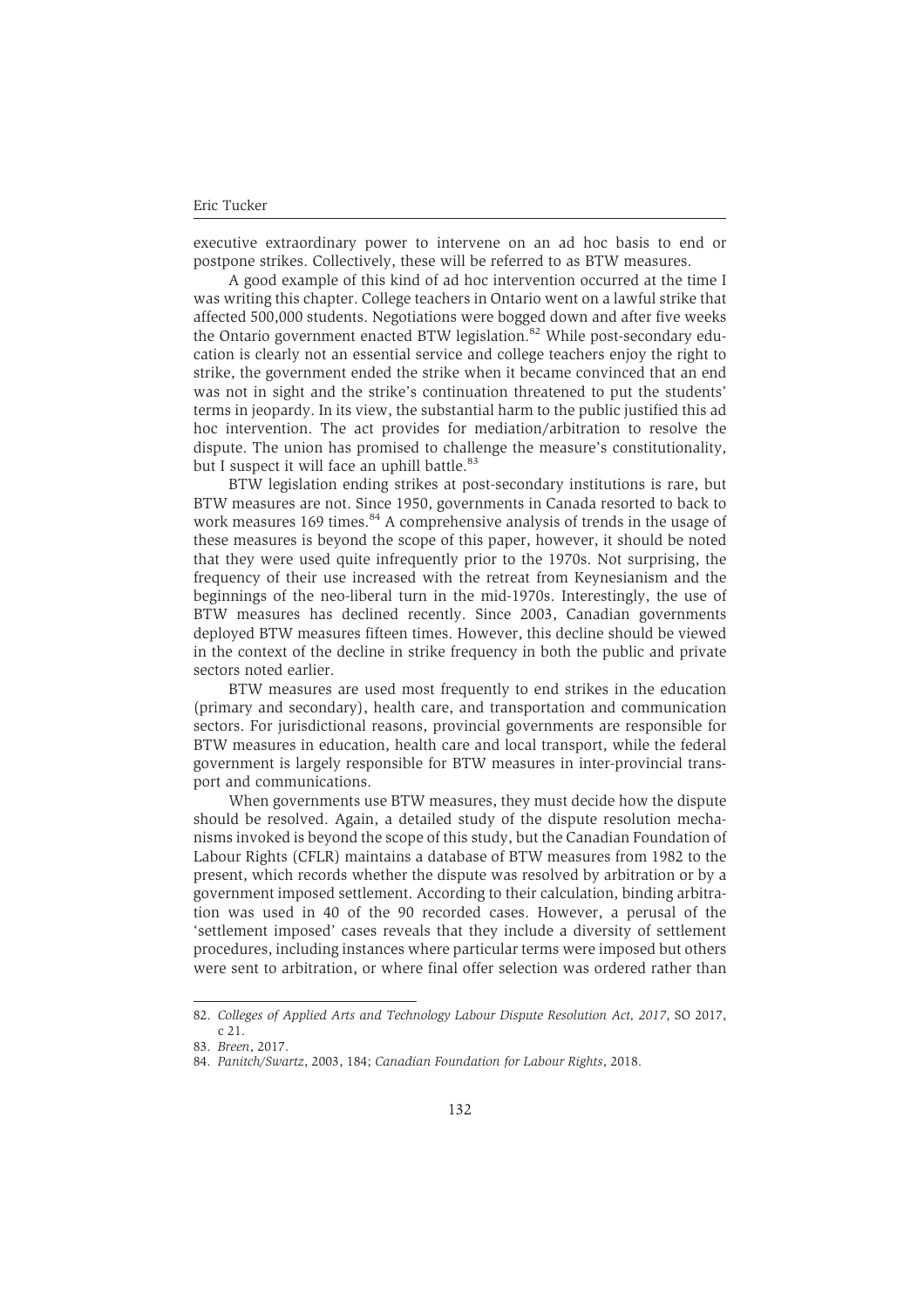interest arbitration. Therefore, while it is certainly the case that governments do impose settlements, the CFLR's database likely overstates its frequency.<sup>85</sup>

One additional factor that influences the use of BTW measures is the political orientation of the government in power. Broadly speaking, conservative governments are more likely to invoke BTW measures than more liberal ones. I have intentionally not attached party labels to these descriptors, however, because in the current context in which parties of all stripes have embraced or at least accepted the austerity agenda, the use of BTW measures cannot be neatly mapped onto the political label of the party in power.<sup>86</sup>

That said, it will be helpful to provide an illustration of the way BTW measures were used by the last Conservative federal government in 2011.<sup>87</sup> The first strike in which this government directly intervened was by the Canadian Union of Postal Workers. The union adopted the tactic of short, local rotating strikes. It did this because there is a history of the federal government ending their strikes through BTW work legislation on the basis that the disruption endangered the safety and security of the public, even though governments have not declared Canada Post to be an essential service. The union aimed to avoid this outcome because brief rotating local strikes did not realistically pose any threat to the public. The rotating strikes started on 2 June 2011 and continued until 15 June when Canada Post declared a national lockout. On the same day, the Minister of Labour, Lisa Raitt, announced the government would be introducing BTW legislation. Minister Raitt justified the government's action by referring to the impact of the dispute 'on Canadians and on the Canadian economy.'88 There was no suggestion that the rotating strikes endangered the safety or security of the public.

The bill was introduced on 20 June and passed and received Royal Assent on 26 June, after a 58-hour filibuster by the opposition. Rather than send the entire dispute to arbitration, the government imposed a wage settlement that was less generous than the employer's last offer and left other outstanding matters to be resolved by final offer selection.<sup>89</sup>

On 14 June, in the midst of the postal workers strike, the Canadian Autoworkers (CAW) announced that its 3,800 members employed by Air Canada in sales and services were going on strike following 10 weeks of negotiation. Although Air Canada is a private carrier, on 16 June, the Minister announced she was tabling BTW legislation. When questioned, the Minister responded that the strike would cause economic difficulty for Canadians, even though reports suggested that the economic effects of the strike were minimal and her own department advised against using BTW legislation because the

<sup>85.</sup> *Canadian Foundation for Labour Rights*, 2018.

<sup>86.</sup> *Evans/Smith*, 2015.

<sup>87.</sup> Generally, see *Stevens/Nesbitt*, 2014, 118.

<sup>88.</sup> Quoted in *Lee*, 2012, 216.

<sup>89.</sup> Restoring Mail Delivery for Canadians Act, SC 2011, c 17.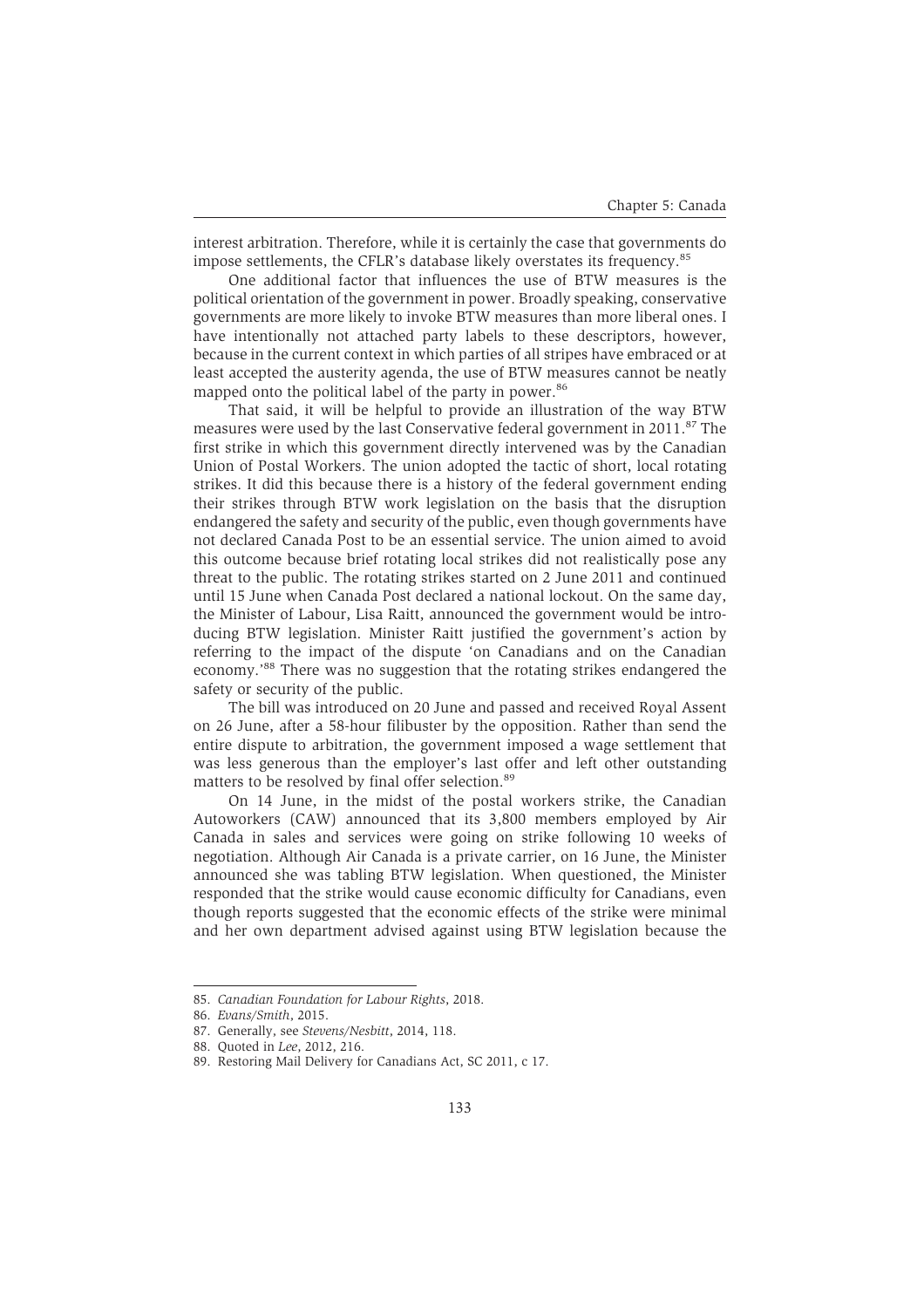walkout was little more than a nuisance.<sup>90</sup> The union and the employer reached an agreement later that day.

That was not the end of Air Canada's troubles. Its unionized flight attendants rejected tentative deals negotiated by the union in August and October 2011. Following the second rejection, the union gave notice that it was going to strike on 13 October. The Minister stated that the government would intervene. 'We will be clear that a work stoppage is unacceptable in this time of fragile economy.'91 The House was not sitting and so it would have been necessary to call it back into session to pass BTW legislation. Minister Raitt discovered a way around this and invoked her power under the little-used s. 107 of the CLC, referred to earlier, that empowers the Minister to 'do such things as to the Minister seem likely to maintain or secure industrial peace…' She referred the dispute to the Canadian Industrial Relations Board asking it to determine whether the rejection of the two tentative agreements by the bargaining unit 'created conditions that are unfavourable to the settlement of the industrial dispute at hand.'92 This was, of course, a nonsensical question, but it had the effect of precluding a strike until the Board addressed the matter. The parties subsequently agreed to refer their dispute to binding arbitration.

Air Canada still had to settle with its baggage handlers, represented by the IAMAW, and pilots, represented by Air Canada Pilots Association. The baggage handlers rejected a tentative deal and on 6 March 2012, the union gave strike notice. Within 24 hours Air Canada notified the pilots that they would be locked out. Before a strike or lockout materialized, on 12 March Minister Raitt introduced Bill C-33, which prohibited strikes and lockouts and substituted final offer selection for the resolution of any outstanding matters. The bill sped through the legislative process and received royal assent on 15 March.<sup>93</sup>

The baggage handlers responded with wildcat strikes, the first occurring in Toronto when Minister Raitt landed there. Air Canada disciplined three participating workers, but an arbitrator subsequently substituted a three-day suspension. Air Canada later disciplined eight organizers of the protest. Of these eight, four resigned and two were later reinstated. Wildcat strikes spread to Montreal and Air Canada fired 37 baggage handlers, although arbitrators subsequently reinstated most. Union officials stepped in and called for the wildcat actions to end, as required by law. Some Air Canada pilots subsequently conducted a 'sick-out' in protest, but the CIRB ruled that the action was an unlawful strike in violation of the BTW legislation and ordered it to end. The pilots' union was also under and obligation to counsel its members to end the job action, which it did, and the protest ended.<sup>94</sup>

<sup>90.</sup> *Stevens/Nesbitt*, 2014, 127.

<sup>91.</sup> Quoted in *Lee*, 2012, 217 et seq.

<sup>92.</sup> *Ibid.,* at 218.

<sup>93.</sup> Protecting Air Services Act, SC 2012, c 2.

<sup>94.</sup> *Stevens/Nesbitt*, 2014, 127 et seq.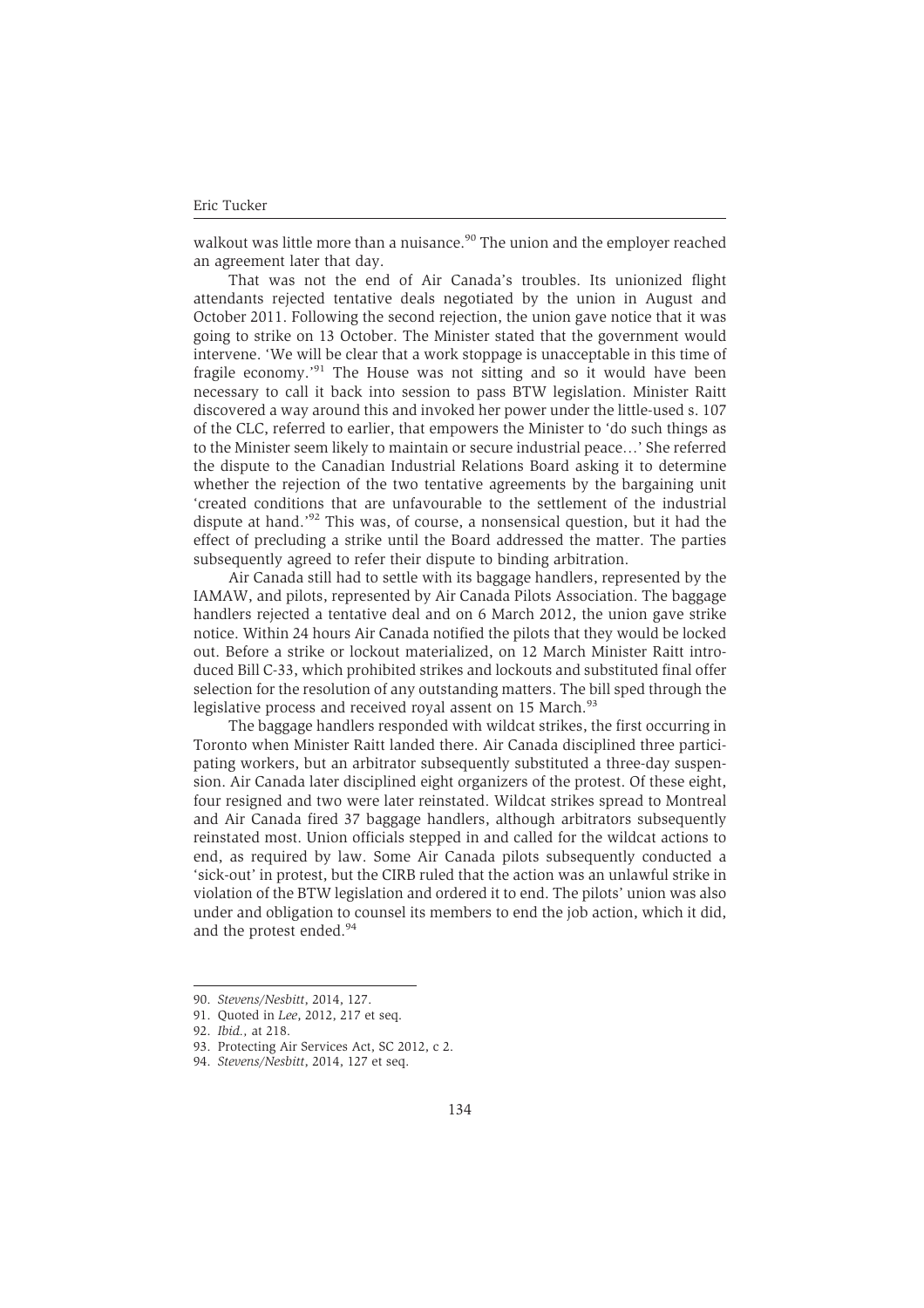Of course, these BTW measures were undertaken prior to the SCC's recognition of a constitutional right to strike. Nevertheless, the Canadian Union of Postal Workers (CUPW) launched a Charter challenge, and the court delivered its judgment in 2016, after the *SFL* decision.<sup>95</sup> Justice Firestone found that the legislation clearly abrogated the union members' right to strike. The only question was whether the violation was demonstrably justified. The judge found that the government had a pressing and substantial objective in preventing a postal disruption but that the legislation was not minimally impairing. In particular, he found that the imposition of a wage settlement by the government violated the requirement to provide an impartial substitute for the strike. He also found that the process for appointing the arbitrator was flawed because the parties were not consulted. Notably, even before the *Charter* challenge, the Federal court quashed the first two appointments, the second on the ground of a reasonable apprehension of bias.<sup>96</sup>

As with other areas of strike regulation, governments will now have to defend the constitutionality of BTW measures and this may discourage their promiscuous use. However, the level of constitutional protection will depend on the future development of the case law.

Before leaving this section, it is also necessary to advert to an additional mechanism for securing essential services, informal agreements or unilateral undertakings by the union. Haiven and Haiven's research demonstrates that health care unions covered by the unfettered strike model maintained essential health care services during strikes. They did this both because of their commitment to professional responsibility and because they understood that unless these services were provided critical public support would be lost and governments would likely step in with BTW measures. In these situations, nurses tended to go beyond what was necessary and undermined their own bargaining leverage.<sup>97</sup>

# **8 EVALUATION AND CONCLUSION**

Because of the jurisdictional and legislative diversity that characterizes Canadian labour law, this study has focused on Ontario and the Federal jurisdiction and has not attempted to provide a comprehensive overview of the practice of essential service strike regulation.<sup>98</sup> Nevertheless, our discussion has ranged over the principal models currently used and has touched on important cases that have arisen in other Canadian jurisdictions. Therefore, the picture presented

<sup>95.</sup> *Canadian Union of Postal Workers v Her Majesty in Right of Canada*, 2016 ONSC 418. (Disclosure: I provided an expert witness affidavit in support of the union's claim).

<sup>96.</sup> *Ibid.,* paras 194 et seqq. Unions representing workers various groups of Air Canada employees also challenged the BTW measures. These cases have now been settled.

<sup>97.</sup> *Haiven/Haiven*, 2002, 44 et seqq.

<sup>98.</sup> See *Adell*, 2015*,* for a broader although by no means comprehensive study of Canadian essential service strike regulation.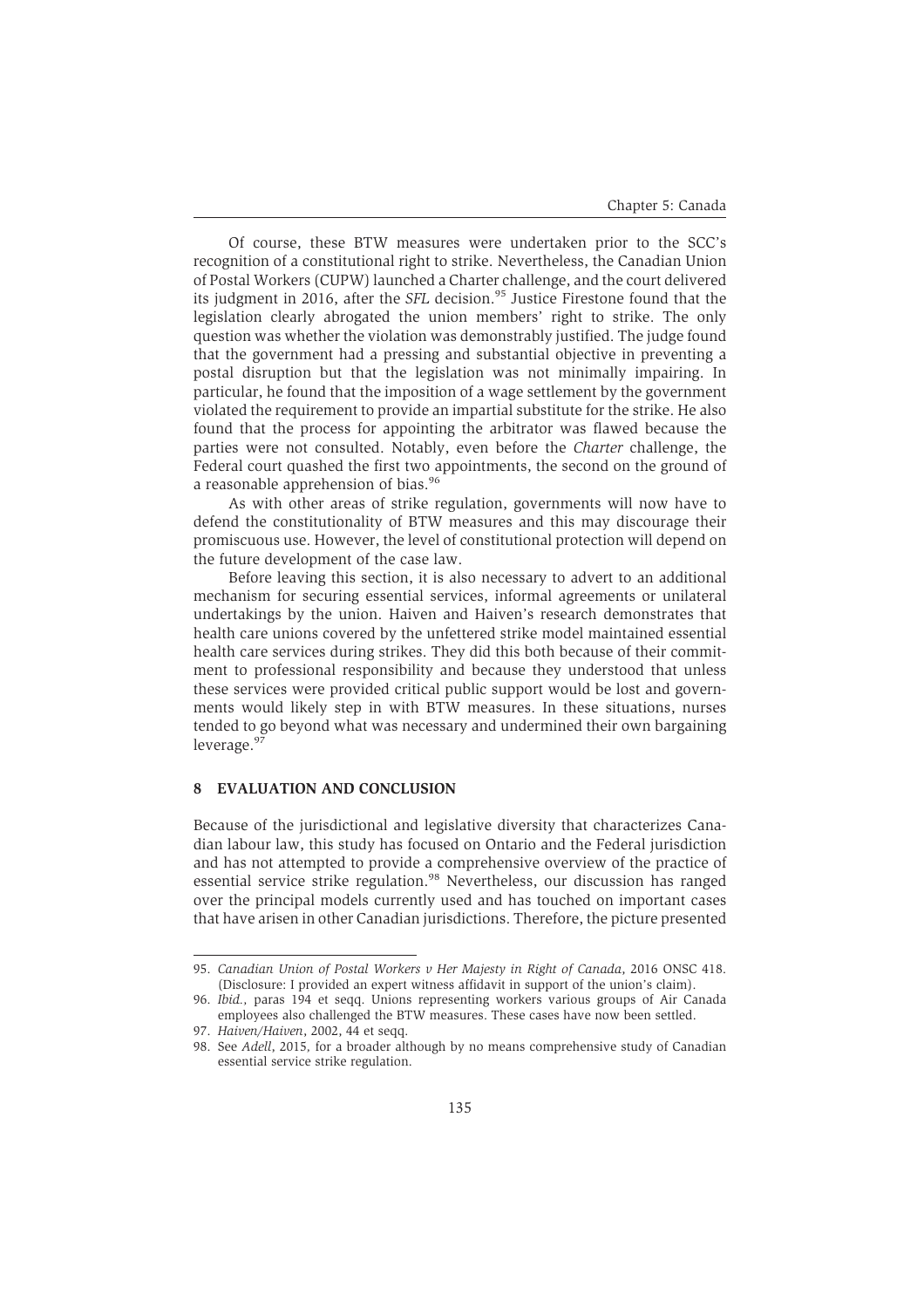is a fair representation of the 'Canadian' approach to the regulation of strikes in essential services.

As this study has demonstrated, Canada uses three models to regulate essential service strikes: 1) the unfettered strike model (backstopped by BTW measures); 2) the no-strike model; and 3) the designation model. I assess each model according to the following criteria: its effectiveness at maintaining a proper level of service; supporting effective collective bargaining; and its compliance with constitutional and international standards.

# **8.1 The Unfettered Strike Model (Including BTW Measures)**

As we have seen, the unfettered strike model does not generally operate in sectors where services are essential in the strict sense, such as in police and fire-fighting. However, it does apply to some groups of workers who provide services that, if withdrawn for an extended period, could cause significant harm to the public. Teachers are a good example.

Intuitively, one might think the unfettered strike model is ineffective at maintaining essential services. After all, it cannot guarantee the maintenance of essential services during a strike. However, defenders of the unfettered strike model argue that notwithstanding this possibility, the reality is quite different. As we have seen, Haiven and Haiven present evidence that health care workers under the unfettered-strike model voluntarily maintained essential services during their work stoppages. Indeed, they argued that the level of service exceeded what was necessary and thereby undermined the efficacy of their strike.<sup>99</sup> There are no examples of health care workers taking industrial action that endangered patient safety.

On the other hand, there have been rare instances where police and fire-fighters took advantage of their right to strike and failed to provide essential services, with serious consequences.<sup>100</sup> As well, there have also been instances where lengthy teachers' strikes, if allowed to continue, might have caused serious harm to the public, either because students were at risk of losing a term or because of the challenges parents faced in providing childcare, and there was no prospect that voluntary arrangements would avoid the harm.

On balance, it would be fair to conclude that the unfettered strike model is only moderately effective at securing essential services and for this reason never applies to workers providing essential services in the strict sense of the term, such as police, fire-fighters and prison guards. As well, it rarely applies to public service workers generally. Rather, the model tends to be applied to workers who provide services where a withdrawal poses no immediate threat to the public.

However, as we have noted, the unfettered strike model actually does not exist in Canada for workers when an extended withdrawal of services could

<sup>99.</sup> *Haiven/Haiven*, 2002, 44 et seqq.

<sup>100.</sup> *Adams*, 1993.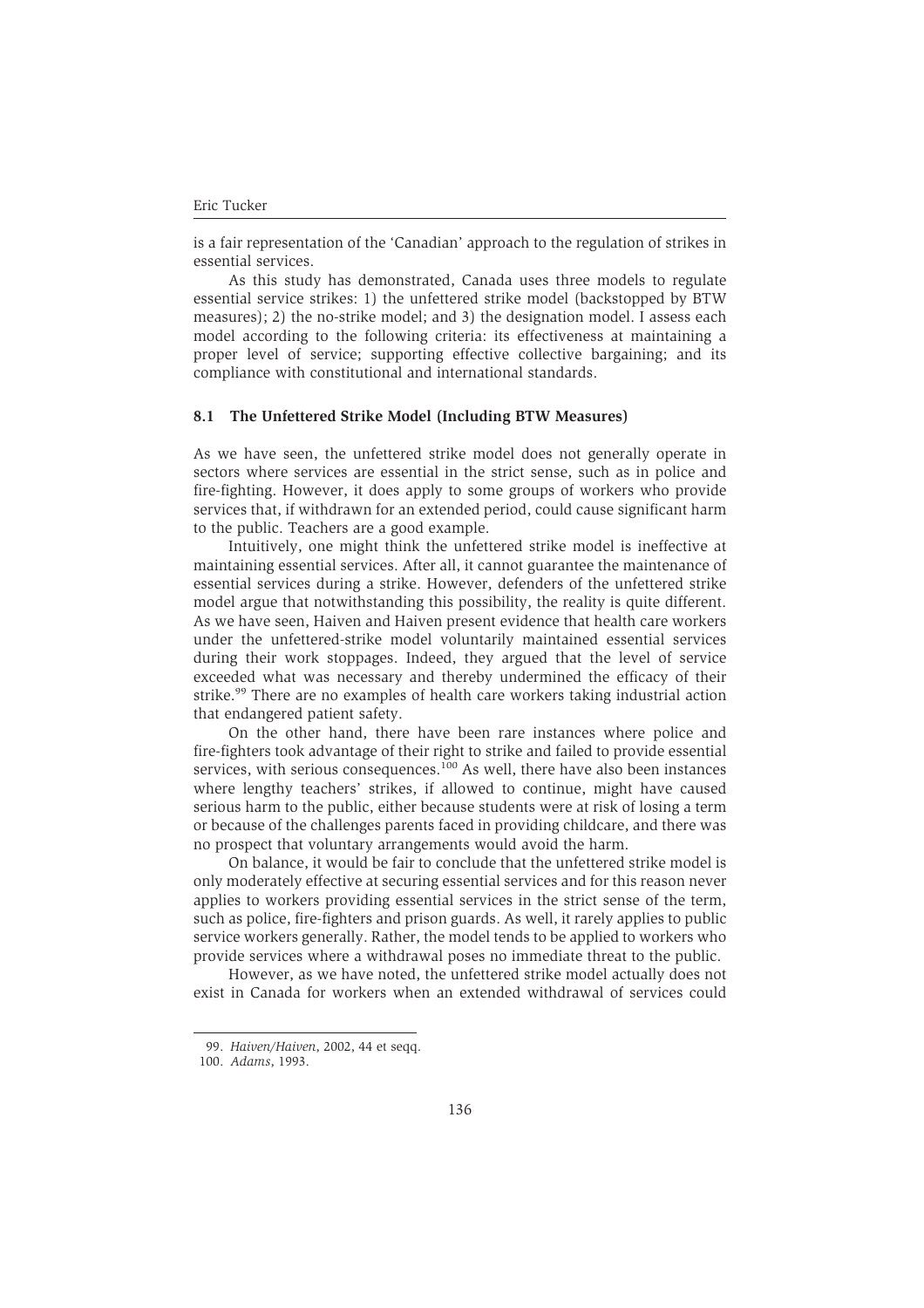result in serious harm to the public, since governments enjoy – and exercise – the power to end lawful strikes through back to work measures. From a purely functional perspective, this feature significantly reduces the risk that the Canadian right to strike model fails to protect essential services. Indeed, given the frequent use of BTW measures, their use against strikes that did not threaten essential services, and the hasty resort to these measures, sometimes even before workers have gone on strike, it is arguable governments are using BTW measures in a manner that goes beyond what is needed to maintain a proper level of service.

This observation has important implications for the efficiency of collective bargaining under the right-to-strike/BTW measures model because if the parties believe that the government's tolerance for strikes or lockouts is limited they may be disinclined to agree to concessions or compromises. This can be especially true for employers if they believe the BTW measures will tilt the outcome in their favour. The most glaring example of this was in the Canada Post negotiations where the employer locked out its workers out, presumably knowing this would provide the government with an excuse to pass BTW legislation favourable to its position. Even where the government does not act quickly, the knowledge that the government will terminate the strike sooner or later may discourage the employer from making concessions on novel bargaining demands that challenge traditional management rights, knowing that arbitrators are unlikely to alter the status quo. Moreover, it is also important to keep in mind that during public sector strikes, the employer will often be saving money so that it can afford to wait until the government steps in. This was arguably management's strategy in the recent Ontario college teachers' strike, discussed previously.

Finally, the unfettered strike model obviously does not violate the constitutional right to strike or international labour standards. So the real question is whether the use of BTW measures complies with these rights and standards. As we have seen, this may or may not be the case, depending on the circumstances in which these measures are used and the alternative provided. For example, the intervention of the Canadian government to end Canada Post's lockout of its workers was found to both violate the ILO's principles of freedom of association and Canada's *Charter*. 101

#### **8.2 The No-Strike Model**

The no-strike model is generally effective at ensuring that essential services are maintained without interruption, but not perfect. Strikes by workers subject to this model are rare, but there certainly have been instances when Canadian workers defied the law by engaging in various job actions, including full strikes, despite the risk they and their union will suffer significant penalties as a result.

<sup>101.</sup> *Canadian Union of Postal Workers*; *ILO*, Case No 2894 (2011).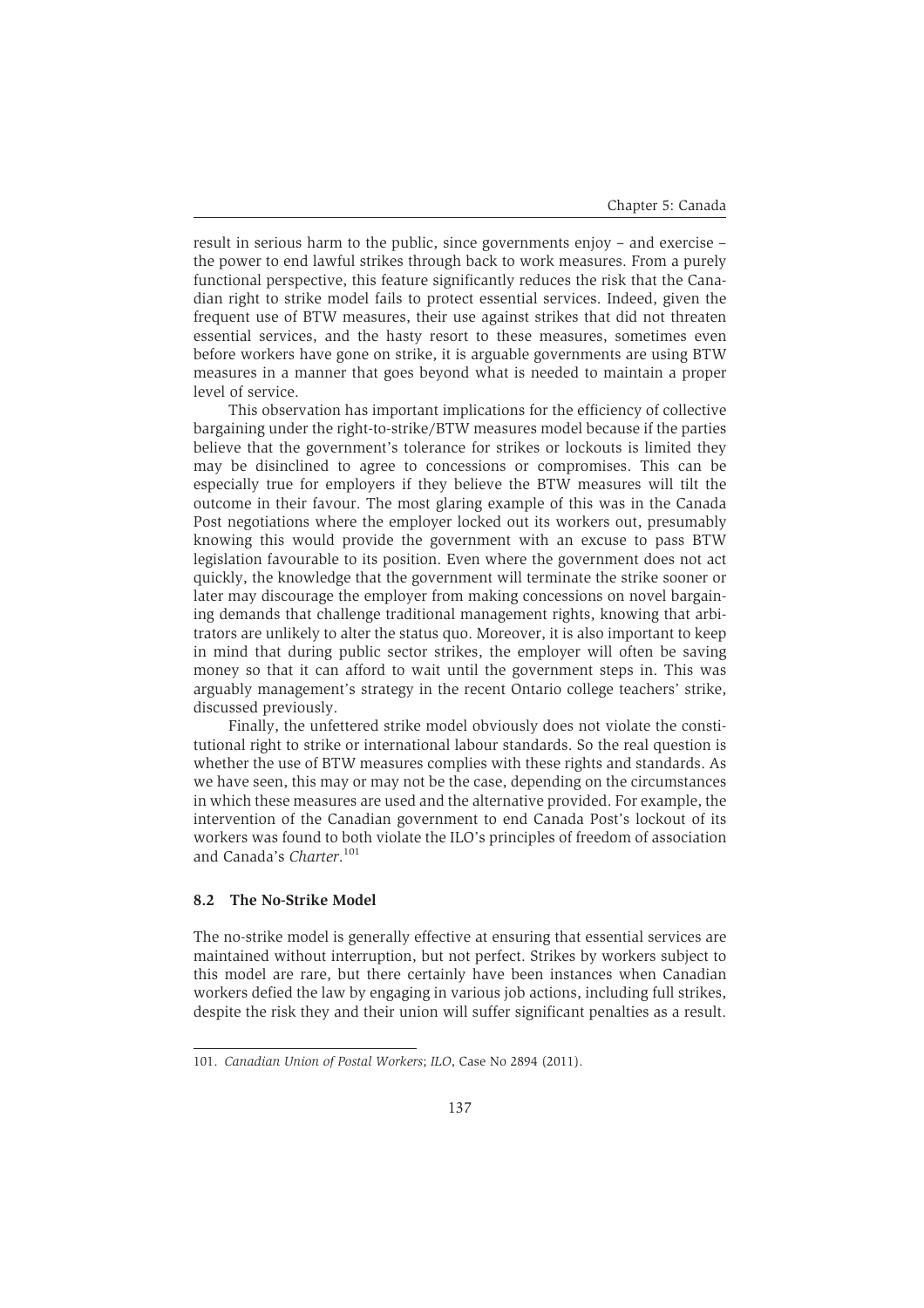This model is most frequently applied to workers providing essential services in the strict sense. Its domain, however, has been shrinking as in recent years governments that previously applied the no-strike model to their public service (e.g., Ontario and Alberta) have shifted it into the controlled-strike model.

It is a very different story when we turn to the question of the model's impact on collective bargaining efficacy. As discussed earlier, binding compulsory interest arbitration is the normal alternative to strikes. Canadian research confirms that the substitution of interest arbitration for strikes results in a significant decrease in the likelihood of bargained settlements. This finding is consistent with the narcotic effect of arbitration discussed in the literature.<sup>102</sup>

On the other hand, many workers subject to the no-strike model do not seem to object to it, arguably because the model provides them with a wage premium.<sup>103</sup> For example, police, fire-fighters, prions guards, and nurses in Ontario have neither lobbied the government to shift them to the unfettered or designated strike model nor launched *Charter* challenges alleging that the arrangement violates their right to strike. By contrast, nurses in Alberta, who have a longer tradition of militancy, defied the no-strike model and challenged its constitutionality when applied to them. $104$ 

This leads to the question of whether the no-strike model violates the constitutional right to strike or is in violation of ILO principles of freedom of association. As we have seen, this will depend on the ambit of the model and whether a suitable substitute, like binding interest arbitration by a neutral third party, is provided. Because the SCC has only recently recognized the constitutional right to strike, and because many workers subject to the no strike model do not object, there are no judicial decisions in this area. The key question will be whether the no-strike model is minimally impairing and presumably that will depend on the court's view of whether the government has shown that neither the controlled nor the right to strike models could achieve the same pressing and substantial objective and that the alternative is fair. With regard to ILO principles, the CFA has criticized Canada for imposing the model on groups of workers who are neither civil servants nor essential service workers.<sup>105</sup>

# **8.3 The Controlled Strike Model**

The controlled strike model has also proven itself to be effective at maintaining essential services during a strike. Indeed, Adell et al. found that 'maintenance of essential services is most likely to be assured by what we would call a true designation system – one where the parties themselves play a real part in working out essential service levels and where disagreements in that respect are

<sup>102.</sup> *Campolieti/Hebdon/Dachis*, 2016, 202 et seqq.

<sup>103.</sup> See *supra* Section 6.

<sup>104.</sup> *Kauffman*, 2017.

<sup>105.</sup> See *supra* Sections 5.1 et seqq.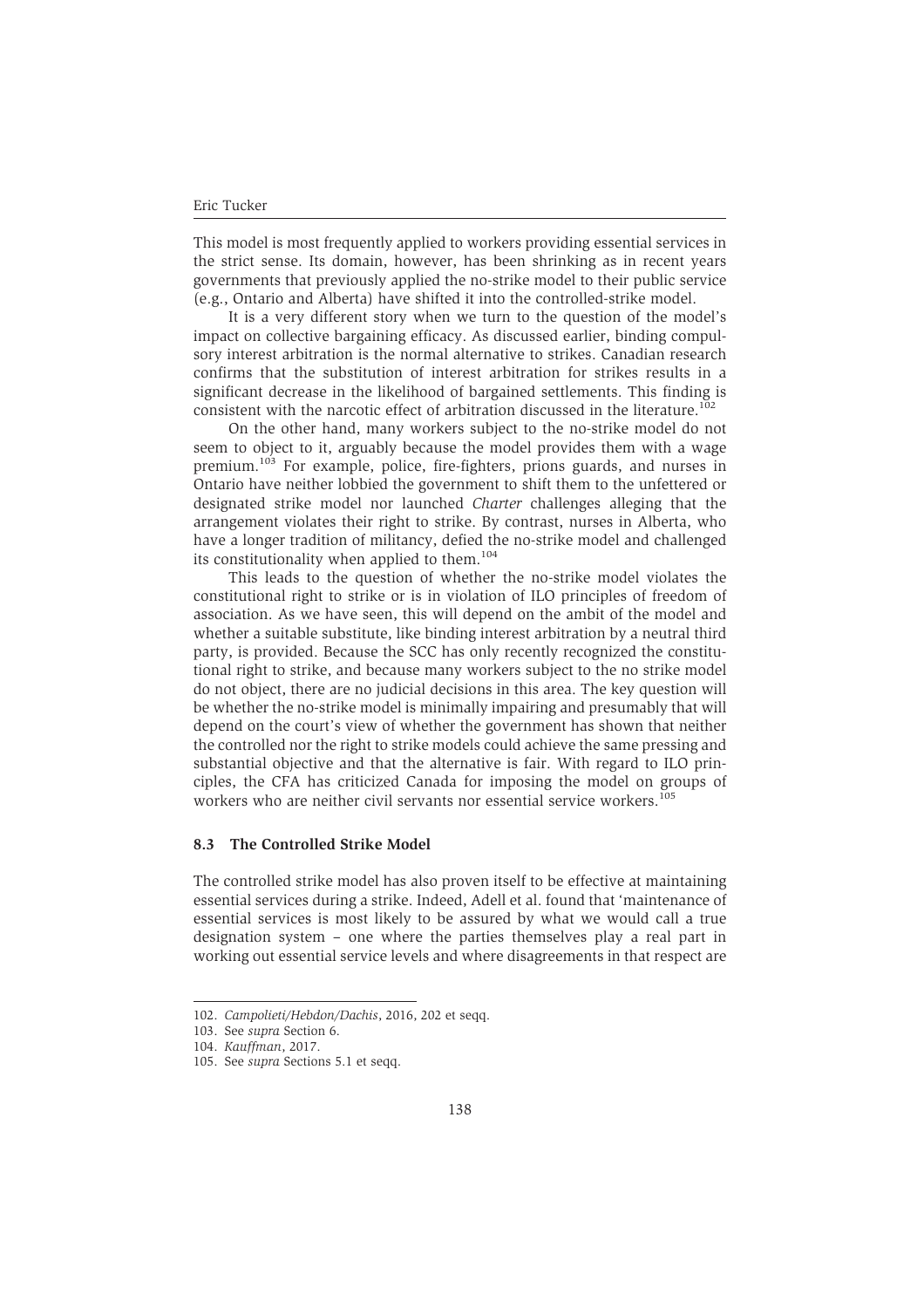resolved by an independent adjudicative tribunal.'106 However, actual designation models in Canada do not always fully fit this description and tend to decrease the role of unions in negotiating designations and unilaterally increase the level of service that must be provided and the number of positions that must be filled. There can be little doubt that these deviations insure that essential services (and more) are provided.<sup>107</sup> Moreover, at least in the federal jurisdiction, the process of negotiating essential service agreements (under the pre-2013 model, which is now being restored) has been a lengthy and time consuming one. This limits the freedom to strike, since a pre-requisite to a lawful strike is the existence of an essential service agreement.

But, like the no-strike model, its underside is that it undermines unions' ability to engage in effective collective bargaining. As we saw, the loss of bargaining leverage that unions suffer, particularly as designations become more expansive, results in lower wage increases relative to the other models. Giving workers the option to choose the no-strike model partly offsets this effect because of the wage premium from interest arbitration, but then the narcotic effect kicks in to reduce the likelihood of a negotiated resolution.

The controlled strike model may or may not pass constitutional muster or comply with ILO standards, depending on how it is constructed. As we saw, in the *SFL* case, a draconian version of the model that gives the employer the unilateral right to designate without adequate independent supervision, and that does not provide workers with a strike alternative where the level of designation renders strikes ineffective clearly crosses the line. More recently a Quebec labour tribunal applied the *SFL* decision to a provision in the Quebec Labour Code that required a set minimum percentage of employees to remain on the job during a strike in health and social service institutions. The tribunal found that the system of mandatory minima without a right of review by an independent tribunal went beyond what was necessary to ensure the uninterrupted delivery of essential services during a strike. The infringement of the right to strike was not minimally impairing and the tribunal found the provision was unconstitutional.<sup>108</sup> It is unlikely, however, that a scheme that more closely fit the ideal of the 'true designation system' would meet a similar fate.

#### **8.4 Final Observations**

From a purely functionalist perspective, it is arguable that Canada's pluralist approach to regulating essential service strikes achieves a reasonable balance between the goal of maintaining required essential services while providing workers with minimally impairing alternatives. Workers providing essential

<sup>106.</sup> *Adell*, 2015, 195.

<sup>107.</sup> *Campolieti/Hebdon/Dachis*, 2016, 210.

<sup>108.</sup> *Syndicat des travailleuses et travailleurs du CIUSSS du Centre-Ouest-de-l'Île-de-Montréal – CSN et Centre intégré universitaire de santé et des services sociaux du Centre-Ouest-del'Île-de-Montréal*, 2017 QCAT 4004.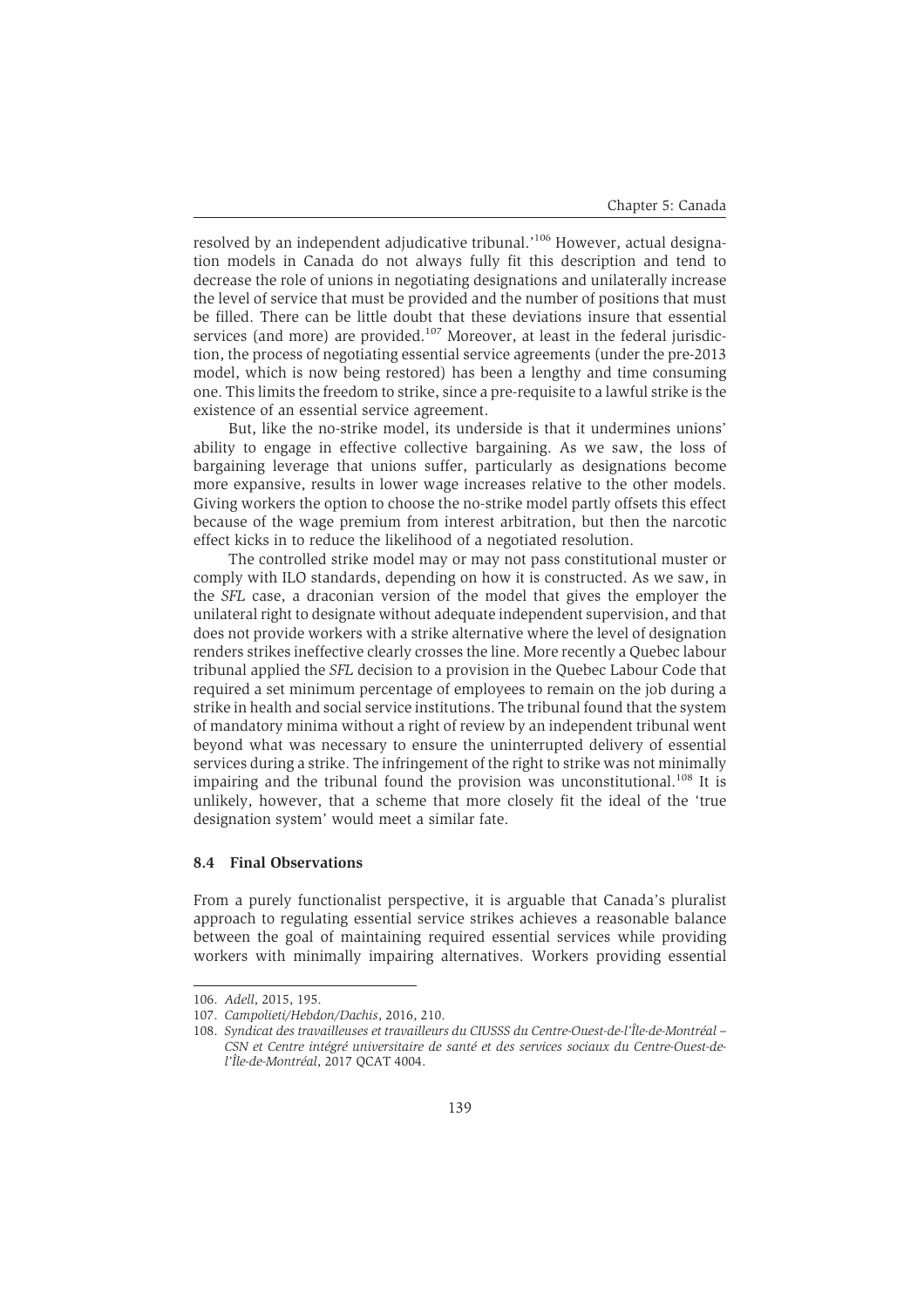services in the strict sense are deprived of the right to strike, but are provided with binding interest arbitration by a neutral third party. Workers who provide services not all of which are essential in the strict sense are required to negotiate essential service agreements before striking, with disputes to be resolved by neutral labour boards and may opt for arbitration if the level of designation renders strikes ineffective. And finally, there are workers who provide services that are not immediately essential but whose extended interruption may cause serious harm to the public, enjoy a right to strike that may be ended by ad hoc BTW measures with the dispute to be resolved by interest arbitration.

However, there is a discrepancy between Canadian pluralism in theory and practice. In particular, the recent turn to neo-liberal austerity has frequently prompted governments to manipulate the models to reduce unionized public sector workers' bargaining power. The behaviour of the Conservative federal government in 2011 and 2012 is the clearest example of this tendency, but certainly not the only one. While in the past, unions lacking political clout and grassroots militancy took their cases to the ILO where they often won moral victories, since 2015 they can challenge the constitutionality of these laws and Canadian courts have shown some willingness to rein in government to preserve the 'Canadian' pluralist model. It remains to be seen how governments will respond and whether judicial oversight will be strict and sustained.

#### **Bibliography**

Legislation

- An Act to Implement a Supreme Court Ruling Governing Essential Services, SA 2016, c 10 (2016).
- Bill C-34, An Act to amend the Public Service Labour Relations Act and other Acts, 42nd Parliament, 1st Session (2016).

Canada Labour Code, RSC, 1985, c L-2 (1985).

- Canadian Charter of Rights and Freedoms, Part I of the Constitution Act, 1982, being Schedule B to the Canada Act 1982 (UK), 1982, c 11 (1982).
- Colleges of Applied Arts and Technology Labour Dispute Resolution Act, 2017, SO 2017, c 21 (2017).

Criminal Code of Canada, RSC 1985, c C-46 (1985).

Crown Employees Collective Bargaining Act, 1993, SO 1993, c 38 (1993).

- Crown Employees Collective Bargaining Act, SO 1972, c 67 (1972).
- Economic Action Plan Act 2013 No. 2, SC 2013, c 40 (2013).

Federal Public Sector Labour Relations Act, SC 2017, c 9 (2017).

```
Fire Departments Act, SO 1947, c 37 (1947).
```
Hospital Labour Disputes Arbitration Act, RSO 1990, c H-14 (1990).

Industrial Disputes Investigation Act, 6-7 Edward VII, ch 20 (1907).

Labour Relations Act, 1995, SO 1995, c 1 (1995).

Police Amendment Act, SO 1947, c 77 (1947).

Police Services Act, RSO 1990, c P-15 (1990).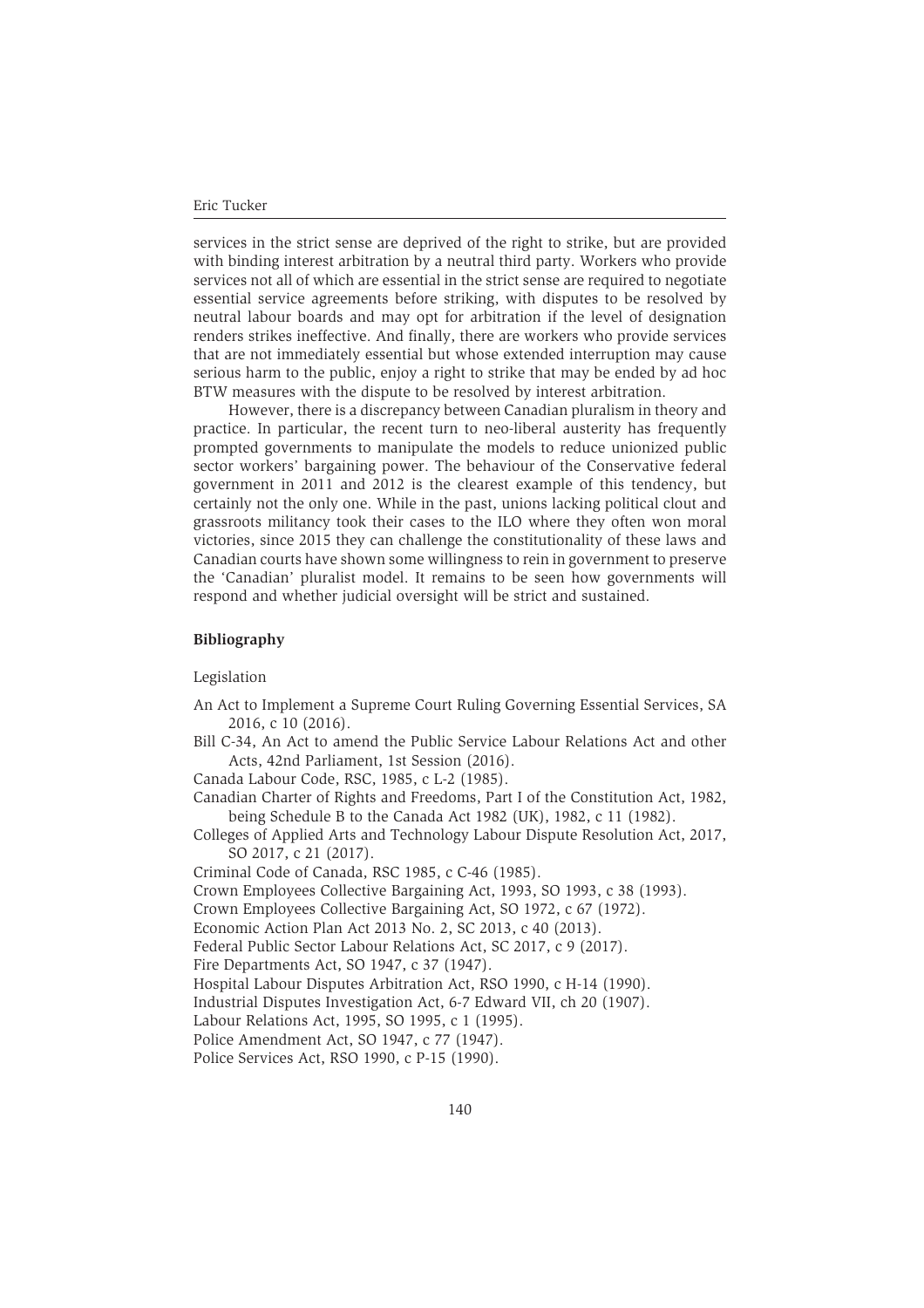Protecting Air Services Act, SC 2012, c 2 (2012).

Public Service Employee Relations Act, SA 1977, c 40 (1977).

Public Service Essential Services Act, SS 2008, c P-42.2 (2008).

Public Service Labour Relations Act, SC 2003, c 22 (2003).

Public Service Staff Relations Act, SC 1967, c 72 (1967).

Restoring Mail Delivery for Canadians Act, SC 2011, c 17 (2011).

Toronto Transit Commission Labour Disputes Resolution Act, 2011, SO 2011, c 2 (2011).

Trade Union Act, SC 1872, c 30 (1872).

Case Law

*Atlantic Pilotage Authority v. Canadian Merchant Service Guild*, [2006] CLAD No 457 (Christie) (2006).

*Canadian Air Traffic Control Association v. Canada (Treasury Board)*, [1982] 1 SCR 696 (1982).

- *Canadian Union of Postal Workers v. Her Majesty in Right of Canada*, 2016 ONSC 418 (2016).
- *Canadian Union of Public Employees, Local 301 v. Montreal (City)*, [1997] 1 SCR 793 (1997).
- *Confédération des syndicats nationaux c Québec (Procureur General)*, 2008 QCCS 5076 (2008).

*CUPE v. Ontario (Minister of Labour)*, 2003 SCC 29 (2003).

*Delisle v. Canada (Deputy Attorney General)*, [1999] 2 SCR 989 (1999).

*Dunmore v. Ontario (Attorney General)*, 2001 SCC 94 (2001).

*Health Services and Support – Facilities Subsector Bargaining Assn. v. British Columbia*, 2007 SCC 27 (2007).

*Johnston et al v. Mackey et al.,* (1937) 67 CCC 196 (NSSC) (1937).

- *Mounted Police Association of Ontario v. Canada (Attorney General), 2009 CanLII 15149 (ON SC)*.
- *Mounted Police Association of Ontario v. Canada (Attorney General)*, 2015 SCC 1 (2015).

*OPSEU v. Ontario*, 2016 ONSC 2197 (2016).

*Professional Institute of the Public Service of Canada v. Canada (Attorney General), 2011 FCA 143 (CanLII)*.

*R v. Parrot*, 106 DLR (3d) 296 (ONCA) (1979).

- *Saskatchewan Federation of Labour v. Saskatchewan*, 2015 SCC 4 (2015).
- *Syndicat des travailleuses et travailleurs du CIUSSS du Centre-Ouest-de-l'Île-de-Montréal – CSN et Centre intégré universitaire de santé et des services sociaux du Centre-Ouest-de-l'Île-de-Montréal*, 2017 QCAT 4004 (2017).
- *United Nurses of Alberta v. Attorney General (Alta)*, [1992] 1 SCR 901 (1992).

#### Monographs

*Adams, George,* Canadian Labour Law, 1993

*Adams, Roy J*, Labour Left Out: Canada's Failure to Protect and Promote Collective Bargaining as a Human Right, 2006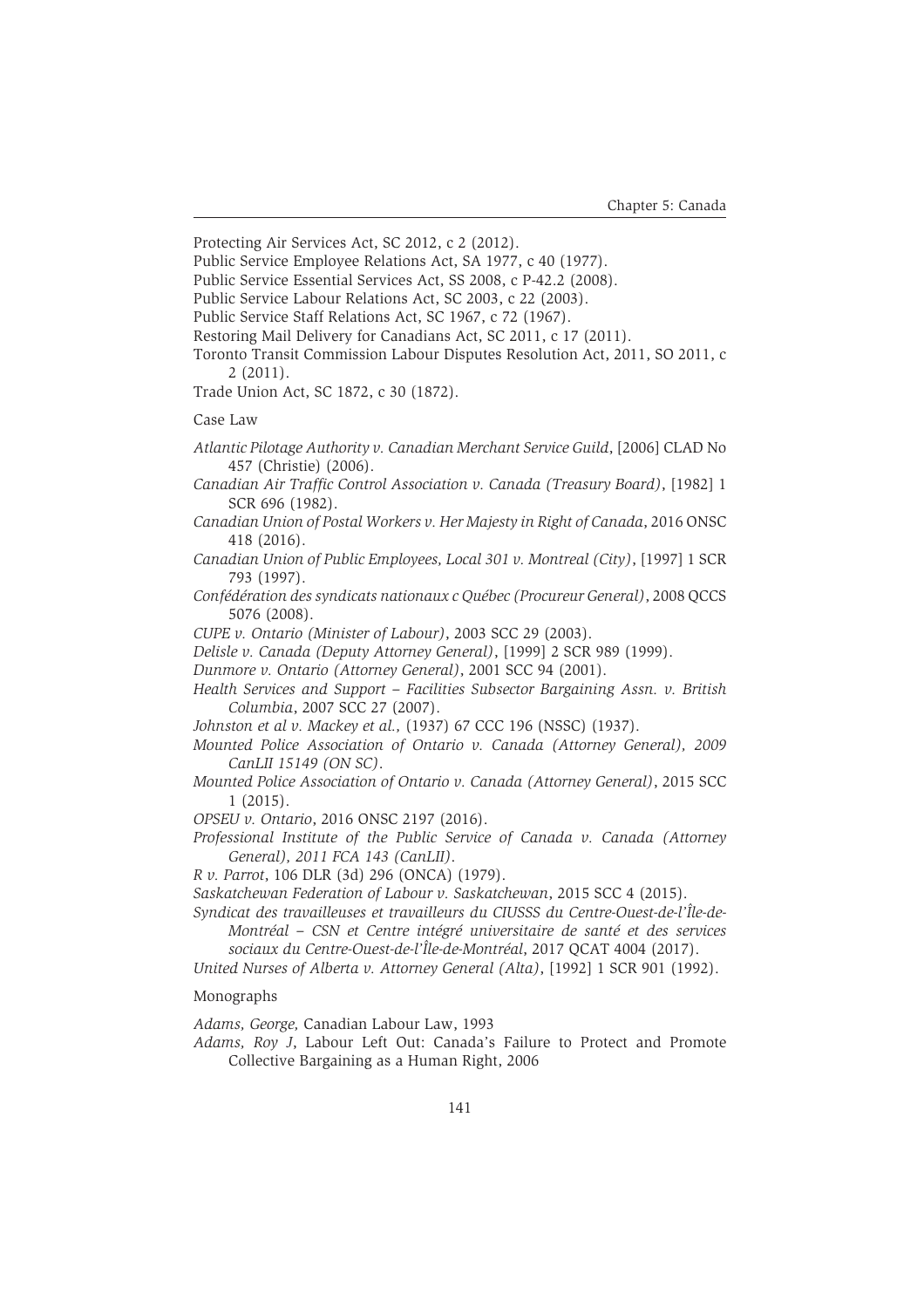*Adell, Bernard, Grant, Michel/Ponak, Allen,* Strikes in Essential Services, 2001 *Arthurs, Harry W,* Collective Bargaining by Public Employees in Canada: Five Models, 1971

*Cahill, Damien/Konings, Martijn*, Neoliberalism, 2017

- *Canadian Foundation for Labour Rights*, Restrictive Labour Laws Directory (2003 to the present), 2018. Available at https://labourrights.ca/ restrictive-labour-laws
- *Craven, Paul,* 'The Modern Spirit of the Law': Blake, Mowat, and the Breaches of Contract Act, 1877, in Baker/Phillips (eds,), Essays in the History of Canadian Law: In Honour of R.C.B. Risk, 1999
- *Dachis, Benjamin,* No Free Ride: The Cost of Essential Service Designation, 2008
- *Downie, Bryan M/Jackson, Richard L,* Conflict and Cooperation in Police Labour Relations, 1980
- *Evans, Bryan M/Smith, Charles W,* Transforming Provincial Politics: The Political Economy of Canada's Provinces and Territories in the Neoliberal Era, 2015
- *Fudge, Judy/Tucker, Eric,* Labour before the Law: The Regulation of Workers' Collective Action in Canada, 1900–1948, 2001
- *Goldman, Barry J/Scott, Matthew G,* Changing the Rules: Reforms to the Public Service Labour Relations Act, 2013. Available at https://www.shibley righton.com/ModuleFile/13 +  $10+25$  + - + changing + the + rules + - + ref  $orms + to + the + public + servants + labour + relations + act.pdf$ ?id = 335
- *Government of Canada*, Work Stoppages, 2018. Available at https://www. canada.ca/en/employment-social-development/services/collective-barga ining-data/work-stoppages.html#wb-cont
- *Haiven, Larry/Haiven, Judy*, The Right to Strike and the Provision of Emergency Services in Canadian Health Care, 2002
- *Haney, Reginald A,* Police Labour Relations in Ontario under the Police Act (1946–1973), 1974
- *Harvey, David, A* Brief History of Neoliberalism, 2005
- *Hohfeld, Wesley Newcomb*, Fundamental Legal Conceptions as Applied in Judicial Reasoning, 1919
- *International Labour Organization (ILO)*, Case No 2894, 2011
- *International Labour Organization (ILO)*, Case No 3143 Complaint Date 13 May 2015, 2015
- *International Labour Organization (ILO)*, Definitive Report Report No 214, March 1982, Case No 1071 (Canada) – Complaint date: 06 July 1981 – Closed, 1982
- *International Labour Organization (ILO)*, Interim Report Report No 187, Nov. 1978, Case No 893 (Canada) – Complaint date: 04 November 77 – Closed, 1978
- *International Labour Organization (ILO)*, Report No 377, March, 2016, Case No 3107 (Canada) – Complaint date: 05 December 14 – Follow-up, 2016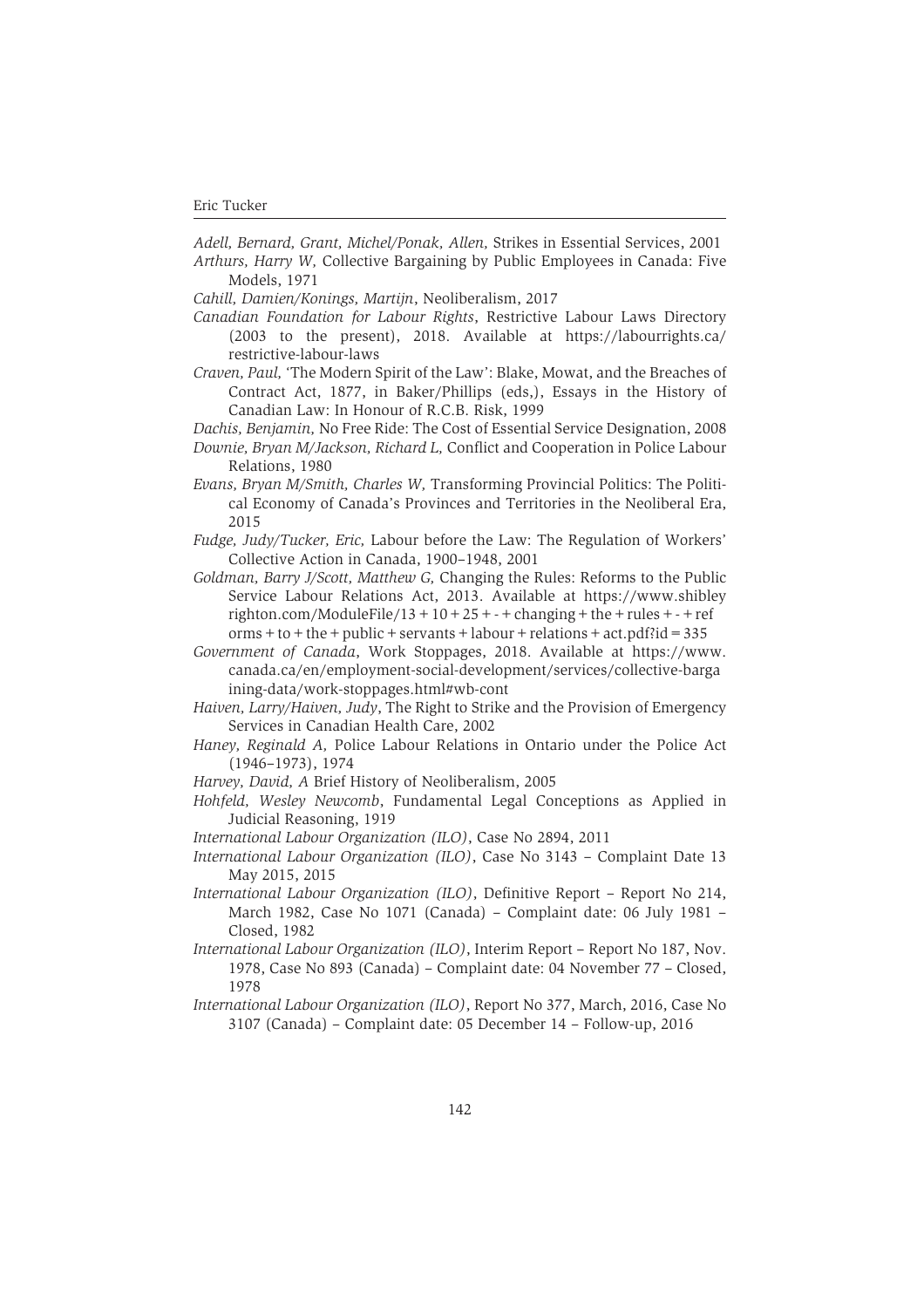- *International Labour Organization (ILO)*, Report of the Committee on Freedom of Association, 381st Report of the Committee on Freedom of Association, GB.329/INS/17, 2017
- *Jackson, Richard L,* Police and Firefighter Labour Relations in Canada in Public Sector Collective Bargaining in Canada, 1995
- *Macklem, Patrick,* The International Constitution in Constitutional Labour Rights, in Faraday/Fudge/Tucker (eds), Canada: Farm Workers and the Fraser Case, 2012
- *Panitch, Leo/Swartz, Donald,* From Consent to Coercion, 2003
- *Phillips, Paul,* Collective Dynamics and the Public Interest Sectors: The Market and Politics in Collective Bargaining in the Essential and Public Service Sectors, 1975
- *Public Service Alliance of Canada*, Collective Bargaining Rights for Members of the Armed Forces, 1971
- *Rootham, Christopher C/McEwen, Alison*/*McGee, Sean T,* Bill C-4: A Series of Retrograde Changes to Labour Relations in the Federal Public Service, 2013. Available at https://nelligan.ca/article/bill-c-4-a-series-ofretrograde-changes-to-labour-relations-in-the-federal-public-service/
- *Rootham, Christopher C,* Labour and Employment Law in the Federal Public Service, 2007
- *Swimmer, Gene,* Collective Bargaining in the Federal Public Service of Canada: The Last Twenty Years in Public Sector Collective Bargaining in Canada, 1995
- *Tucker, Eric,* Can Worker Voice Strike Back? Law and the Decline and Uncertain Future of Strikes, in Voices at Work: Continuity and Change in the Common Law World, 2014
- *White, Jerry,* Hospital Strike: Women, Unions, and Public Sector Conflict, 1990

#### Periodicals

- -----, Settlement Rates and Settlement Stages in Compulsory Interest Arbitration, 51:4 Relations Industrielles 1996, 643 et seqq.
- *Adell, Bernard,* Regulating Strikes in Essential (and Other) Services after the 'New Trilogy', 17 Canadian Labour and Employment Law Journal 2015, 413 et seqq.
- *Anderson, John C/Kochan, Thomas A,* Impasse Procedures in the Canadian Federal Service: Effects on the Bargaining Process, 30:3 Industrial and Labor Relations Review 1977, 283 et seqq.
- *Bogg, Alan L/Ewing, KD,* A (Muted) Voice at Work? Collective Bargaining in the Supreme Court of Canada, 33(3) Comparative Labor Law and Policy Journal 2012, 379 et seqq.
- *Breen, Kerri,* Ontario College Strike: OPSEU Promises to Challenge Back-To-Work Legislation, Global News, 2017. Available at https://globalnews.ca/ news/3877238/ontario-college-strike-opseu-challege/
- *Campolieti, Michele/Hebdon, Robert*/*Dachis, Benjamin,* Collective Bargaining in the Canadian Public Sector, 1978–2008: The Consequences of Restraint and